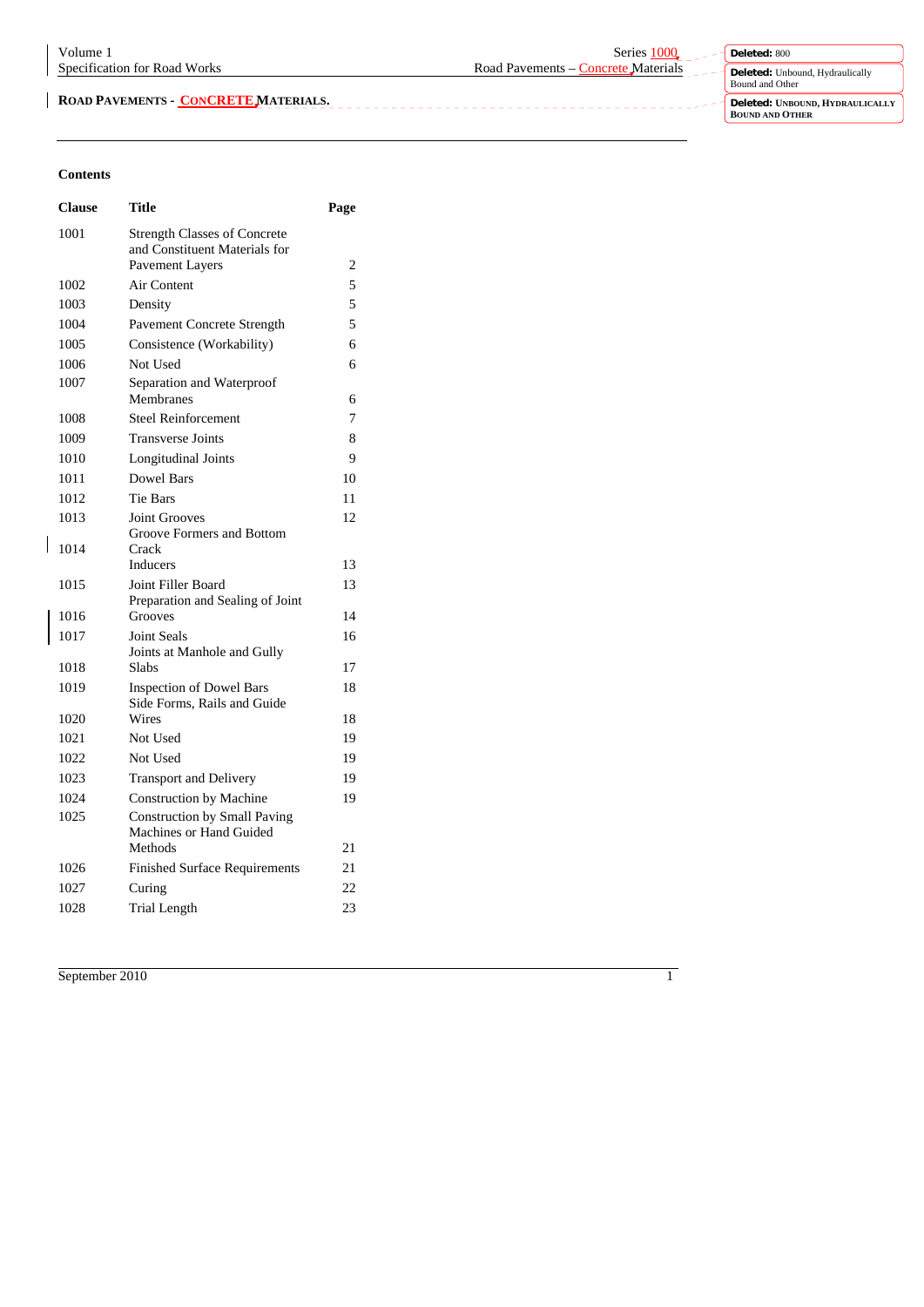**Deleted:** Unbound, Hydraulically Bound and Other

 $\overline{a}$ 

| <b>Clause</b>         | Title                                                   | Page |
|-----------------------|---------------------------------------------------------|------|
|                       | <b>Texturing of Hardened</b>                            |      |
| 1029                  | Concrete                                                | 24   |
| 1030                  | Wet Lean Concrete                                       | 24   |
| 1031                  | Measurement of Macrotexture<br>Depth - Volumetric Patch |      |
|                       | Technique                                               | 25   |
| 1032                  | Thin Bonded Repairs<br>Full Depth Repairs and           | 25   |
| 1033                  | Reinstatements<br>Summary of Rates for                  | 26   |
| 1034                  | Sampling and<br><b>Testing Concrete for</b>             |      |
|                       | Pavement Layers                                         | 28   |
| 1035 to 1042          | Not Used                                                | 29   |
| 1043                  | <b>Foamed Concrete</b><br>Pavements with an Exposed     | 29   |
| 1044                  | Aggregate                                               |      |
|                       | Concrete Surface                                        | 30   |
| 1045                  | Weather Conditions for<br>Laying of Cementitious        |      |
|                       | Materials                                               | 33   |
| 1046 to 1047 Not Used |                                                         | 33   |
| 1048                  | Use of Surfaces by Traffic                              |      |
|                       | and Construction Plant                                  | 33   |

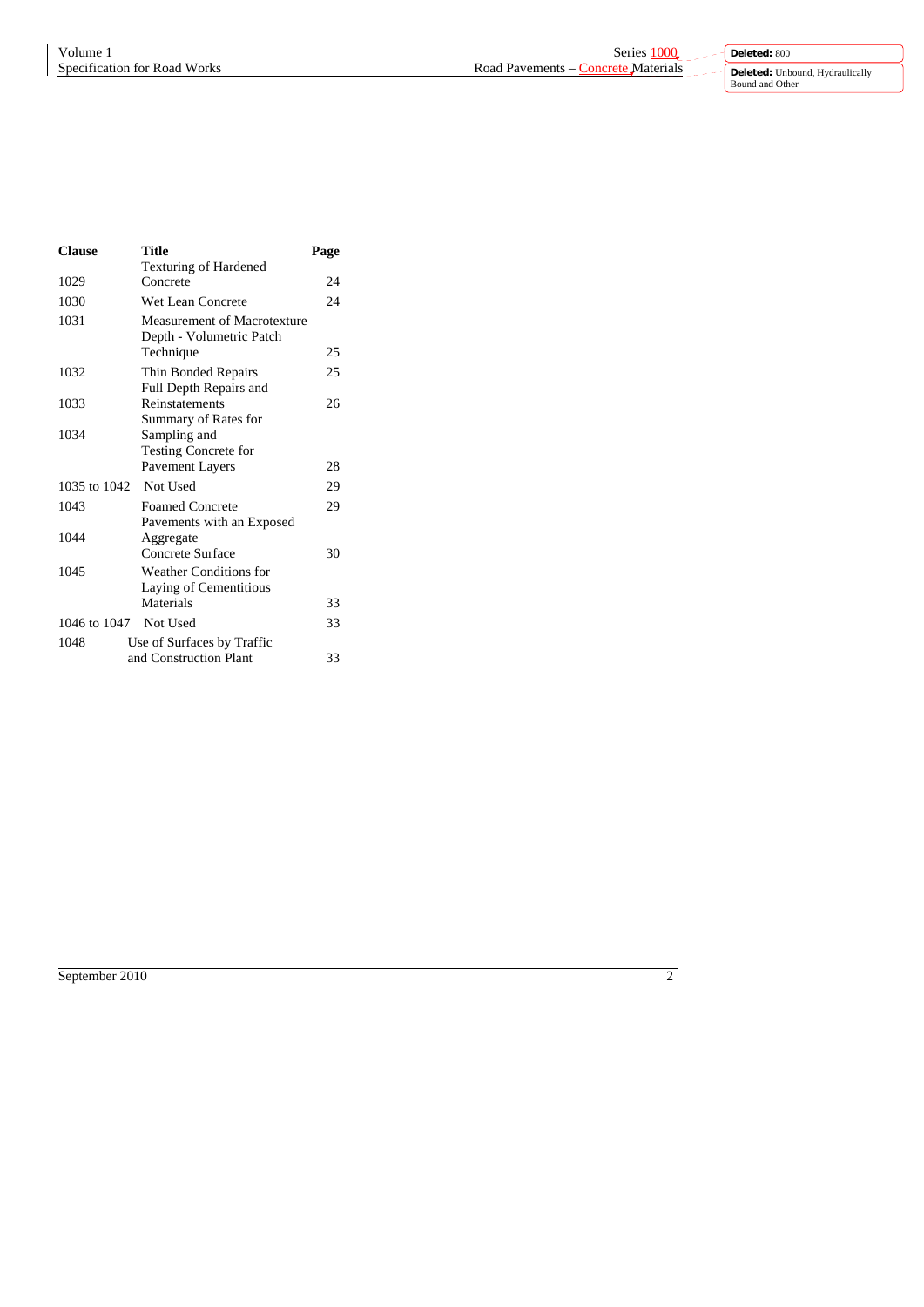# **ROAD PAVEMENTS - CONCRETE MATERIALS**

## **1001 Strength Classes of Concrete and Constituent Materials for Pavement Layers**

**1** Concrete in rigid or rigid composite pavements shall be one of the classes given in Table 10/1, in accordance with the pavement design alternatives permitted in Appendix 7/1.

**2** Unless otherwise specified in Appendix 7/1 concrete shall conform with the requirements of BS EN 13877-2 and the requirements of this Series. The constituents of the concrete shall conform with BS EN 206-1 and BS 8500-1 and BS 8500-2 and BS EN 13877-1 and the requirements of this Series.

## **TABLE 10/1: Pavement Layers - Concrete Strength Classes**

| <b>Pavement Layer</b> |                                        |                             | BS EN 206-1, BS 8500-2,<br><b>BS EN 13877-2</b>                 |          | BS 8500-1,<br><b>BS EN</b> | <b>Clause</b> |          |
|-----------------------|----------------------------------------|-----------------------------|-----------------------------------------------------------------|----------|----------------------------|---------------|----------|
|                       |                                        | <b>Designed</b><br>Concrete | <b>Standardised Designated</b><br><b>Prescribed</b><br>Concrete | Concrete | 13877-1                    |               |          |
| (i)                   | Surface slabs:                         | CC37                        |                                                                 |          | C <sub>32/40</sub>         |               |          |
|                       | Unreinforced concrete (URC)            |                             |                                                                 |          |                            |               |          |
|                       | Jointed reinforced concrete (JRC)      |                             |                                                                 |          |                            | $1001$ to     |          |
|                       | Continuously reinforced concrete       |                             |                                                                 |          |                            | ) 1034 and    |          |
|                       | pavement (CRCP)                        |                             |                                                                 |          |                            | ) 1044        |          |
| (ii)                  | Continuously reinforced concrete       | CC37                        |                                                                 |          | C <sub>32/40</sub>         |               |          |
|                       | base (CRCB)                            |                             |                                                                 |          |                            |               |          |
| (iii)                 | CRCP and CRCB ground beam anchorages   | $\ast$                      |                                                                 |          | C <sub>25/30</sub>         |               |          |
| (iv)                  | Wet lean concrete 4) For bases or      | CC <sub>18.5</sub>          | Not Used                                                        | Not Used | C16/20                     |               | Deleted: |
| (v)                   | Wet lean concrete 3) sub-bases         | CC <sub>14</sub>            | Not Used                                                        | Not Used | C12/15                     | ) 1030        | Deleted: |
| (vi)                  | Wet lean concrete 2) as required in    | CC <sub>9</sub>             | Not Used                                                        | Not Used | C8/10                      |               | Deleted: |
| (vii)                 | Wet lean concrete $1$ ) Appendix $7/1$ | CC <sub>7</sub>             | <b>Not Used</b>                                                 | Not Used | C6/8                       |               |          |
|                       |                                        |                             |                                                                 |          |                            |               | Deleted: |

**NOTE:** \* Cores shall not be taken from ground beam anchorages

#### **Cement**

**3** The general term 'cement' in this Series means any of the materials in (i) or the combinations in (ii) below:

| (i) | <b>Cements</b>                        | Complying          |
|-----|---------------------------------------|--------------------|
|     |                                       | with:              |
|     | (a) Portland cement CEM I BS EN 197-1 |                    |
|     | (b) Portland-slag cement              |                    |
|     | CEM II/A-S and                        |                    |
|     | CEM II/B-S                            | <b>BS EN 197-1</b> |
|     | (c) Blastfurnace cement               |                    |
|     | CEM III/A and                         |                    |
|     | CEM III/B                             | <b>BS EN 197-1</b> |
|     |                                       |                    |
|     |                                       |                    |

 (d) Portland-fly ash cement CEM II/A-V and CEM II/B-V BS EN 197-1 (e) Pozzolanic cement CEM IV/A BS EN 197-1 (ii) Combinations (a) Portland cement CEM I BS EN 197-1 with ground granulated blastfurnace slag (ggbs) BS 6699 for use with Portland cement CEM I (b) Portland cement BS EN 197-1<br>CEM I with pulverised-BS 3892 CEM I with pulverisedfuel ash (pfa) for use as Part 1 or a cementitious BS EN 450-1 component in structural and -2

concrete.

**Deleted:** ST4 **GEN 3 Deleted:** ST3 **GEN 2 Deleted:** ST2 **Deleted:** GEN 1 **Deleted:** ST1 **Deleted:** GEN 0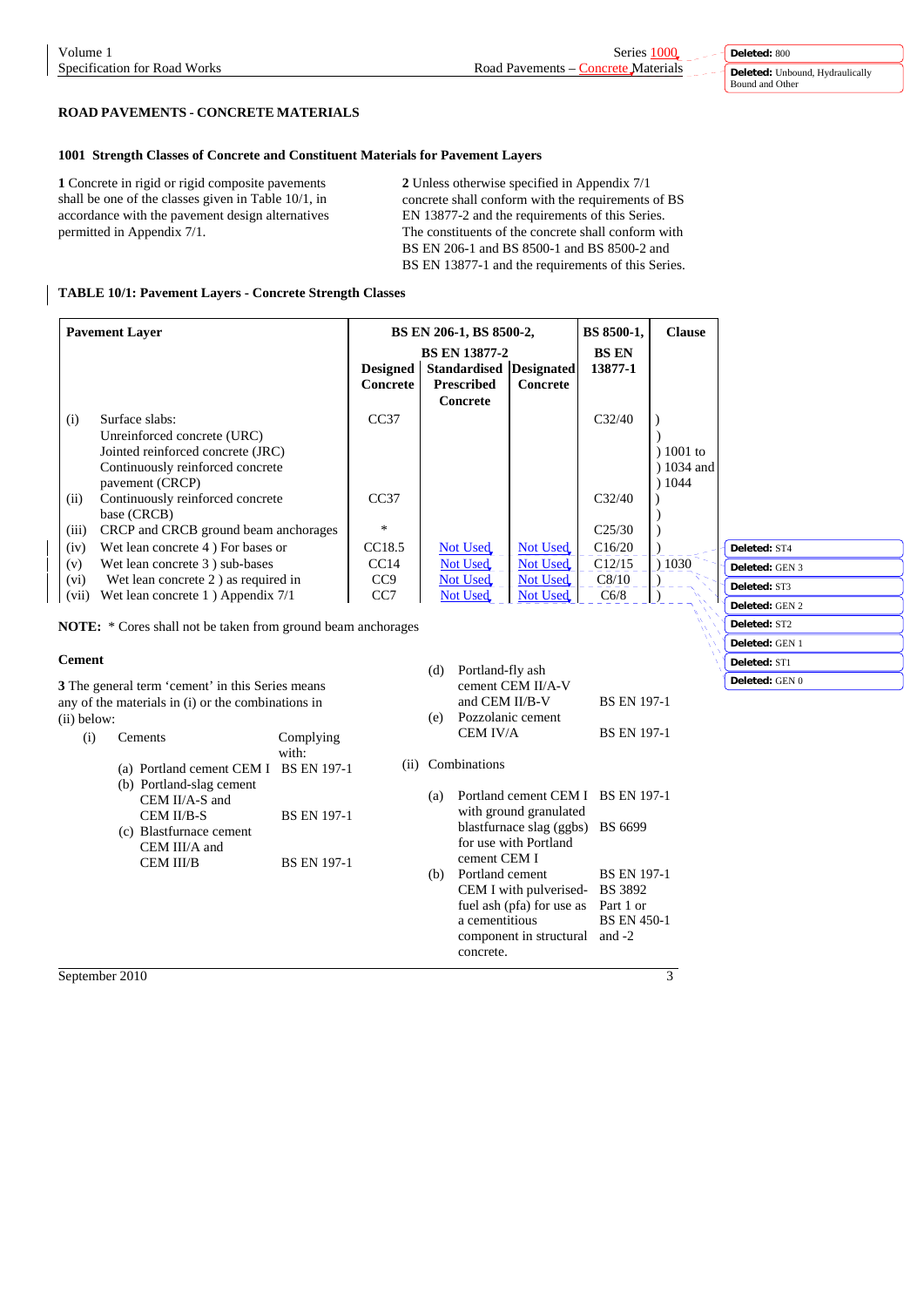| Alternatively, in concrete                      | (iiiii) In each cubic metre of fully compacted concrete the |
|-------------------------------------------------|-------------------------------------------------------------|
| class $C16/20$ and below,                       | cement content shall be in accordance with Table            |
| the pfa may be in                               | $10/2$ . For                                                |
| accordance with BS 3892-2                       | 20 mm maximum size aggregate add                            |
| (c) Portland cement CEM I                       | 20 kg/m <sup>3</sup> , and for < 20mm maximum size add 40   |
| with pozzolanic additive                        | $kg/m3$ .                                                   |
| having a current BBA<br>Certificate BS EN 197-1 | (iiiv) When used, the proportion of silica fume to CEM      |
|                                                 | I shall be $10 \pm 1\%$ .                                   |

# **TABLE 10/2: Minimum Cement or Combination Contents with 40 mm Maximum Aggregate**

| Class (BS 8500-1)                                                                                          | C32/40                             | C32/40                                         | C25/30 | C16/20         | C12/15         | C8/10        | C6/8           |                                                                                               |
|------------------------------------------------------------------------------------------------------------|------------------------------------|------------------------------------------------|--------|----------------|----------------|--------------|----------------|-----------------------------------------------------------------------------------------------|
| Class (BS EN<br>$13877-2)$                                                                                 | <b>CC37</b><br>In surface<br>slabs | <b>CC37</b><br>In at least the<br>top 50 mm of | CC28   | <b>CC18.5</b>  | CC14           | CC9          | CC7            |                                                                                               |
|                                                                                                            | overlaid by<br>30 mm               | surface slabs                                  |        |                |                |              |                |                                                                                               |
|                                                                                                            | minimum thin                       |                                                |        |                |                |              |                |                                                                                               |
|                                                                                                            | surface<br>course                  |                                                |        |                |                |              |                |                                                                                               |
|                                                                                                            | system                             |                                                |        |                |                |              |                |                                                                                               |
|                                                                                                            | complying<br>with                  |                                                |        |                |                |              |                |                                                                                               |
| <b>Cement</b>                                                                                              | <b>Clause 942</b>                  |                                                |        |                |                |              |                |                                                                                               |
| Min. Portland cement                                                                                       | 320                                | 320                                            | 280    | $(a)$ or 180   | $(a)$ or $160$ | $(b)$ or 130 | $(b)$ or $120$ |                                                                                               |
| CEM I, BS EN 197-1<br>$\frac{\text{kg}}{\text{m}^3}$                                                       |                                    |                                                |        |                |                |              |                |                                                                                               |
| Min. other cements or<br>Combinations permitted<br>in sub-Clauses 3(i) and<br>$3(ii)$ (kg/m <sup>3</sup> ) | 340                                | 340                                            | 300    | $(a)$ or $180$ | $(a)$ or 160   | $(b)$ or 130 | $(b)$ or $120$ |                                                                                               |
| For mixtures pre-blended or mixed on site                                                                  |                                    |                                                |        |                |                |              |                |                                                                                               |
| Maximum proportion<br>of ggbs $(\%)$                                                                       | 50                                 | 35                                             | 65     | 65             | 65             | 65           | 65             |                                                                                               |
| Max/min. proportion                                                                                        | 35/15                              | 25/15                                          | 35/15  | 35/15          | 50/0           | 50/0         | 50/0           | Deleted: The requirements for                                                                 |
| of $pfa(\%)$<br>Min. CEM I content<br>$\frac{\text{(kg/m}^3)}{}$                                           | 220                                | 255                                            | 200    | 160            |                |              |                | standardised prescribed concrete shall be<br>in accordance with BS EN 206-1 and BS<br>8500-2. |
|                                                                                                            |                                    |                                                |        |                |                |              |                | Deleted: Water from a water company                                                           |

NOTES: (a) denotes maximum aggregate/cement ratio of 14:1 by mass.

**Water**

(b) denotes maximum aggregate/cement ratio of 18:1 by mass.

**4** Water for mixing shall comform to BS EN 1008. The water content shall be the minimum required to provide the specified consistence for full compaction of the concrete to the required density, as determined by trial concrete mixes or other equivalent means, and the maximum free water/cement ratio shall be 0.45 for strength classes CC37, CC28, C32/40 and C25/30 and 0.60 for strength classes CC18.5, CC14,

**Admixtures 5** Plasticisers or water reducing admixtures shall

C16/20 and C12/15.

comply with BS EN 934-2. Admixtures containing calcium chloride shall not be used.

September 2010 4

supply may be used without testing. **Deleted:** from other sources may be used if it conforms **Deleted:** Concrete in at least the top 50 mm of surface slabs shall incorporate an air-entraining admixture complying with BS EN 934-2, except:¶ **<sp>**¶ <#>for pavements with an exposed

aggregate concrete surface constructed to Clause 1044 where at least the top 40 mm of the surface slab shall be air entrained; ¶ ¶ or¶

 $\parallel$ <br>(ii) (11/05) for surface slabs of pavements with at least a class C40/50 concrete;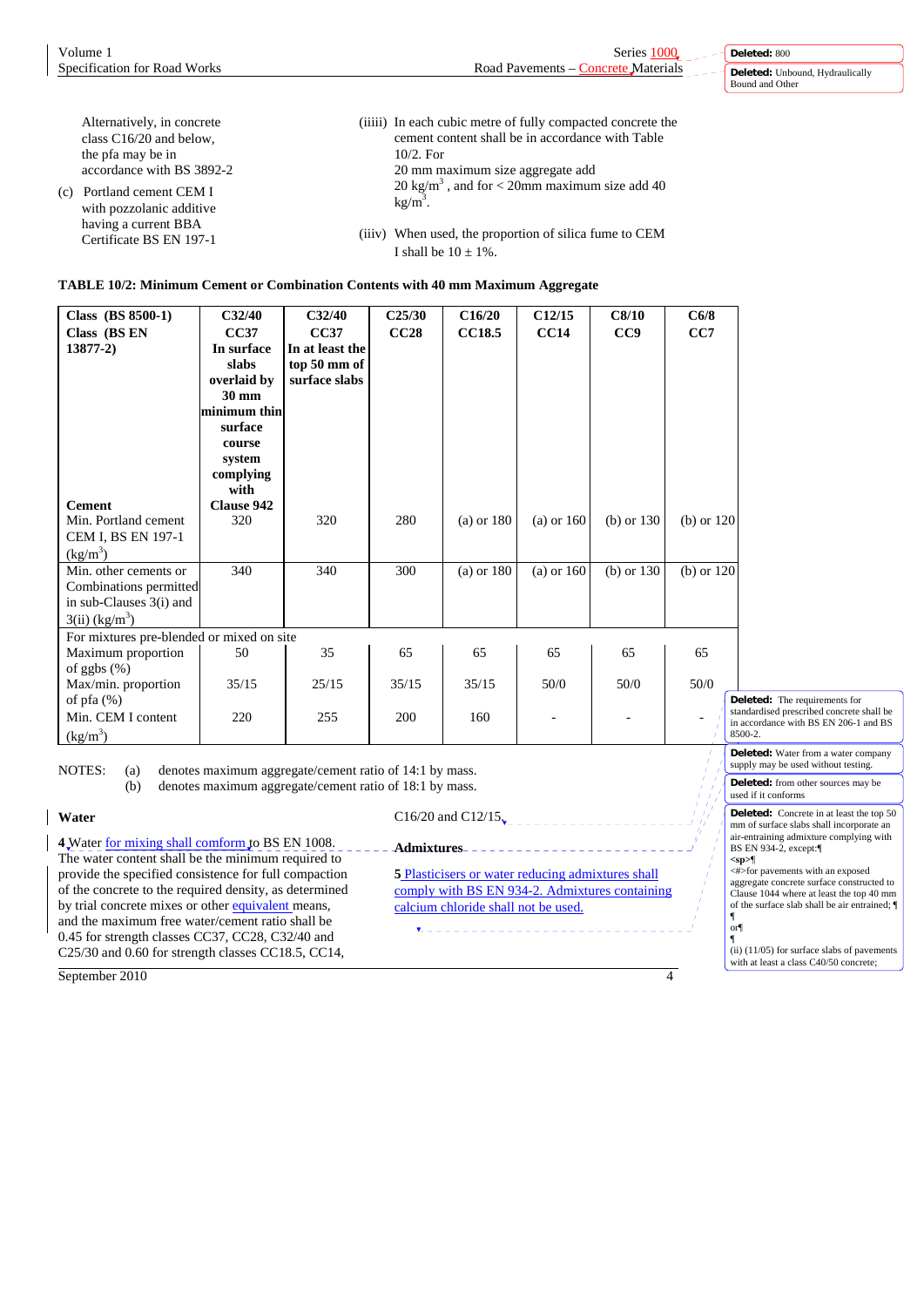# Specification for Road Works Road Pavements – Concrete Materials

**Deleted:** 800

**Deleted:** Unbound, Hydraulically Bound and Other

# **Deleted: <sp>**

**Formatted:** Number of columns: 2, Col #1 width: 235 pt, Col #1 spacing: 36 pt, Col #2 width: 235 pt, Not Force equal column width

**Deleted:** (iii) (11/05) for surface slabs of pavements with a class C32/40 concrete which are to be overlaid by a 30 mm minimum thickness thin surface course system complying with Clause 942; and¶

¶ (iv) (11/05) for surface slabs of pavements with a class C35/45 concrete which are to be overlaid by a 20 mm minimum thickness thin surface course system complying with Clause 942.¶

¶ Plasticisers or water reducing admixtures shall comply with BS EN 934-2. Admixtures containing calcium chloride shall not be used.¶

**Formatted:** Right: 5 pt, Line spacing: Multiple 0.98 li

- イーエートーーー カルバー

"我们的价值也有价值价值价值价值价值

**Deleted:** Sand (i.e. fine aggregate) containing more than 25% by mass of acid-soluble material as determined in accordance with BS EN 196-2 and BRE Special Digest 1, Part 2, Appendix 3, in either the fraction retained on, or the fraction passing the¶ **<sp><sp>**¶

 $0.500$  mm sieve, shall not be used in the top 50 mm of surface slabs. This requirement will not apply for pavements with an exposed aggregate concrete surface constructed to Clause 1044 or if it can be shown that the sand (ie fine aggregate) retained on, or the fraction passing the 0.500 mm sieve, contains less<br>than 25 per cent by weight of calc $\left(\dots\right[1]$ 

#### **Deleted:** .

**Deleted:** . Alternatively, coarse aggregate may be crushed air-cooled blastfurnace slag complying with BS EN 12620 and shall be Category  $FI_{50}$   $\overline{[2]}$ 

**Formatted:** Font: Not Bold **Deleted:** (11/04)

**Deleted:** the resistance to freezing and thawing complies with BS EN 12620 clause 5.7.1 for pavement and wet lean concrete

**Deleted:** Category AS<sub>1,0</sub> for air-cooled blast furnace slag and for other aggregates

| Deleted: The concrete shall meet the<br>requirement for exposure class XF4 in BS<br>EN 206-1. This shall be achieved by the<br>use of an air-entraining agent. The $\overline{\cdots}$ |
|----------------------------------------------------------------------------------------------------------------------------------------------------------------------------------------|
| Deleted: ¶<br><b>Maximum</b> aggregate                                                                                                                                                 |
| Formatted: Font: Not Bold                                                                                                                                                              |

**Aggregate**

**6** Aggregates for all pavement concrete, including wet lean, shall comply with BS EN 12620. Crushed concrete, which complies with the quality and grading requirements of BS EN 12620 and Table 2 of BS 8500-2, may also be used in all pavement concretes except aggregate concrete surface complying with Clause 1044. Once the appropriate gradings have been determined they shall not be varied without the approval of the Overseeing Organisation. Irrespective of source, the aggregate will be considered suitable if:

 $(i)$  Not Used; and

(ii) the resistance to fragmentation complies with category *LA*35 of BS EN 12620 clause 5.2 for concrete surface slabs and *LA*<sub>40</sub> of BS EN 12620, clause 5.2 for concrete bases and wet lean concrete;

or

(iii) evidence can be provided to the Overseeing Organisation of satisfactory use of aggregate from the source.

The water absorption (WA) of the coarse aggregate from the source determined in accordance with

BS EN 1097-2 shall also be declared. Where recycled coarse aggregate or recycled concrete aggregate is used in this Series, they shall comply with the limits specified in Table 2 of BS 8500-2 and it shall have been tested in accordance with

Clause 710.

concrete or concrete containing embedded metal shall be Cl 0,40 and unreinforced concrete shall be class Cl 1,0.

# **Chemical Requirement**

# **13 Acid-soluble sulfate**

Acid-soluble sulfate content of the aggregates and filler aggregates for concrete pavements, including wet lean, shall comply with BS EN 12620, clause 6.3.1 and shall be  $\text{Category AS}_{0,2}$ .

### **14 Total sulfur**

Total sulfur content of recycled coarse aggregates, recycled concrete aggregates, aggregates and filler aggregates, shall comply with BS EN 12620, clause 6.3.2.

### **1002 Air Content**

# **1** Not Used

September 2010 5

**7** The maximum size of coarse aggregate (D) shall not exceed 40 mm. When the spacing between longitudinal reinforcement is less than 90 mm, the maximum size of coarse aggregate (D) shall not exceed 20 mm.

**8** Not Used

# **9** Not Used

# **Source of Recycled Aggregates**

**10** Where recycled coarse aggregate or recycled concrete aggregate is used, only crushed concrete resulting from reclamation or processing of concrete previously used in construction which originates from appropriate identified structures with a known history of use shall be used.

**11** In order to detect substances and chemicals harmful to the durability of concrete, appropriate tests based on current relevant advice shall be carried out on recycled coarse aggregate and recycled concrete aggregate, and the results reported to the Overseeing Organisation.

# **Chloride Content**

**12** The chloride ion content of the aggregate to be used in concrete with embedded metal shall be determined in accordance with the Volhard reference method in BS EN 1744-1, or in the case of recycled coarse aggregate or recycled concrete aggregate in accordance with BS 1881: Part 124, and shall be as stated in BS EN 206-1. The chloride class of reinforced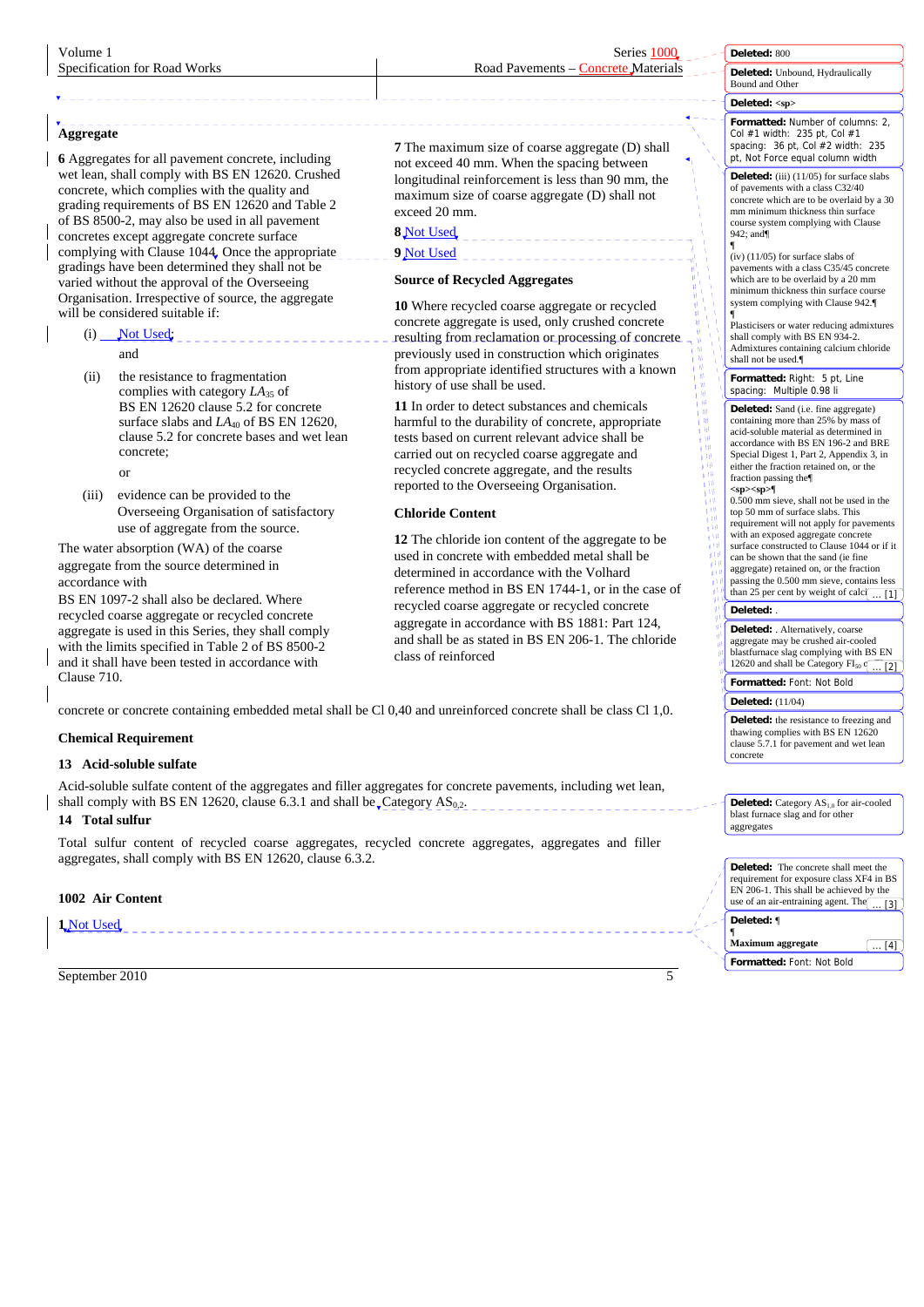#### **1003 Density**

**1** The density of a saturated core cut from the full depth of the concrete pavement shall not be less than 95% of the average density of at least six fully compacted saturated moulded specimens made from the same concrete and tested at the same age.

**2** The density of the concrete pavement shall be determined in accordance with BS EN 13877-2. The density of a saturated core cut from the full depth of the concrete pavement shall be determined in accordance with BS EN 12390-7. The determination of the saturated density of the fully compacted moulded specimens shall be in accordance with BS EN 12350-1, BS EN 12390-1 and BS EN 12390-2.

**3** The core shall have an average diameter of at least four times the nominal maximum aggregate size, and in any case at least 100 mm diameter. Where different concrete mixes are used in separate layers, the density of each layer shall be separately determined by splitting or cutting the cores between the layers.

**4** Cores shall be taken at the rate given in Clause 1028 for trial bays and according to Category 2 in Table 7 of BS EN 13877-2 for the main slab. If the density of any core is below the minimum required, the concrete across the whole width of the slab constructed at the time relating to that core shall be removed. In unreinforced concrete the whole slab length between joints shall be removed. For reinforced slabs, in order to determine the limit of the defective area of concrete which shall be removed, additional cores shall be taken at 5 m intervals on each side of any defective core until concrete of satisfactory density is found. Defective areas shall be made good with new material in accordance with the Specification.

**5** In calculating the density, allowance shall be made for any steel in the cores.

**6** Core holes shall be reinstated with compacted concrete with mix proportions of 1 part of Portland cement CEM I: 2 parts of sand: 2 parts of 10 mm single sized coarse aggregate by mass.

#### **1004 Pavement Concrete Strength**

**1** Sampling and testing for, and compliance with the specified characteristic core strength of designed concretes shall be undertaken by compressive strength testing in accordance with BS EN 13877-2 on cores cut from the full depth of the slab. No correction for maturity shall be applied to the 7 day or 28 day strength.

**2** Concrete cores of the appropriate size shall be taken, cured and tested in accordance with

BS EN 12504-1 with the exception that the core shall be cured under water at  $20^{\circ}C \pm 2^{\circ}C$  from as soon as practically possible. The sampling rate shall be as designated in BS EN 13877-2 for Category 2, three cores shall be taken from areas of concrete of up to 3000 m<sup>2</sup> and one additional core for every further 1000 m<sup>2</sup> of concrete laid.

**3** An exception to the above sampling rate is that in the trial slab at least six cores shall be taken, three to be tested at 7 days and three at 28 days.

**4** The end preparation of the core shall be by grinding and the height/diameter (h/d) ratio of the tested specimen shall be between 1 and 2.

**5** If during the construction of the trial length the average corrected core compressive strength, from the three cores, falls below the 7 day corrected core compressive strength given in Table 10/4. Then either the cement content of the concrete shall be increased by 5% by mass, or, a further trial slab shall be constructed using an improved compaction technique and/or an increased cement content. The increased cement content shall be maintained at least until the three corresponding 28-day core strength tests have been assessed. If the cement content is increased, the concrete shall be adjusted to maintain the required consistence.

#### **TABLE 10/4: 7 Day Corrected Core Compressive Strengths**

| Class of |                        | <b>CEM I</b> with pfa |
|----------|------------------------|-----------------------|
| concrete | <b>CEM I concretes</b> | or                    |
|          | $N/mm^2$               | ggbs concretes        |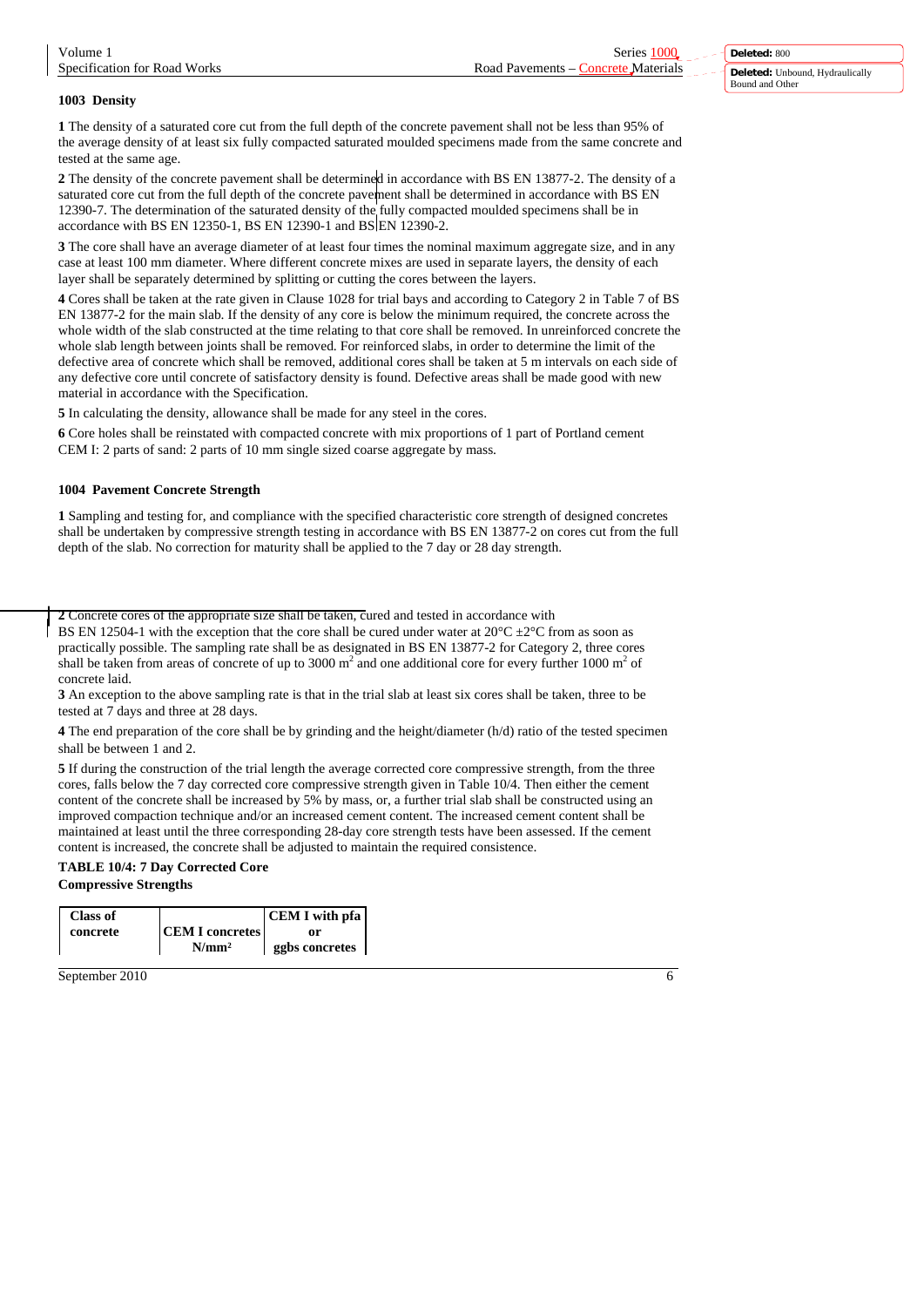**Deleted:** 800 **Deleted:** Unbound, Hydraulically Bound and Other

|                 |      | N/mm <sup>2</sup> |
|-----------------|------|-------------------|
| CC37            | 32   | 26.5              |
| CC28            | 25   | 20                |
| CC18.5          | 16.5 | 13                |
| CC14            | 12   | 10                |
| CC <sub>9</sub> | 7.5  | 6.5               |
| CC7             | 5    |                   |
|                 |      |                   |

**6** Overlapping groups of four consecutive 28 day corrected core strengths shall be used for assessing the pavement for compliance with the criteria in

Table A.1 of BS EN 13877-2. The pavement shall be accepted if both the criteria in Table A.1 are satisfied for four results derived from strength tests on cores taken from the constructed pavement. Conformity control of the concrete will be the responsibility of Contractor.

**7** For small jobs (as indicated by the Overseeing Organisation) constructed to BS EN 13877-1 cubes shall be used for compliance.

**8** To assess the time for use of a concrete slab by traffic, the strength development rate may be predetermined by cubes stored at 20°C made from trial concrete mixes and maturity meters placed in the pavement. Alternatively pairs of cubes may be made for each 600 m² or less and stored alongside the pavement in containers or in such a way that their sides are well insulated. If thermal insulation is used for accelerated curing the cubes shall be similarly insulated. Pairs of cubes shall be tested at the intervals specified in Appendix 7/1. Tests for compliance with the specified strength shall be made in the normal way.

# **1005 Consistence (Workability)**

**1** The consistence shall be determined by the Degree of Compactibility (Compaction Index) test in accordance with BS EN 12350-4, or the Vebe test in accordance with BS EN 12350-3. Alternatively for concrete class C16/20 or below, consistence may be determined by the slump test in accordance with

BS EN 12350-2, The sampling for all concrete classes shall be undertaken in accordance with BS EN 12350-1 and the rate of testing in accordance with Table 12 of BS EN 206-1. Consistence shall be carried out at the point of placing, in conjunction with tests for strength and any tests for air content. The consistence shall be maintained at the optimum within the limits specified in BS EN 206-1.

**2** If any determination of consistence gives a result outside the tolerance, a further test shall be made immediately on the next available load of concrete. The average of the two consecutive results and the difference between them shall be calculated. If the average is not within the tolerance or the difference is greater than 0.1 for CI or 20 mm for slump, or

6 seconds for Vebe, subsequent samples shall be taken from the delivery vehicles, which shall not be allowed to discharge into the Works until compliance with the Specification has been established.

# **1006 Not Used**

#### **1007 Separation and Waterproof Membranes**

**1** A separation membrane shall be used between jointed reinforced concrete surface slabs or unreinforced concrete surface slabs and the sub-base.

**2** Separation membranes shall be impermeable plastic sheeting 125 microns thick laid flat without creases. Where an overlap of plastic sheets is necessary, this shall be at least 300 mm. There shall be no standing water on or under the membrane when the concrete is placed upon it.

September 2010 **3** Under CRCP and CRCB a waterproof membrane shall be provided, which shall be a bituminous spray in accordance with Clause 920 before concreting. Where a bituminous spray has been used to cure cement-bound **Deleted:** For small jobs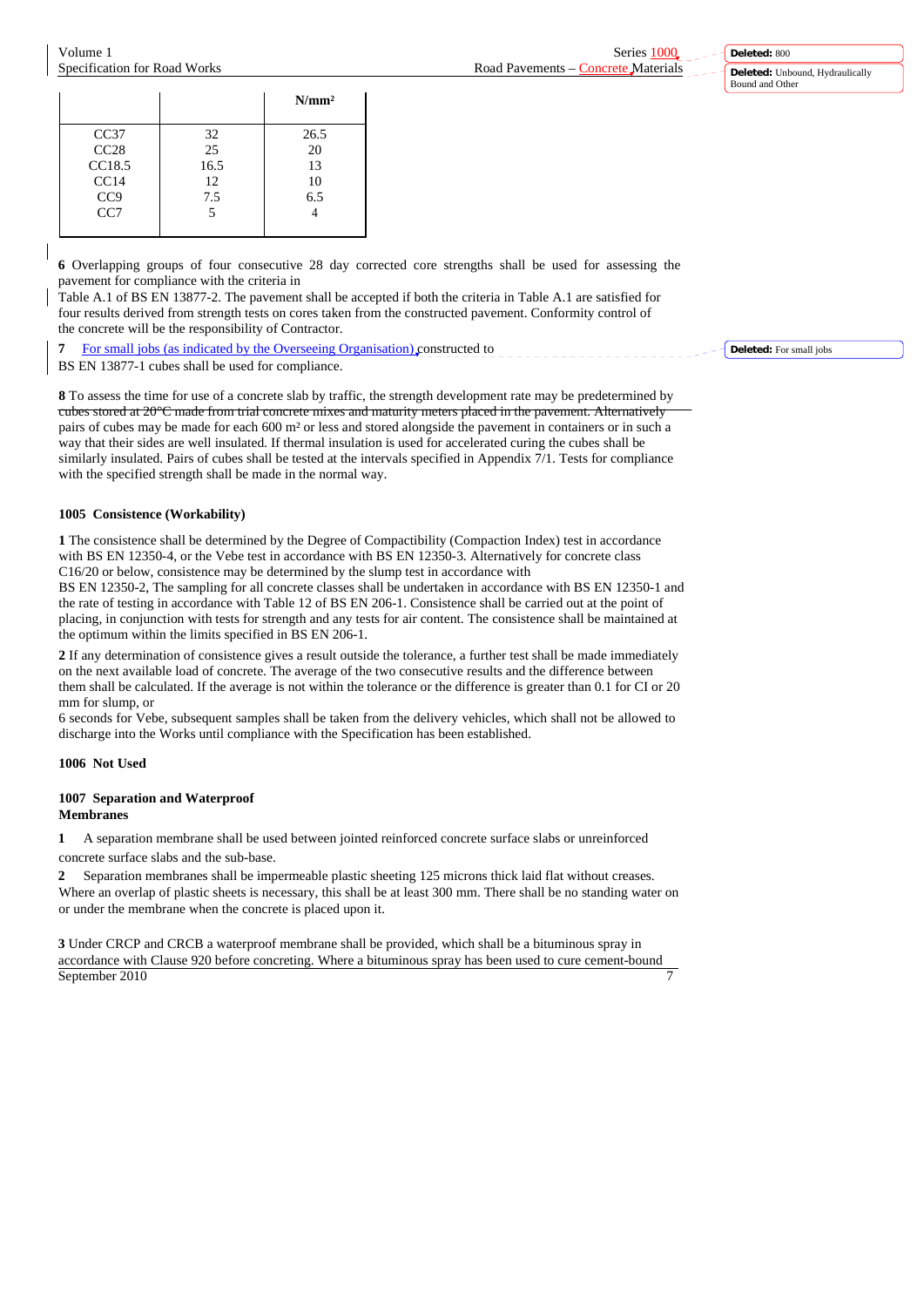**Deleted:** 800 **Deleted:** Unbound, Hydraulically Bound and Other

material or wet lean concrete then only those areas, which have been damaged, shall be resprayed after making good.

# **1008 Steel Reinforcement**

# **General**

**1** Reinforcement shall comply with any of the following standards and shall be cut and bent in accordance with BS 8666. The reinforcement materials shall be obtained from a firm holding a valid CARES (or fully equivalent scheme) certificate of approval. Re-bending of carbon steel bars and fabric reinforcement on site shall not be permitted:

Hot Rolled and Cold Worked Carbon Steel Bars

(i) BS EN 10080 and BS 4449 (Grade B500B

or B500C).

Steel Wires

(ii) BS EN 10080 and BS 4482 (Ribbed Grade B500).

Steel Fabric

(iii) BS EN 10080 and BS 4483 (Grade B500A, B500B or B500C). Steel fabric reinforcement shall have a minimum nominal bar size of 6 mm (8 mm for Grade B500A). Steel fabric reinforcement shall be delivered to site in flat mats or pre-bent.

**2** For hot rolled and cold worked carbon steel bars, and for steel fabric reinforcement, the bond property requirements for BS 4449 shall be complied with based on the surface geometry requirements of that standard. For steel wire, the bond property requirements of BS 4482 shall be complied with based on the surface geometry requirements of that standard.

**3** Spacing of bars shall not be less than twice the maximum size of aggregate used. Laps in longitudinal bars shall be not less than 35 bar diameters or 450 mm whichever is greater. In continuously reinforced concrete slabs (CRCP or CRCB), only one third of the laps may be in any one transverse section, except in single bay width construction where half the laps may be in any one transverse section. There shall be a minimum of 1.2 m longitudinally between groups of transverse laps or laps in prefabricated reinforcement sheets. Alternatively the reinforcement may be butt welded in accordance with Clause 1717.

Laps in any transverse reinforcement shall be a minimum of 300 mm. Where prefabricated reinforcement sheets are used and longitudinal and transverse laps would coincide, no lap is required in the transverse bars within the lap of the longitudinal reinforcement. These transverse bars may be cropped or fabricated shorter so that the requirements for cover are met. Alternatively, prefabricated sheets incorporating splices (ie flying ends) may be used to provide nesting of reinforcement in both directions at lap positions. The lengths of the laps shall be the minimum values previously stated.

**5** If the reinforcement is positioned prior to concreting, it shall be fixed on supports and retained in position at the required depth below the finished surface and distance from the edge of the slab so as to ensure that the required cover is achieved. Reinforcement assembled on site shall be tied, or firmly fixed, at sufficient intersections to provide sufficient rigidity to ensure that the reinforcement remains in the correct position during construction of the slab.

**6** Alternatively, when a reinforced concrete slab (JRC, CRCP or CRCB) is constructed in two layers, the reinforcement in the form of prefabricated sheets may be placed on or into the bottom layer which shall be spread and compacted to such a level that it will support the reinforcement without distortion at the required position in the slab. The sheets shall be tied together at overlaps and after the second layer has been spread and compacted, the reinforcement shall have the required cover.

When a reinforced concrete slab is constructed at maximum width as in Clause 1010 the transverse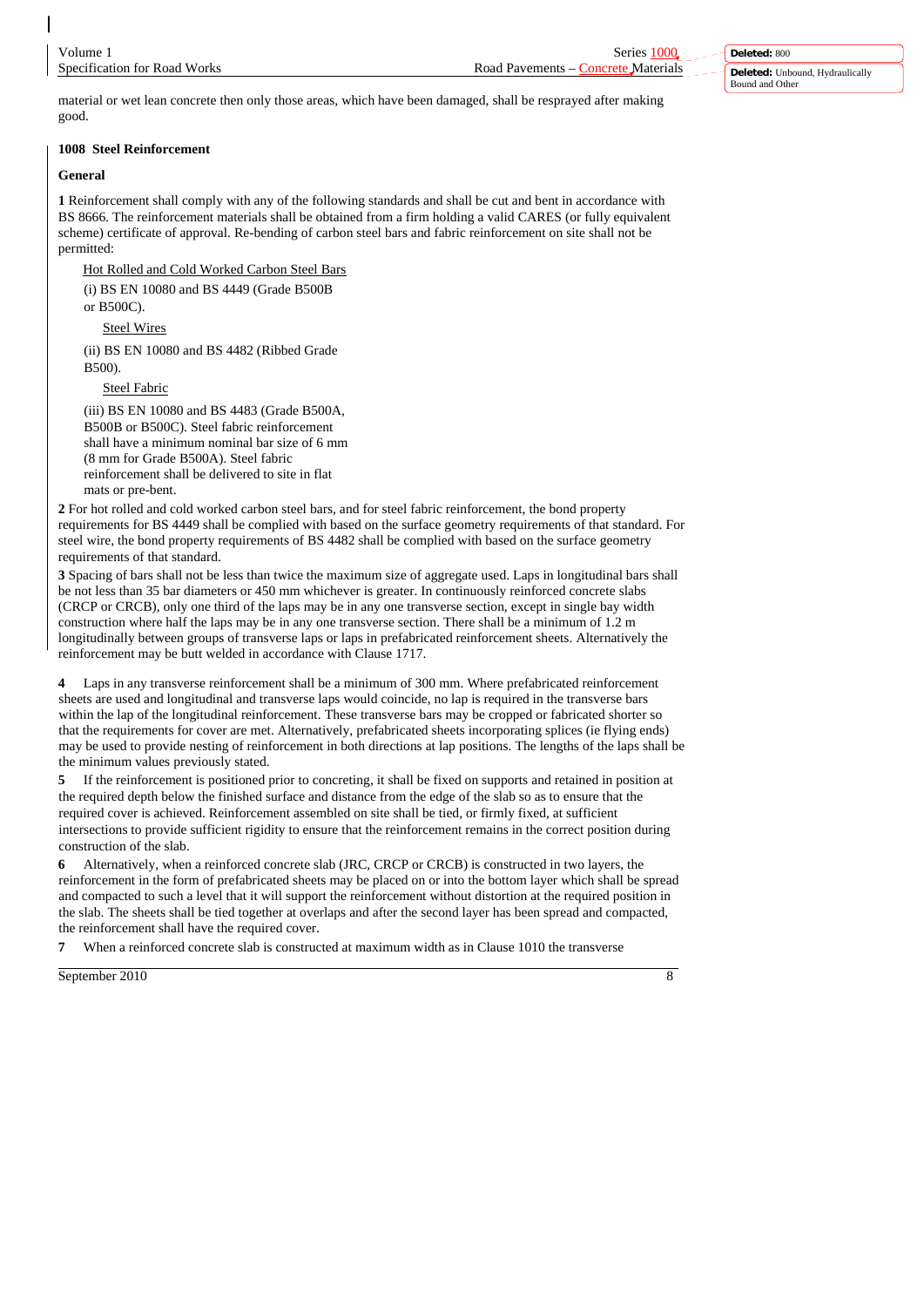reinforcement in the centre of each slab width shall be a minimum of 12 mm nominal diameter bars at 600 mm centres. This reinforcement shall be at least 600 mm longer than one third of the width of the slab and be lapped to other transverse reinforcement bars or sheets, or be continuous across the whole width of each slab.

### **Jointed Reinforced Concrete Slabs**

**8** The reinforcement shall be so placed that after compaction of the concrete, the cover below the finished surface of the slab is  $50 \pm 10$  mm for slabs less than 200 mm thick,  $60 \pm 10$  mm for slabs 200 mm or more but less than 270 mm thick,  $70 \pm 20$  mm for slabs 270 mm thick or more. The negative vertical tolerance shall not be permitted beneath road stud recesses. Where traffic signal detector loops are to be installed, the minimum cover to the reinforcement from the surface shall be 100 mm. The vertical cover between any longitudinal joint groove forming strip and any reinforcement or tie bars shall be a minimum of 30 mm. Any transverse bars shall be at right angles to the longitudinal axis of the carriageway. Any transverse reinforcement shall terminate at  $125 \pm 25$ mm from the edges of the slab and longitudinal joints, where tie bars as in Clause 1012 are used. No longitudinal bars shall lie within 100 mm of a longitudinal joint. The reinforcement shall terminate 300 mm  $\pm$  50 mm from any transverse joint, excluding emergency construction joints.

## **Continuously Reinforced Concrete Slabs (CRCP or CRCB)**

**9** The reinforcement shall be Grade 460 deformed steel bars with the diameters and spacings as described in Appendix 7/1.

**10** The reinforcement shall consist of bars assembled on site, or of prefabricated sheets. Except where otherwise shown on the Drawings the longitudinal bars shall be parallel to the centre-line of the road.

**11** The reinforcement shall be positioned so that, after compaction of the concrete, it shall be at the mid depth of the specified thickness of the slab

 $\pm 25$  mm. No longitudinal bar shall lie within 100 mm of a longitudinal joint. In reinforcement assembled on site, longitudinal bars shall be placed immediately above any transverse bars, which shall be at right angles to the longitudinal axis of the carriageway. Any transverse reinforcement shall terminate  $125 \pm 25$  mm from the edges of the slab and longitudinal joints where tie bars as in Clause 1012 are used.

# **1009 Transverse Joints**

### **General**

**1** Transverse joints shall be provided in unreinforced and jointed reinforced concrete slabs and shall be contraction, expansion or warping joints at the spacings described in Appendix 7/1, such that for unreinforced concrete slabs the length/width ratio shall be not greater than 2.0. The spacings may be increased by 20% if limestone coarse aggregate is used throughout the depth of the slab.

**2** Joints in the surface slab and sub-base shall be staggered so that they are not coincident vertically and are at least 1 m apart.

**3** Transverse joints shall be straight within the following tolerances along the intended line of the joint, which is the straight line transverse to the longitudinal axis of the carriageway, except at road junctions or roundabouts where the positions shall be as shown on the Drawings.

- deviations of the filler board or bottom crack inducer from the intended line of the joint shall be not greater than  $\pm$  10 mm;
- (ii) the best fit straight line through the joint groove as constructed shall be not more than 25 mm from the intended line of the joint;
	- (iii) deviations of the joint groove from the best fit straight line of the joint shall be not greater than 10 mm.

September 2010 9 **4** Transverse joints on each side of a longitudinal joint shall be in line with each other and of the same type and width. The position of the joints relative to manholes and gullies shall be in accordance with Clause 1018. **5** Concrete pavement layers shall be isolated from fixed structures by expansion joints, or earthworks or a granular layer over the structure, or by bridge-type expansion joints, or by lengths of fully flexible pavement construction. End of pavement surface slabs shall have a transition bay as shown on the Drawings, leading into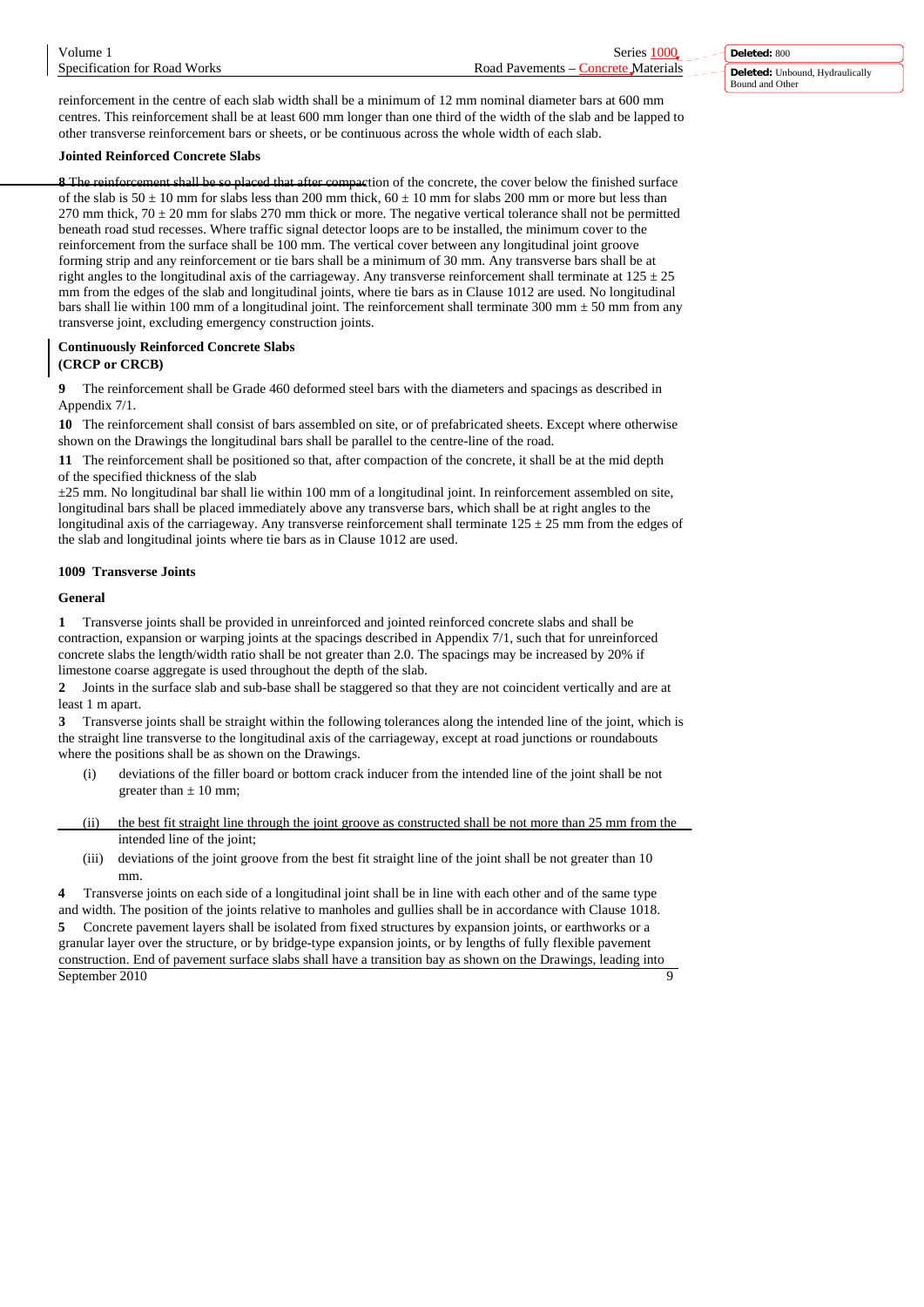**Deleted:** 800 **Deleted:** Unbound, Hydraulically Bound and Other

the fully flexible construction.

**6** Transverse joints shall have a sealing groove which shall be sealed in compliance with Clause 1016.

# **Contraction Joints**

- **7** Contraction joints shall consist of:
	- (i) a sawn joint groove complying with Clause 1013;
	- (ii) dowel bars complying with Clause 1011;
	- (iii) a sealing groove complying with Clause 1016.

# **Expansion Joints**

- **8** Expansion joints shall consist of:
	- (i) a joint filler board complying with Clause 1015;
	- (ii) dowel bars complying with Clause 1011;
	- (iii) a sealing groove complying with Clause 1016.

**9** The filler board shall be positioned vertically within the prefabricated joint assemblies along the line of the joint within the tolerances given in sub-Clause 3 of this Clause, and at such depth below the surface as will not impede the passage of the finishing beams on the paving machines. The joint filler board together with the sealing groove shall provide a complete separation of adjacent slabs and any spaces around dowel bars and between the sub-base and the filler board shall be packed with a suitable compressible material after fixing the joint assembly.

# **Warping Joints**

- **10** Warping joints shall consist of:
	- (i) a sawn joint groove complying with Clause 1013;
	- (ii) tie bars complying with Clause 1012;
	- (iii) a sealing groove complying with Clause 1016.

# **Construction Joints**

**11** Construction joints made at the end of a working day in unreinforced concrete slabs and jointed reinforced concrete slabs shall be contraction joints. In the event of mechanical breakdown of the concreting machinery, or at the onset of adverse weather, emergency joints may be formed.

**12** Emergency joints in unreinforced concrete slabs shall be contraction joints not less than 2.5 m from the preceding or succeeding joint position.

**13** Emergency joints in jointed reinforced concrete slabs shall be not less than 2.5 m from the preceding or succeeding joint position. The stop end formwork shall be sufficiently rigid to ensure that dowel bars, tie bars or reinforcement will be held in position in compliance with the specification, and placed in such a position that it permits the longitudinal reinforcement to project through the joint for a distance of at least 750 mm.

**14** Construction joints in continuously reinforced concrete slabs (CRCP and CRCB) at end of day or in an emergency shall not be constructed within 1.5m of any lap in the longitudinal reinforcement. The stop end formwork shall be sufficiently rigid to ensure that the longitudinal reinforcement and the tie bars as required in sub-Clause 1012.7 which project through the joint are held in the correct position.

# **1010 Longitudinal Joints**

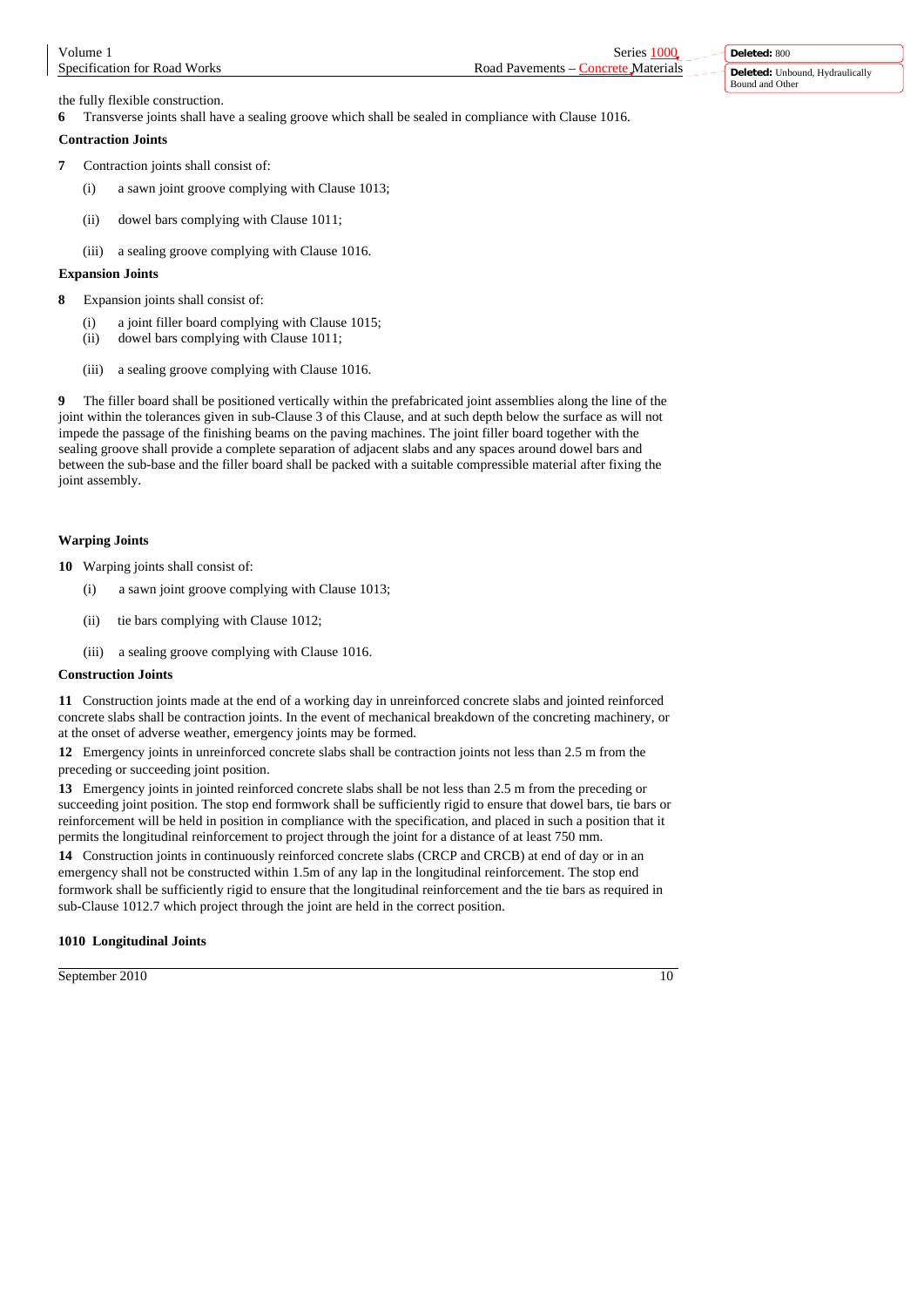# **General**

**1** (05/06) Sawn or wet-formed longitudinal joints shall be provided in surface slabs between or at the centre of traffic lanes within the allowable positions as shown on the Drawings, so that bay widths are not greater than 4.2 m (or 5.0 m with limestone aggregate) for unreinforced slabs, or 6 m (or 7.6 m with limestone aggregate) for reinforced concrete surface slabs with transverse reinforcement as in sub-Clause 1008.7. Longitudinal joints shall be provided in CRCB between lanes or at the centre of lanes, within a tolerance of

 $\pm$  150 mm so that bay widths are not greater than 6 m (or 7.6 m with limestone aggregate).

Joints in the surface slab, base or sub-base shall be staggered so that they are not coincident vertically and are at least 300 mm apart.

**2** Wet-formed longitudinal joints shall consist of wet-formed joint grooves complying with Clause 1013, a bottom crack inducer complying with Clause 1014 and tie bars complying with Clause 1012, except where transverse reinforcement is permitted in lieu.

**3** Longitudinal joints shall be constructed within the following tolerances:

(i) deviations of the bottom crack inducer from the intended line of the joint, parallel to the axis of the road shall be not greater than

 $± 13$  mm;

- (ii) the joint groove shall be located vertically above the bottom crack inducers within a horizontal tolerance of  $\pm$  25 mm;
- (iii) the best fit line along the constructed joint groove, shall be not more than 25 mm from the intended line of the joint:
- (iv) deviations of the joint groove from the best fit line of the joint shall be not greater than 10 mm.
- **4** Sawn longitudinal joints shall consist of joint grooves complying with Clause 1013.

**5** Tie bars may be replaced by continuous transverse reinforcement across the joints in continuously reinforced concrete slabs which are constructed in more than one lane width in one operation, provided that the transverse reinforcement is a minimum of 12 mm diameter bars at 600 mm centres. The transverse reinforcement in these circumstances shall be protected by suitable bituminous paint or equivalent coating for a distance of at least 75 mm either side of the joint.

# **Longitudinal Construction Joints**

**6** Longitudinal construction joints between separate slabs shall have tie bars as in Clause 1012 with a joint groove as in Clause 1013. Alternatively, if split forms are used, the transverse reinforcement, if 12 mm diameter or more, may be continued across the joint for a minimum of 500 mm or 30 times the diameter of the transverse reinforcement bars, whichever is the greater. The transverse reinforcement in these circumstances shall be protected by suitable bituminous paint or equivalent coating for a distance of at least 75 mm either side of the joint. A joint sealing groove is not required in construction joints in continuously reinforced concrete bases. Where the edge of the concrete slab is damaged it shall be made good before the adjacent slab is constructed.

# **1011 Dowel Bars**

**1** Dowel bars shall be Grade B500B steel conforming to BS EN 13877-3 and shall be free from oil, dirt, loose rust and scale. They shall be straight, free of burrs and other irregularities and the sliding ends sawn or cropped cleanly with no protrusions outside the normal diameter of the bar. For expansion joints, dowel bars shall be 25 mm diameter at 300 mm spacing and 600 mm long for slabs up to 239 mm thick and 32 mm diameter for thicker slabs. For contraction joints, dowels shall be 20 mm diameter at 300 mm spacing and 400 mm long for slabs up to 239 mm thick, and 25 mm diameter at 300 mm spacing and 600 mm long for thicker slabs.

**2** Dowel bars shall be supported on cradles in prefabricated joint assemblies positioned prior to construction of the slab. For contraction joints, as an alternative to prefabricated assemblies, dowel bars may be mechanically inserted with vibration into the concrete by a method which ensures full recompaction of the concrete around the dowel bars and the surface finished by a diagonal finishing beam, or a longitudinal oscillating float travelling across the slab.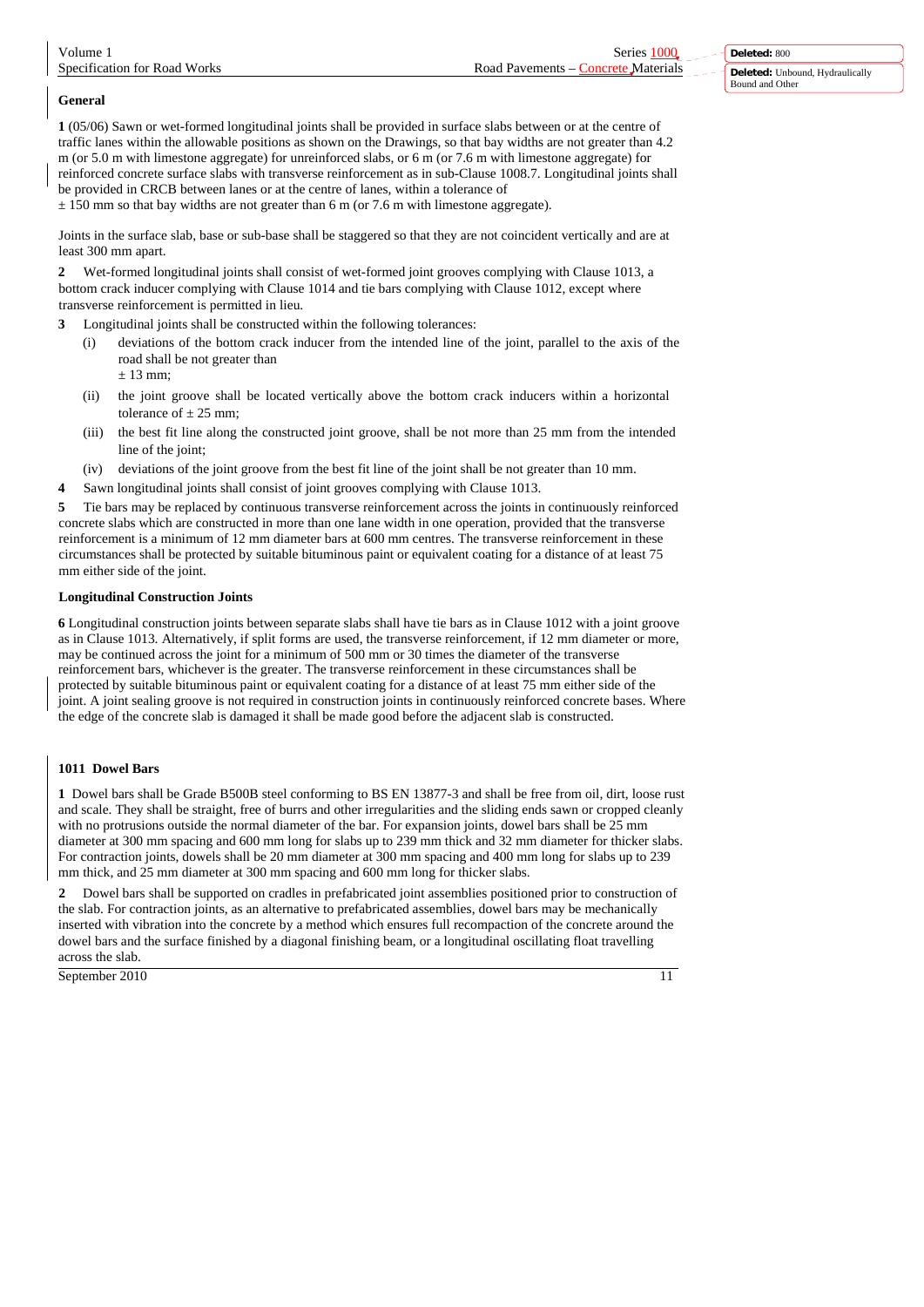| Volume                       | Series                                             | Deleted: 800                           |
|------------------------------|----------------------------------------------------|----------------------------------------|
| Specification for Road Works | Road Pavements $-$<br>Materials<br><b>Concrete</b> | <b>Deleted:</b> Unbound, Hydraulically |
|                              |                                                    | Bound and Other                        |

**3** Dowel bars shall be positioned at mid-depth from the surface level of the slab ± 20 mm. They shall be aligned parallel to the finished surface of the slab, to the centre line of the carriageway and to each other within the following tolerances:

- (i) for bars supported on cradles prior to construction of the slab and for inserted bars in two layer construction prior to placing the top layer:
	- (a) all bars in a joint shall be within  $\pm 3$  mm per 300 mm length of bar;
	- (b) two thirds of the bars shall be within
		- $\pm$  2 mm per 300 mm length of bar;
	- (c) no bar shall differ in alignment from an adjoining bar by more than 3 mm per 300 mm length of bar in either the horizontal or vertical plane;
- (ii) for all bars, after construction of the slab:
	- (a) twice the tolerances for alignment as in (i) above;
	- (b) equally positioned about the intended line of the joint within a tolerance of 25 mm.
- **4** Cradles supporting dowel bars shall not extend across the line of the joint.

**5** Dowel bars, supported on cradles in assemblies, when subjected to a load of 110 N applied at either end and in either the vertical or horizontal direction

(upwards and downwards and both directions horizontally) shall not deflect more than the following limits:

- (i) two thirds of the number of bars of any assembly tested shall not deflect more than 2 mm per 300 mm length of bar;
- (ii) the remainder of the bars in that assembly shall not deflect more than 3 mm per 300 mm length of bar.

**6** The assembly of dowel bars and supporting cradles, including the joint filler board in the case of expansion joints shall have the following degree of rigidity when fixed in position:

- For expansion joints the deflection of the top edge of the filler board shall be not greater than 13 mm, when a load of 1.3 kN is applied perpendicular to the vertical face of the joint filler board and distributed over a length of 600 mm by means of a bar or timber packing, at mid depth and midway between individual fixings, or 300 mm from either end of any length of filler board, if a continuous fixing is used. The residual deflection after removal of the load shall be not more than 3 mm.
- (ii) The joint assembly fixings to the sub-base shall not fail under the 1.3 kN load applied for testing the rigidity of the assembly but shall fail before the load reaches 2.6 kN.
- (iii) The fixings for contraction joints shall not fail under a 1.3 kN load and shall fail before the load reaches 2.6 kN when applied over a length of 600 mm by means of a bar or timber packing placed as near to the level of the line of fixings as practicable.
- (iv) Failure of the fixings shall be deemed to be when there is displacement of the assemblies by more than 3 mm with any form of fixing, under the test load. The displacement shall be measured at the nearest part of the assembly to the centre of the bar or timber packing.

**7** Dowel bars shall be covered by a flexible polymeric corrosion resistant coating, bonded onto the previously cleaned bar. The coating shall be smooth and free of indentations. During coating, the bar shall be supported at each end. Minimum thickness shall be

0.3 mm. The coating shall also be able to withstand

250 hours immersion in a salt fog cabinet complying with BS EN ISO 7253, without showing any visible crazing or corrosion of the protected bar. The coated bar shall comply with the following pull out test:

(i) Four bars shall be taken at random from stock and without any special preparation shall be coated as required in this Clause. The dowel bars which have been coated shall be cast centrally into concrete specimens 150 x 150 x 450 mm, made of the same concrete mix proportions to be used in the pavement, but with a maximum aggregate size of 20 mm and cured in accordance with BS EN 12390 -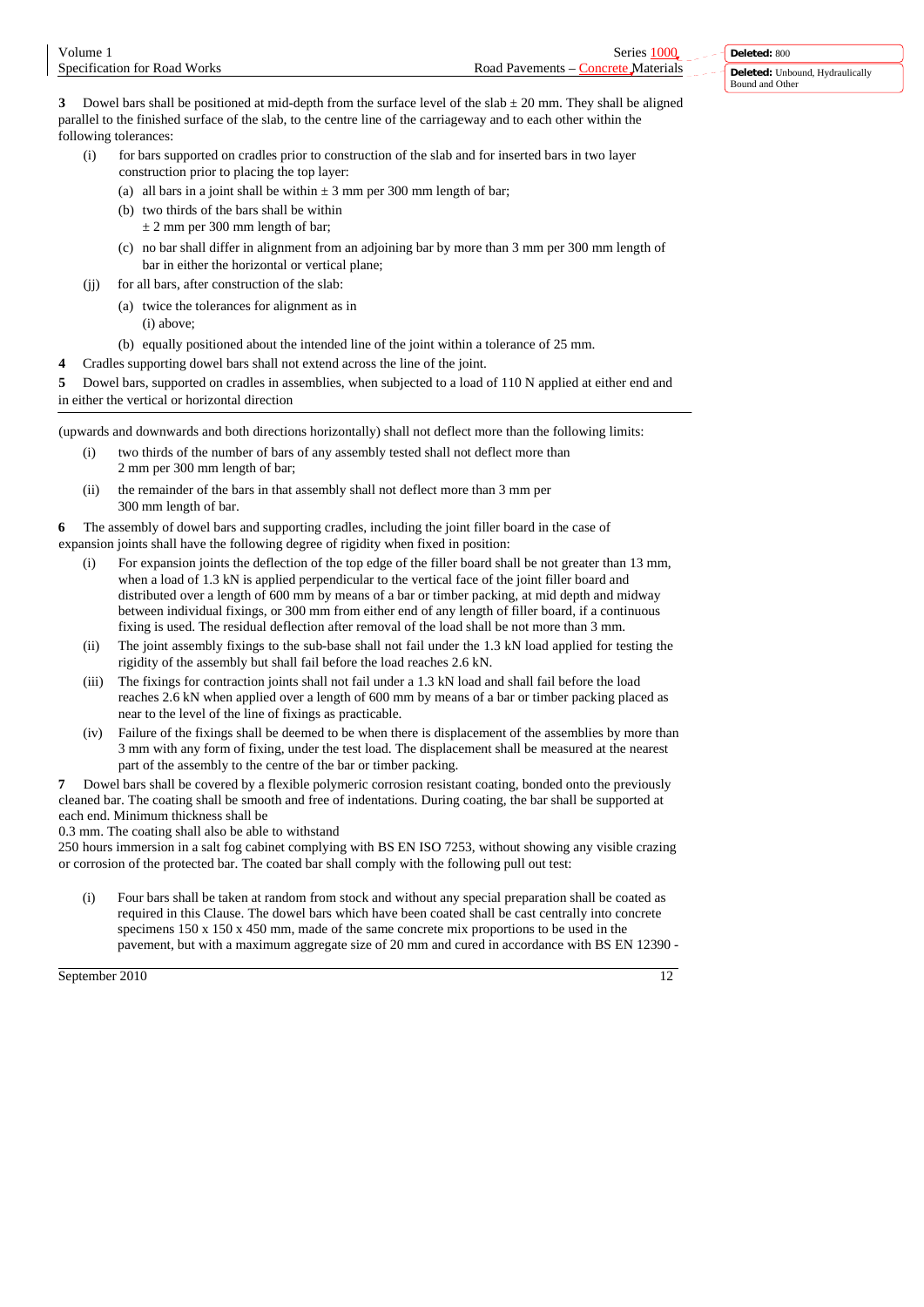2. At 7 days a tensile load shall be applied to achieve a movement of the bar of at least 0.25 mm. The average bond stress to achieve this movement shall be not greater than 0.14 N/mm².

**8** For expansion joints, a closely fitting cap 100 mm long consisting of waterproofed cardboard or suitable synthetic material shall be placed over one end of each dowel bar. An expansion space 10 mm greater than the thickness of the joint filler board shall be formed between the end of the cap and the end of the dowel bar.

# **1012 Tie Bars**

**1** Tie bars in transverse or longitudinal joints shall conform to Clause 1008, in accordance with the requirements given below and Table 10/5.

**2** Tie bars for use across joints shall have corrosion protection in the form of a flexible polymeric corrosion resistant coating, bonded centrally onto 150 mm of the previously cleaned centre section of the bars. Where tie bars are to be cranked for construction joints and later straightened, the coating shall be shown to be capable of being straightened through 90 degrees without cracking.

The coating for both straight and cranked bars after straightening shall be able to withstand 250 hours immersion in a salt fog cabinet complying with

BS EN ISO 7253, without showing any visible crazing or cracking, or corrosion of the protected part of the bar. **3** Tie bars in warping joints and wet-formed longitudinal joints shall be made up into rigid assemblies with adequate supports and fixings to remain firmly in position during the construction of the slab.

**4** Alternatively, tie bars at longitudinal joints may be mechanically inserted by vibration from above using a method which ensures recompaction of the concrete around the tie bars.

**5** At longitudinal construction joints, tie bars may be adequately fixed to side forms or inserted into the side of the slab by a method which ensures recompaction of the concrete around the tie bars and adequate bond.

**6** Tie bars in warping joints shall be positioned from the top surface of the slab within +20, -10 mm of the mid depth of the slab.

Tie bars in other joints shall be positioned and remain within the middle third of the slab depth, approximately parallel to the surface and approximately perpendicular to the line of the joint, with the centre of each bar on the intended line of the joints within a tolerance of

 $\pm$  50 mm, and with a minimum cover of 30 mm below any top crack inducer of joint groove for slabs 200 mm thick or more, or 20 mm for slabs up to 200 mm thick.

**7** (11/03) At transverse construction joints in continuously reinforced concrete, tie bars shall be 1.5 m long and of the same Grade and size as the longitudinal reinforcement, and shall be fixed at twice the normal spacing midway between the longitudinal reinforcement bars so that 750 mm ± 50 mm extends each side of the joint at the same level as the longitudinal reinforcement and be tied to the transverse reinforcement. Where paving from a construction joint is not resumed within 5 days, an extra longitudinal reinforcement bar 8 m long shall be lapped and tied to each tie bar. These extra bars may be combined with the tie bars. Where the spacing between longitudinal reinforcement and the extra 8 m long bars is less than 90 mm, the nominal size of aggregate shall be 20 mm for a sufficient number of concrete batches to complete that section of pavement.

**8** Where tie bars are used in longitudinal joints in continuously reinforced concrete they shall be placed at the same level as the transverse reinforcement and tied to the longitudinal reinforcement.

# **TABLE 10/5: Tie Bar Details**

| <b>Joints</b>                                                | <b>Diameter</b> | <b>Grade of</b> | Length | <b>Spacing</b>       |
|--------------------------------------------------------------|-----------------|-----------------|--------|----------------------|
|                                                              | mm              | <b>Steel</b>    | mm     | mm                   |
| Transverse construction joints<br>in continuously reinforced | As for main     | Grade B500B or  | 1500   | Twice the spacing of |
| concrete<br>Emergency construction joints                    | reinforcement   | <b>B500C</b>    |        | main reinforcement   |
| in<br>jointed reinforced concrete                            | 12              | Grade B500B or  | 1000   | 600                  |
| slabs                                                        |                 | <b>B500C</b>    |        |                      |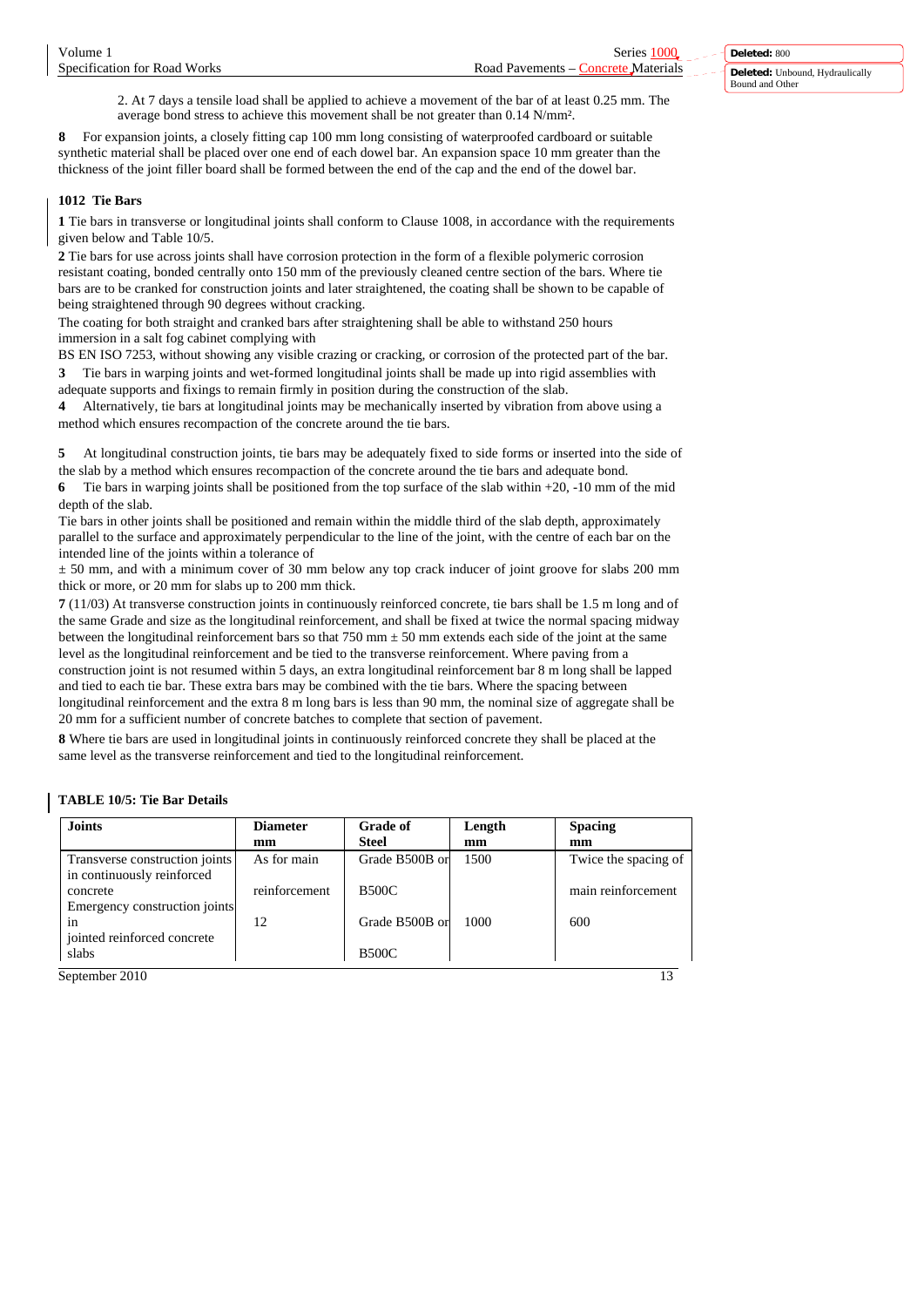Volume 1 Series 1000 Specification for Road Works Road Pavements – Concrete Materials other than at contraction or 750 600 expansion joints Warping joints 12 Grade B500B or 1000 300 B500C 1 750 600 Longitudinal All joints, except where  $\begin{array}{|c|c|c|c|c|c|c|c|c|} \hline \text{where} & 12 & \text{Grade B500B or} & 1000 & 600 \hline \end{array}$ Transverse reinforcement ) Constant in the B500C is permitted in lieu ) 750 600 or 16 Grade B500B or 600 600 600 B500C or 20 Grade B500B or 500 600 **B500C** Transition from rigid to flexible 20 Grade B500B or 1000 300 construction B500C

NOTE: The transverse reinforcement may be continued across the joint in reinforced concrete if the bars are of a minimum nominal diameter of 12 mm and the bars are protected from corrosion and the cover is as required in this Clause.

# **1013 Joint Grooves**

# **General**

**1** Transverse contraction or warping joint grooves shall be sawn in the hardened concrete.

**2** Transverse joint grooves which are initially constructed less than the full width of the slab shall be completed by sawing through to the edge of the slab and across longitudinal joints as soon as any forms have been removed and before an induced crack develops at the joint.

# **Sawn Transverse and Longitudinal Joint Grooves**

**3** Sawing shall be undertaken as soon as possible after the concrete has hardened sufficiently to enable a sharp edged groove to be produced without disrupting the concrete and before random cracks develop in the slab. The grooves shall be between 1/4 and 1/3 of the specified depth of the slab and of any convenient width not less than 3 mm. The sealing groove may be sawn to the required width later. Expansion joint sealing grooves shall be sealed as soon as practical after sawing.

# **Wet-formed Longitudinal Joint Grooves**

**4** When slabs are constructed in more than one lane width in one operation a joint groove shall be formed

by inserting a groove former ahead of the finishing beams from dispenser. The concrete so displaced shall be recompacted by a vibrating compactor or similar device, at least 300 mm wide operating symmetrically along the line of the joint. After finishing the concrete, the groove forming strip shall be in the correct position and alignment, within 10° of the vertical, and to sufficient depth below the surface to allow for the passage of the finishing beam within the range 0-3 mm below the finished level of the slab. Groove forming strips in wetformed longitudinal joint grooves shall be left in place.

# **Construction Joint Grooves in Surface Slabs**

September 2010 14

**Deleted:** 800 **Deleted:** Unbound, Hydraulically Bound and Other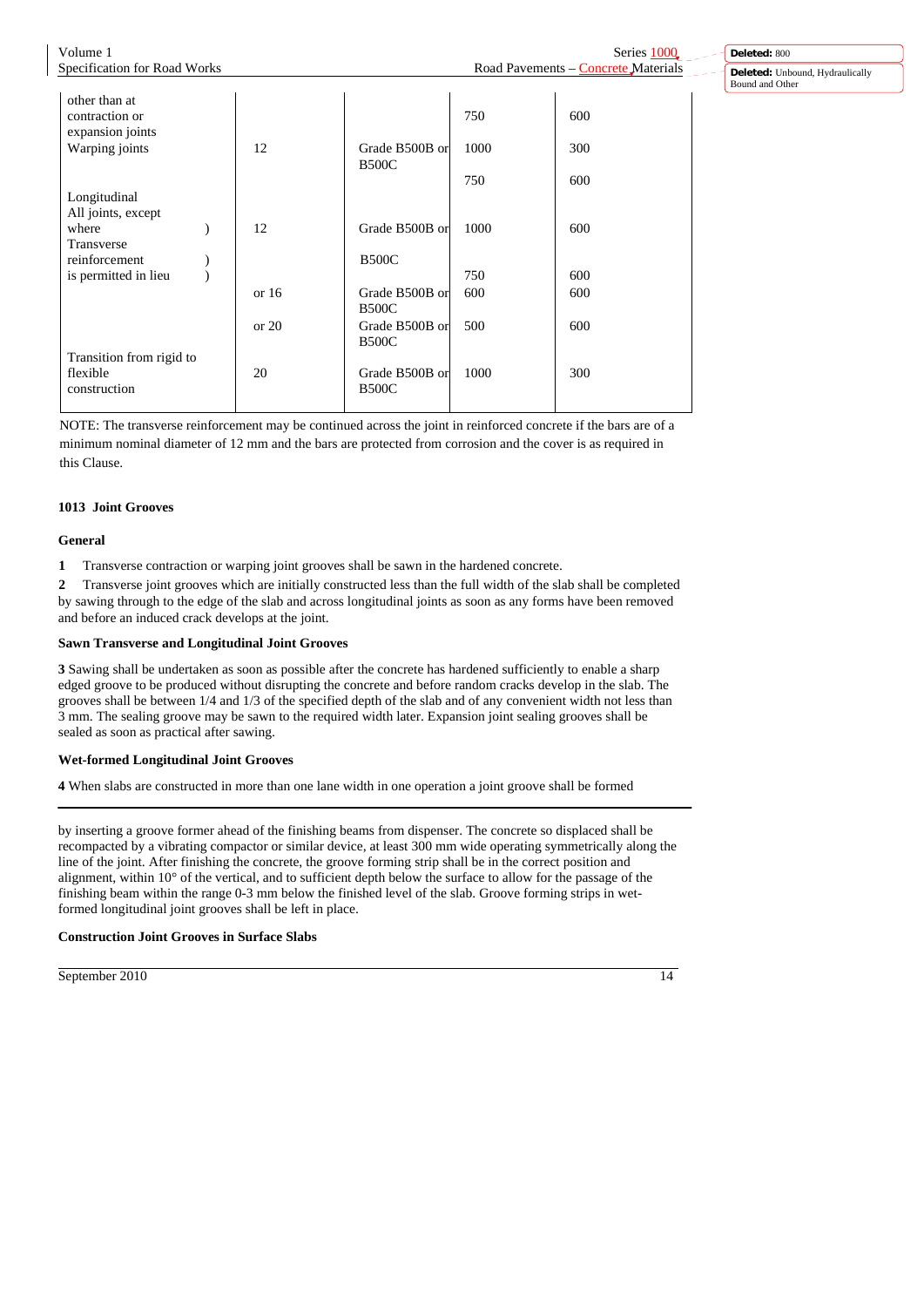| Volume 1                     | Series 1000                        |
|------------------------------|------------------------------------|
| Specification for Road Works | Road Pavements – Concrete Material |

**Deleted:** 800 **Deleted:** Unbound, Hydraulically Bound and Other

**5** (11/03) The grooves shall be formed by fixing a groove-former or strip or cork seal along the top edge of the slab already constructed, before concreting the adjacent slab. Where the edge of the concrete is damaged it shall be ground or made good before fixing the groove forming strip. Alternatively the subsequent slab may be placed adjacent to the first and a sealing groove sawn later in the hardened concrete to the minimum depth required in Table 10/6 or to the manufacturer's instructions if greater, and to sufficient width to eliminate minor spalling of the joint arris, up to a maximum of 25 mm for longitudinal joints and 40 mm for transverse joints. The joint shall be sealed in compliance with Clause 1016.

## **1014 Groove Formers and Bottom Crack Inducers**

# **General**

**1** Except where joint grooves are sawn, a bottom crack inducer shall be provided at each longitudinal joint position.

**2** The bottom crack inducer shall be triangular or inverted Y-shaped fillet, with a base width not less than the height, made of timber or rigid synthetic material. It shall be firmly fixed to the sub-base so as to remain in position during the whole process of constructing the slab.

**3** The combined depth of groove formers and bottom crack inducers shall be between 1/4 and 1/3 of the depth of the slab and the difference between the depth of the groove former and the height of the bottom crack inducer shall not be greater than 20 mm.

# **Longitudinal Joints**

**4** Groove forming sealing strips for wet-formed longitudinal joints shall be of firm compressible strips of ethylene vinyl acetate foam of minimum density  $90 \text{ kg/m}^3$ , or synthetic rubber, or equivalent material. They shall have a minimum thickness of 5 mm and

shall be sufficiently rigid to remain vertical and straight in the concrete without curving or stretching. They shall be inserted continuously along the joint.

# **CRCP Universal Beam Anchorage Transverse Joint**

**5** One side of the beam shall be separated from the CRCP slab by an expansion joint filler board against the vertical face and ethylene vinyl acetate foam in accordance with the UK MCHW HCD Drawing C20.

# **1015 Joint Filler Board**

**1** Joint filler board for expansion joints and manhole and gully slab joints shall be 25 mm thick unless otherwise shown in the Drawings, within a tolerance of

 $\pm$  1.5 mm. It shall be a self-expanding cork seal or a firm compressible material or a bonded combination of compressible and rigid materials of sufficient rigidity to resist deformation during the passage of the concrete paving plant. The depth of the joint filler board for manhole and gully slabs shall be the full depth of the slab less the depth of the sealing groove. In expansion joints, the filler board shall have a ridged top as shown on the Drawings, except where a sealing groove former is indicated on the Drawings.

Holes for dowel bars shall be accurately bored or punched out to form a sliding fit for the sheathed dowel bar. **2** (11/03) The joint filler board shall meet the requirements given when tested in accordance with the procedures in the following sub-Clauses:

(i) Weathering Test – Not Used

j Compression and Recovery Test

> (a) Two of the specimens which pass the weathering test, and two new specimens, each trimmed to 100 mm square  $\pm$  0.5 mm, maintained at room temperature and humidity for 24 hours, shall be

#### **Deleted:**

**Deleted:** Three specimens, each 115 mm square ¶

 $\frac{q}{q}$  ± 2.5 mm, shall be placed in a ventilated drying oven maintained at a temperature<br>of  $55^{\circ}$ C  $\pm$  5°C for 7 days, after which they shall immediately be immersed in water at room temperature of between 16°C and 21°C for 24 hours. They shall then be subjected to five cycles of freezing and thawing in the following manner. ¶

¶ The specimens shall be placed in a watertight weathering test pan having a ribbed bottom and a fitted slotted lid designed to hold the three specimens vertically on edge. The pan shall be filled with water to half the depth of the specimens and then frozen to minus 7°C or below, for at least four hours after the initial freezing of the water. The pan shall then be placed in a water bath maintained at 18°C to 38°C without disturbing the specimens and shall remain there for one hour after thawing has completed. The pan and specimens shall then be returned to the refrigerator and freezing and thawing shall be repeated in precisely the same manner until five cycles of the process have been completed. The specimens shall be removed from the pan and air dried at room temperature for 48 hours before examination. ¶

¶ The material shall be deemed to have passed the weathering test if the specimens show no signs of disintegration or shrinkage.

**Formatted:** Indent: Left: 47.85 pt **Formatted:** Bullets and Numbering **Formatted:** Bullets and Numbering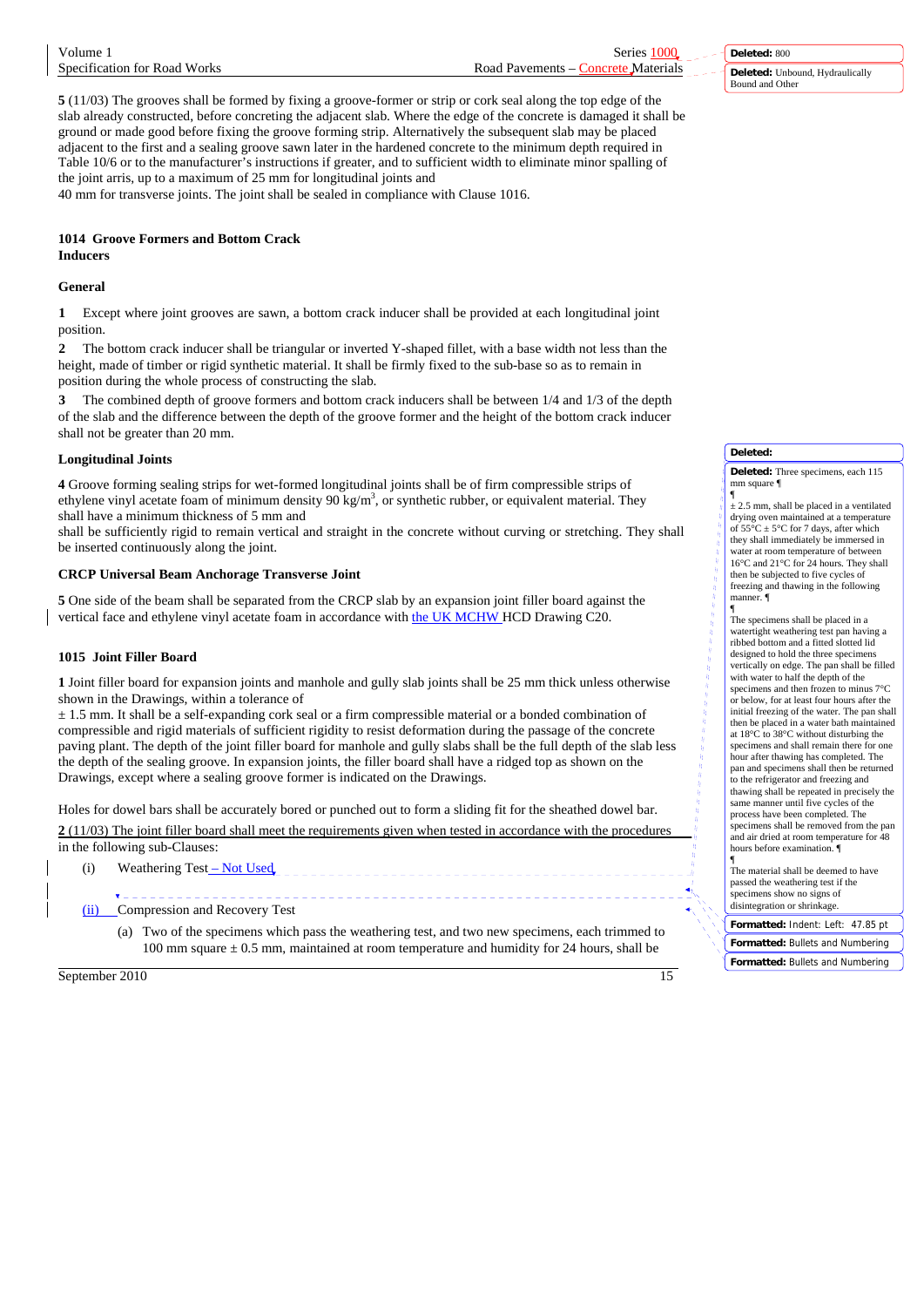subjected to three applications of load at 24 hour intervals in a compression test machine complying with BS EN ISO 7500-1, with auxiliary

platens 100 mm², minimum 13 mm thick. During each application of load each specimen shall be compressed to 50% of its original thickness at a rate of strain of 1.3 mm per minute. The load required to achieve this amount of compression shall be not less than

0.07 N/mm² nor more than 10 N/mm² for material to be used in pavements and not less than 0.07 N/mm² and not more than 0.4 N/mm² for material to be used in bridge joints. The load shall be released immediately the required degree of compression is reached and after the third application a recovery period of 30 minutes shall be allowed after which the thickness of the specimen shall be measured.

- (b) This thickness, expressed as a percentage of the original thickness, is the 'recovery' value of the specimen. The thicknesses shall be measured to an accuracy of 25 micron. The two new specimens shall be weighed before and after testing. The difference in mass shall be determined with an accuracy of 0.1% and shall be expressed as a percentage of the original mass of the specimen.
- (c) The material shall be deemed to have passed the test if all four specimens have recovery values of at least 70% and the two new specimens have not suffered a reduction of mass in excess of 1%.
- (iii) Extrusion Test
	- (a) The third sample which passes the weathering test shall be trimmed to 100 mm square  $\pm$  0.5 mm and be subjected to the following extrusion test.
	- (b) The extrusion mould shall be

100 mm x 100 mm (+ 0.5 mm, - 0) internally, of sufficient depth to test the sample as received, open on one side only and fixed rigidly to a base plate. The mould shall be provided with a closely fitting pressure plate which shall fit without binding, and with an accurate horizontal measuring dial gauge or measuring device accurate to

25 microns. The specimen shall be mounted in the extrusion mould and loaded once as described in the compression and recovery test. The

extrusion at the open side of the mould shall be measured with the gauge when the specimen is compressed to 50% of its original thickness and before release of the load.

- (c) The material shall be deemed to have passed the test if the extrusion of the free edge does not exceed 6 mm.
- (iv) Immersion Test for Cork Filler Board
	- (a) Two specimens each 115 mm x 115 mm

 $\pm$  2.5 mm shall be prepared and the thickness of each specimen shall be determined to the nearest 25 microns before the specimens are immersed in boiling water for one hour. After removal from the water the specimens shall be allowed to cool to room temperature and after 15 minutes at this temperature their thickness shall be remeasured to the nearest 25 microns.

- (b) The material shall be deemed to have passed the test if both specimens have a thickness of not less than 140% of their thickness before immersion.
- (v) Acid Test for Cork Filler Board
	- (a) Two specimens each 115 mm x 115 mm

 $\pm$  2.5 mm shall be immersed in hydrochloric acid of a specific gravity of 1.18 at room temperature which is then brought to the boil and maintained thus for one hour when the specimens shall be removed and rinsed in water.

(b) The material shall be deemed to have passed the test when, after examination, the specimens show no evidence of serious disintegration, friability or lack of resilience. Discolouration or minor swelling shall not be considered as failure.

#### **1016 Preparation and Sealing of Joint Grooves**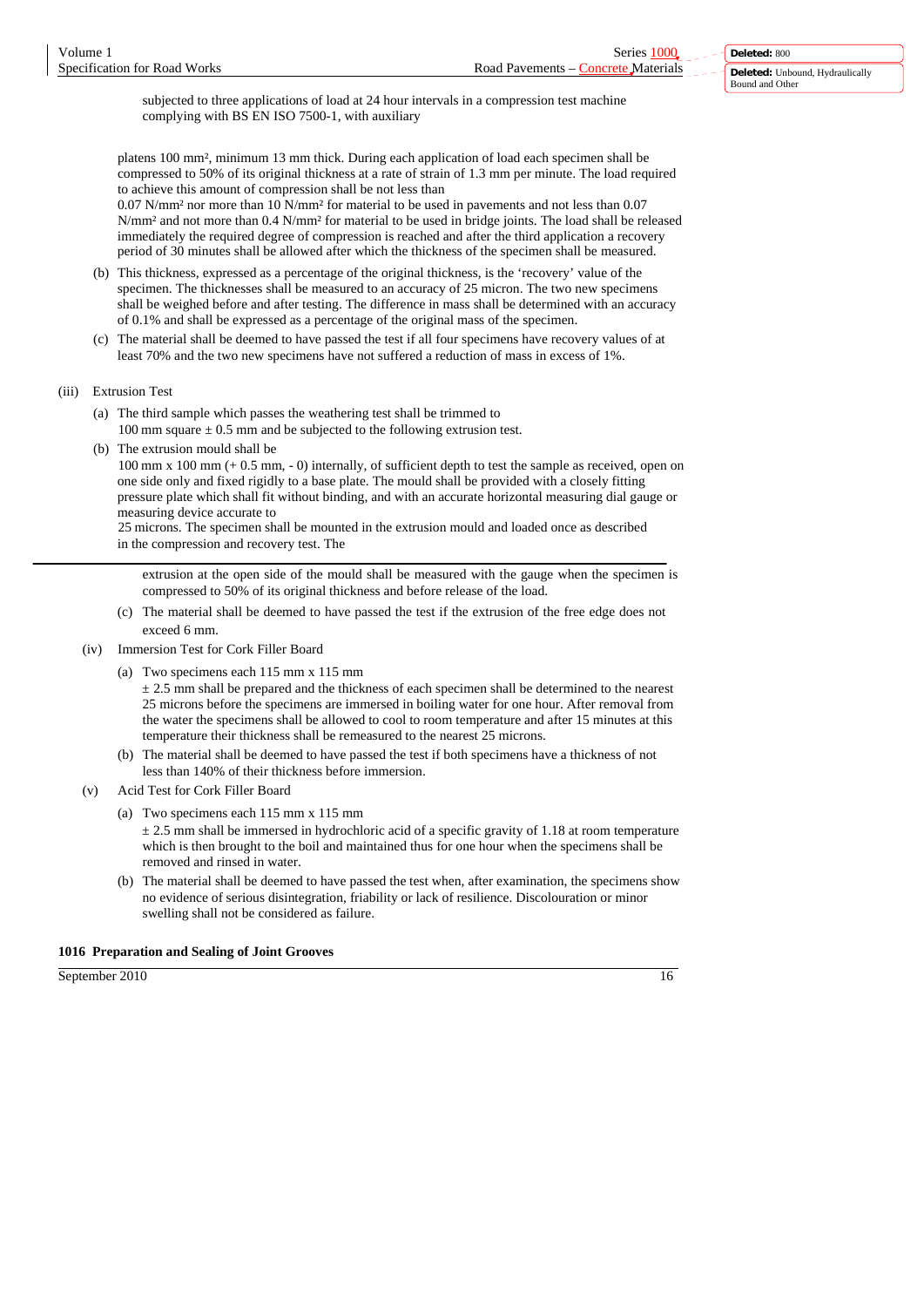# **General**

**1** All transverse joints in surface slabs, except for construction joints in CRCP shall be sealed using one of the joint seals described in Clause 1017. Additionally longitudinal joints which are sawn or widened, shall be sealed.

# **Preparation of Joint Grooves for Sealing**

**2** Joint grooves shall be prepared in accordance with BS 5212 : Part 2 and sub-Clauses 3 to 8 of this Clause.

**3** That part of the groove former used to form the sealing groove or any temporary seal shall be removed cleanly without damaging the joint arrises to a minimum depth of 25 mm where compression seals are used or otherwise to such depth as will provide an applied seal to the dimensions shown in Table 10/6, after allowing for any necessary caulking material described in sub-Clause 6 of this Clause. If joint grooves are not initially constructed to provide the minimum dimensions for the joint seals as given in Table 10/6, they shall be widened by sawing. Joint grooves formed by tapered formers need not be widened. The sealing grooves shall be cleaned out immediately after sawing using high pressure water jets, to remove all slurry from the joint, before the slurry hardens.

**4** If rough arrises develop when grooves are made they shall be ground to provide a chamfer approximately 5 mm wide. If the groove is at an angle up to  $10^{\circ}$  from the perpendicular to the surface, the overhanging edge of the sealing groove shall be sawn or ground perpendicular. If spalling occurs or the angle of the former is greater than 10° the joint sealing groove shall be sawn wider and perpendicular to the surface to encompass the defects up to a maximum width, including any chamfer, of 40 mm for transverse joints

# **TABLE 10/6: Dimensions of Applied Joint Seals**

and 25 mm for longitudinal joints. If the spalling cannot be so eliminated then the arris shall be repaired by suitable thin bonded arris repair using cementitious materials as specified in Clause 1032.

**5** For applied sealants the sides of the joint sealing groove shall be scoured by dry abrasive blasting. This shall not be carried out before the characteristic compressive strength of the concrete is expected to reach 15 N/mm<sup>2</sup>. When compression seals are used, the sides of the groove may be ground or wire brushed.

**6** For hot and cold applied sealants, compressible caulking material, debonding strip or tape or cord compatible with the sealant, of a suitable size to fill the width of the sealing groove, shall be firmly packed or stuck in the bottom of the sealing groove to such a depth so as to provide the correct depth of seal as described in Table 10/6 with the top of the seal at the correct depth below the surface of the concrete.

**7** All grooves shall be cleaned of any dirt or loose material by air blasting with filtered, oil-free compressed air. The groove shall be clean and dry at the time of priming and sealing.

**8** For applied sealants the joint grooves shall be primed with the relevant primer for the hot or cold applied sealant in accordance with the manufacturer's recommendations and with BS 5212 : Part 2, except that when necessary the joint grooves may be primed and sealed earlier than 14 days after construction, as soon as the grooves have been grit-blasted and cleaned.

|                                            |                         | (Note 1)               | <b>Minimum Depth of Seal</b> |                                                            |                                                                        |
|--------------------------------------------|-------------------------|------------------------|------------------------------|------------------------------------------------------------|------------------------------------------------------------------------|
| <b>Type and Spacing of</b><br>Joints $(m)$ | <b>Minimum</b><br>Width | Cold<br><b>Applied</b> | <b>Hot Applied</b>           | <b>Impregnated</b><br>Foam<br>Compression<br><b>Strips</b> | <b>Depth of Seal</b><br><b>Below the</b><br>Concrete<br><b>Surface</b> |
|                                            | mm                      | mm                     | mm                           | mm                                                         | mm                                                                     |
| Contraction<br>15 and under                | 13 (Note 2)             | 13                     | 15                           | 30                                                         | $5 \pm 2$                                                              |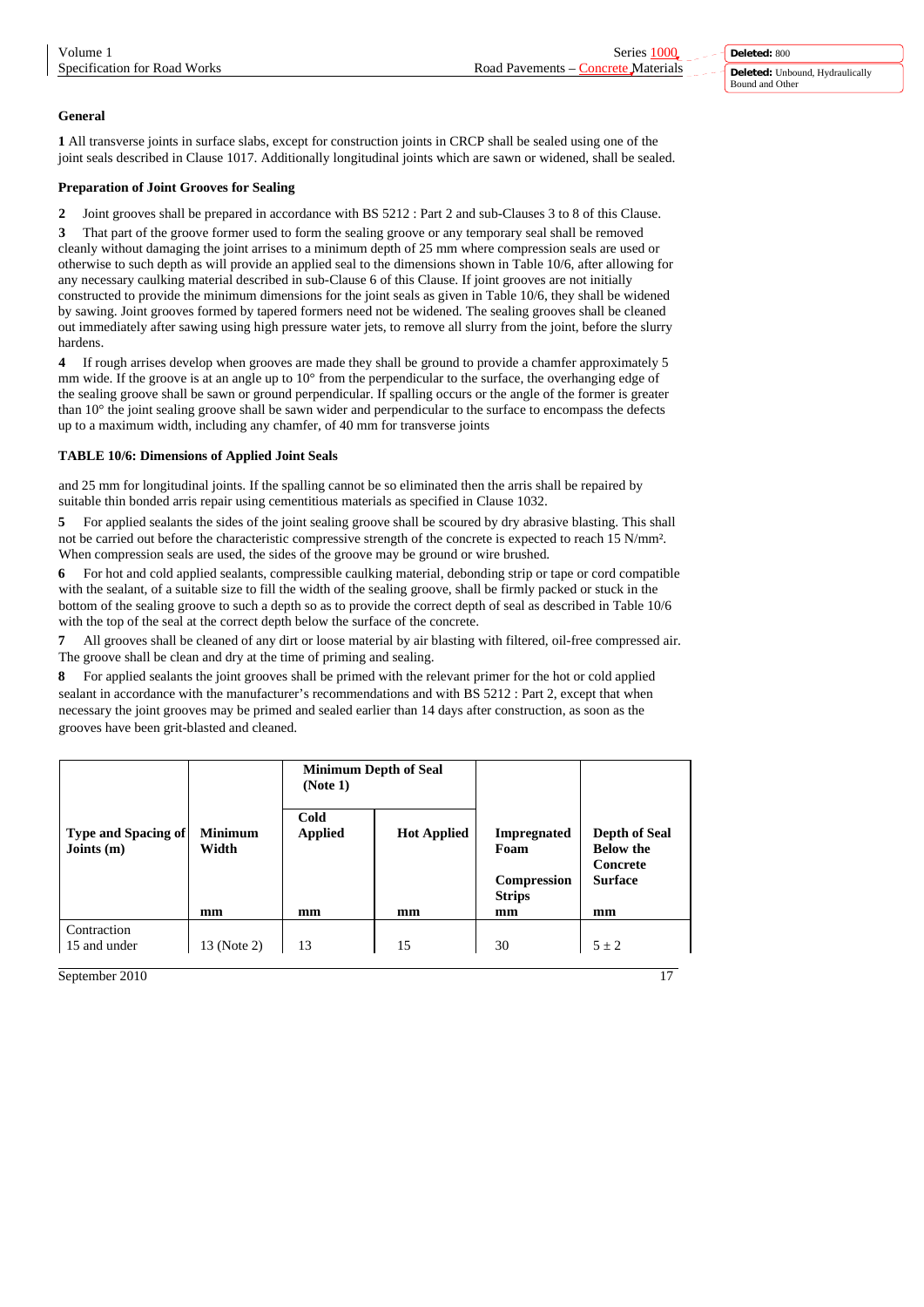| Volume 1                     |    |    |    |    | Series 1000                         |
|------------------------------|----|----|----|----|-------------------------------------|
| Specification for Road Works |    |    |    |    | Road Pavements – Concrete Materials |
|                              |    |    |    |    |                                     |
| Over 15 to 20                | 20 | 15 | 30 | 30 | $5 \pm 2$                           |
| Over 20 to 25                | 30 | 20 | 25 | 40 | $5 \pm 2$                           |
| Expansion                    | 30 | 20 | 25 | 40 | $7 \pm 2$                           |
| <b>Transverse Warping</b>    | 10 | 10 | 13 | 30 | $5 \pm 2$                           |
| Longitudinal Joints          | 10 | 10 | 13 | 30 | $0$ to 5                            |
| (if sealed)                  |    |    |    |    |                                     |
| Gully and Manhole            |    |    |    |    |                                     |
| Slabs                        | 20 | 15 | 20 | 30 | $0$ to $3$                          |

NOTE (1): The depth of seal is that part in contact with the vertical face of the joint groove. The depth of seal below the surface shall be taken at the centre of an applied seal relative to a short straight edge, 150 mm long, placed centrally across the joint within 7 days of sealing.

NOTE (2): For cork seals other than in construction joints, grooves shall be 20 mm width, 50 mm depth.

#### **Sealing with Applied Sealants**

**9** Sealing shall be carried out continuously along the full length of joint in any one rip, except for remedial areas. When hot or cold applied sealants are used the sealant shall be applied within the minimum and maximum drying times of the primer recommended by the manufacturer. Priming and sealing with applied sealants shall not be carried out when the naturally occurring temperature in the joint groove to be sealed is below 10°C except between 8°C and 10°C it may be carried out when the temperature is rising.

**10** Hot-applied sealants shall be prepared and applied in accordance with the manufacturer's instructions.

**11** The components of cold-applied sealants shall be thoroughly mixed in the correct proportions in accordance with the manufacturer's instructions. As soon as possible after mixing and within the worklife of the sealant, the material shall be dispensed into the joint, or applied using a caulking gun, to the correct level below the concrete surface. The tack-free time shall be achieved within 3 hours for machine dispensed material, or within 12 hours for hand applied material.

### **Testing of Applied Sealants**

**12** Test certificates shall be supplied from an appropriate organisation accredited in accordance with sub-Clauses 105.3 and 105.4 for testing sealants stating that the sealant conforms to the relevant standard in Clause 1017. Site testing of cold-applied sealants shall be in accordance with BS 5212-2. Site testing of hot applied sealants shall be in accordance with clause 6 and Appendix A of BS 2499-2 and that the reference to BS 2499-1 in clause 6 of BS 2499-2 shall be replaced by BS EN 14188-1. Samples of hot applied sealants shall be taken and tested for initial penetration and resilience in accordance with BS EN 13880-2 and

BS EN 13880-3 respectively and shall conform to the requirements of BS EN 14188-1.

#### **Sealing with Compression Seals**

**13** When compression seals are used, the widths of the seal shall be selected in relation to the width of the sealing groove, the bay lengths and manufacturer's recommendations so that the estimated maximum width of the joint opening shall be not more than 70% of the original width of the seal, the estimated maximum width being calculated on the basis of a movement of

4 mm per 10 m run of slab. The maximum calculated width of sealing groove shall be 30 mm. The depth of groove shall be such that the contact face of the seal with the side of the groove shall be not less than 20 mm

and that the top of the seal shall be a minimum of 3 mm below the surface of the concrete.

**14** Compression seals shall be inserted into the grooves without prior extension or rotation and, where recommended by the manufacturer, with a lubricant adhesive which is compatible with the seal and the concrete. The adhesive shall be applied to both sides of the sealing groove or the seal, or to both. The seal shall be positioned with its axis perpendicular to the concrete surface. Excess adhesive on top of the seal shall be removed to prevent adhesion of the top faces of the seal under compression. Except when compression seals are used in longitudinal joints the transverse joint seal shall be continuous across the slab and the longitudinal joint groove forming strips shall be cut to the required depth after the concrete has hardened for the transverse seal to be inserted. If compression seals are used in longitudinal joints where the grooves have been sawn after construction

**Deleted:** 800

Bound and Other

**Deleted:** Unbound, Hydraulically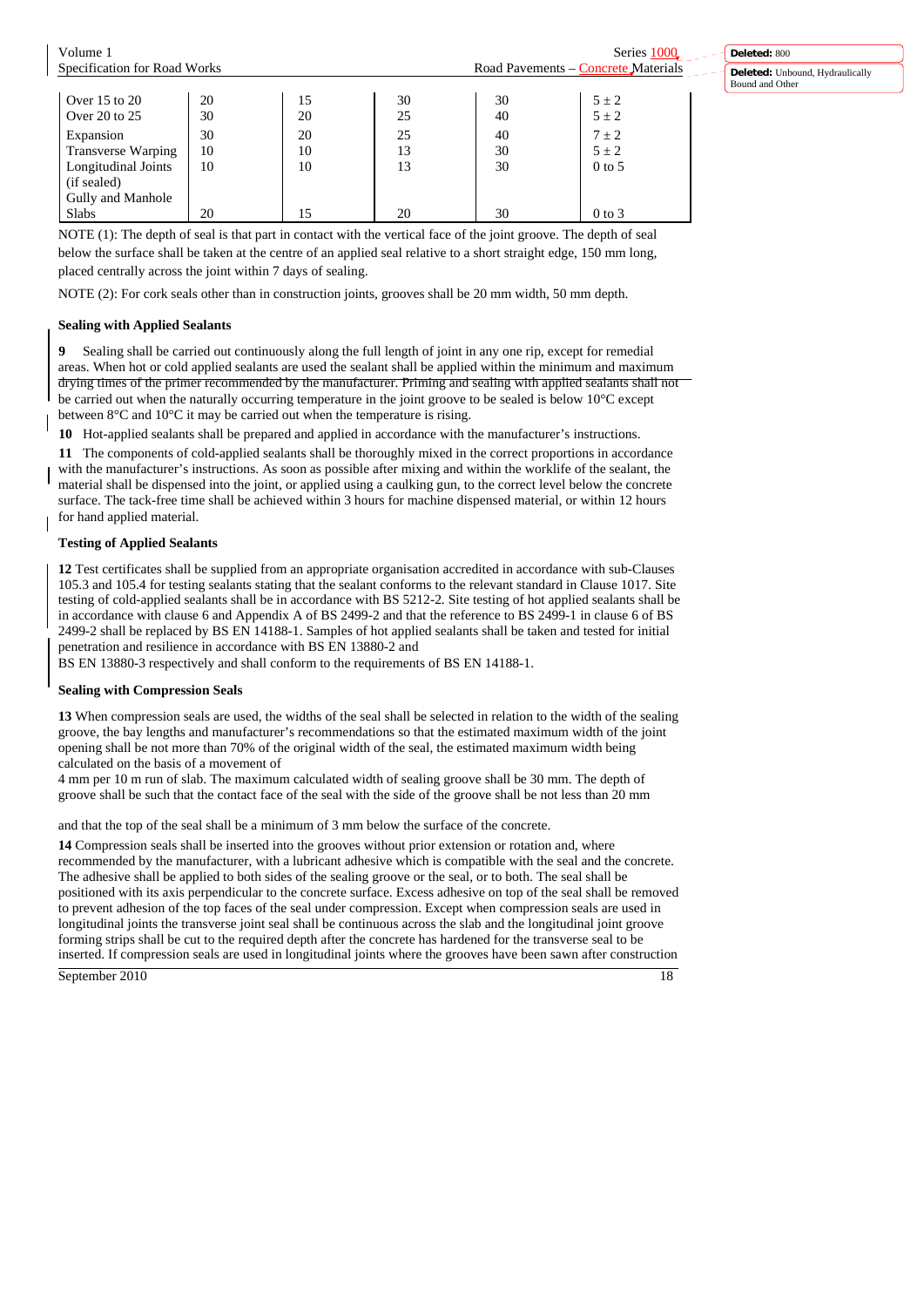**Deleted:** 800 **Deleted:** Unbound, Hydraulically Bound and Other

of the slab they shall be continuous across transverse joints, with the transverse seals butted and fixed to the longitudinal seals with adhesive.

# **1017 Joint Seals**

**1** Joint seals shall consist of hot or cold applied sealants or compression seals or self expanding cork seals complying with this Clause. The colour of the joint seal material shall comply with the requirements of Appendix 7/2.

# **Hot-applied Sealants**

**2** Hot-applied sealants shall be Type N1 or Type F, as stated in Appendix 7/1, and conforming to BS EN 14188-1.

**3** For joints between concrete surface slabs and bituminous surfacing, hot applied Type N1 sealants conforming to BS EN 14188-1 shall be used. Alternatively polymer modified bitumen sealing strips may be used and shall be applied in accordance with the manufacturer's instructions. Hot-applied Type N1 sealants may be used in joints in asphalt kerbs laid on concrete pavements.

# **Cold-applied Sealants**

**4** Cold-applied sealants shall be Type N conforming to BS 5212-1 except that Type F shall be used for lay-bys and hardstandings.

**5** For joints in kerbs and joints other than in pavements, seals may be any of the pavement sealants if they have the suitable characteristics for the application, or gunning grade cold applied plasticised bituminous rubber sealant or gunning grades of two part polysulphide-based sealants complying with BS 4254 may be used. Alternatively, polyurethane-based sealing compounds may be used provided their performance is not inferior to BS 4254 material.

# **Compression Seals**

**6** Compression seals shall be pre-compressed neoprene impregnated expanding foam sealing strip having a current BBA certificate or rubber seals made of polychloroprene elastomers complying with BS 2752 and conforming with the requirements of ASTM Standard D2628-91 (2005). Seals of butadiene-acrylonitrile or other synthetic rubbers may be used if certificates are produced to show that they conform to the performance requirements of ASTM Standard D2628-91 (2005) for oven ageing, oil and ozone resistance, low temperature stiffening and recovery. Seals made of ethylene vinyl acetate in microcellular form and other synthetic materials may be used in longitudinal joints and in structures if test certificates are produced to show adequate resistance to fuels and heat ageing when tested in accordance with BS 4443-4, Method 10 and

BS EN ISO 2440 respectively. The compression set of any seal shall not be greater than 15% when the specimen is subjected to a 25% compression in accordance with BS EN ISO 1856. When immersed in standard oils for 48 hours at 25°C in accordance with BS 903 : Part A16 or BS ISO 1817, the volume change shall not be greater than 5%.

**7** Compression seals shall be shaped so that they will remain compressed at all times in accordance with Clause 1016 and shall have a minimum of 20 mm contact face with the sides of the sealing groove. If lubricant-adhesive is used, it shall be compatible with the seal and the concrete and shall be resistant to abrasion, oxidization, fuels and salt.

# **Self Expanding Cork Seal**

**8** Cork seals may be used in longitudinal joints, joints for manhole and gully slabs and for transverse joints in short lengths of individual slabs or for replaced slabs.

**9** Self expanding cork seal for concrete pavements shall comply with the requirements of the Department of Housing and Construction, Commonwealth of Australia, Standard Specification RA SS 106 "Preformed Self Expanding Cork Joint Sealer" when tested in accordance with the same authority's Method of Test MT RA 100 - Tests for Preformed Self Expanding Cork Joint Sealer. The self expanding cork seal shall be stored dry in the manufacturer's wrapping until required for use.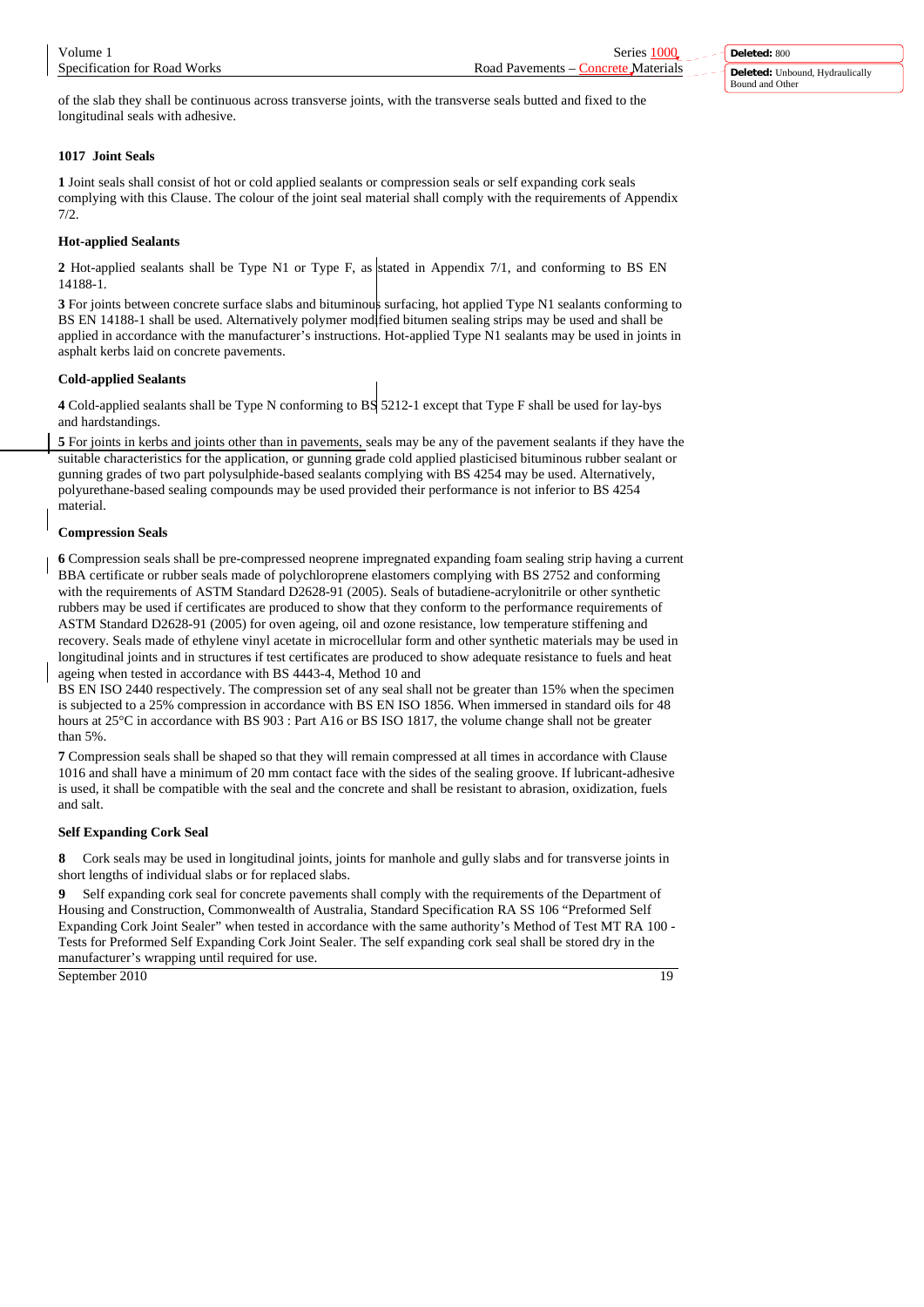**10** Bonding seals to an existing slab shall be carried out up to 100 m in advance of the paver.

**11** Individual lengths of cork seal may be joined using scarf joints. A contact adhesive approved by the supplier of the cork seal shall be used to secure the joint.

**12** Following the completion of the finishing by machine the top of the cork seal shall be exposed. The protective tape on the top edge of the cork seal shall be removed as soon as possible after the concrete has hardened, normally within 24 hours.

#### **1018 Joints at Manhole and Gully Slabs**

**1** Manhole covers, gullies and their frames shall be isolated from the pavement slabs and be contained in separate small slabs, which shall be larger than the exterior of the manhole and gully shafts, including any concrete surround less than 150 mm below the underside of the sub-base layer. The joint around the manhole or gully slab shall be vertical and incorporate joint filler board as in Clause 1015 but without dowel bars and tie bars.

**2** Gully slabs in unreinforced concrete slabs shall be adjacent to or straddle a transverse joint, extending the gully slab as necessary to a maximum of 2 m. Where this is impractical, an extra tied warping joint shall be provided adjacent to or within the gully slab and at least

2 m from the next transverse joint. If the edge of an isolator slab is within 1 m of any longitudinal joint the isolator slab shall be extended to that joint.

**3** Manhole slabs in unreinforced concrete slabs shall be adjacent to or straddle transverse or longitudinal joints. If the manhole is within the middle third of the bay length a warping joint shall be constructed on one side of the manhole slab across the whole width of the bay to the nearest longitudinal joint.

**4** Reinforcement as shown on the Drawings shall be placed in the main concrete slabs in the corners between the manhole and gully slabs and the transverse or longitudinal joints. Extra reinforcement as described in the Contract shall be placed in reinforced concrete slabs around the manhole or gully slabs.

**5** Manhole and gully slabs shall have square corners, at all corners which are not adjacent to a transverse or longitudinal joint in the main slab.

**6** Reinforcement as shown on the Drawings shall be placed in the gully or manhole slab and concrete Class C32/C40 shall be placed by hand in the space between the main slab and the manhole frame. The concrete shall be fully compacted and finished in compliance with Clause 1025.

**7** A sealing groove shall be made directly above the joint filler board and sealed in compliance with Clause 1016.

#### **1019 Inspection of Dowel Bars**

**1** Compliance with Clause 1011 for the position and alignment of dowel bars at contraction and expansion joints shall be checked by measurement relative to the side form or guide wires.

**2** When the slab has been constructed, the position and alignment of dowel bars and any filler board shall be measured after carefully exposing them across the whole width of the slab. When the joint is an expansion joint the top of the filler board shall first be exposed sufficiently in the plastic concrete to permit measurement of any lateral or vertical displacement of the board. During the course of normal working these measurements shall be carried out at a rate of one joint per 1500 m length of slab or one per 5 days whichever occurs the sooner. For small areas the rate shall be one joint for up to each 100 joints.

**3** If the position or alignment of the bars in a single joint in the slab is unsatisfactory then the next two joints shall be inspected. If only the one joint of the three is defective, the rate of checking shall be increased to one joint per day until compliance is being achieved. In the event of non-compliance in two or more successive joints, the Contractor shall revert to the construction of trial lengths and make any necessary alterations to the concrete mix, paving plant or methods until the dowel bar position and alignment is satisfactory.

**4** After the dowel bars have been examined, the remainder of the concrete shall be removed 500 mm on each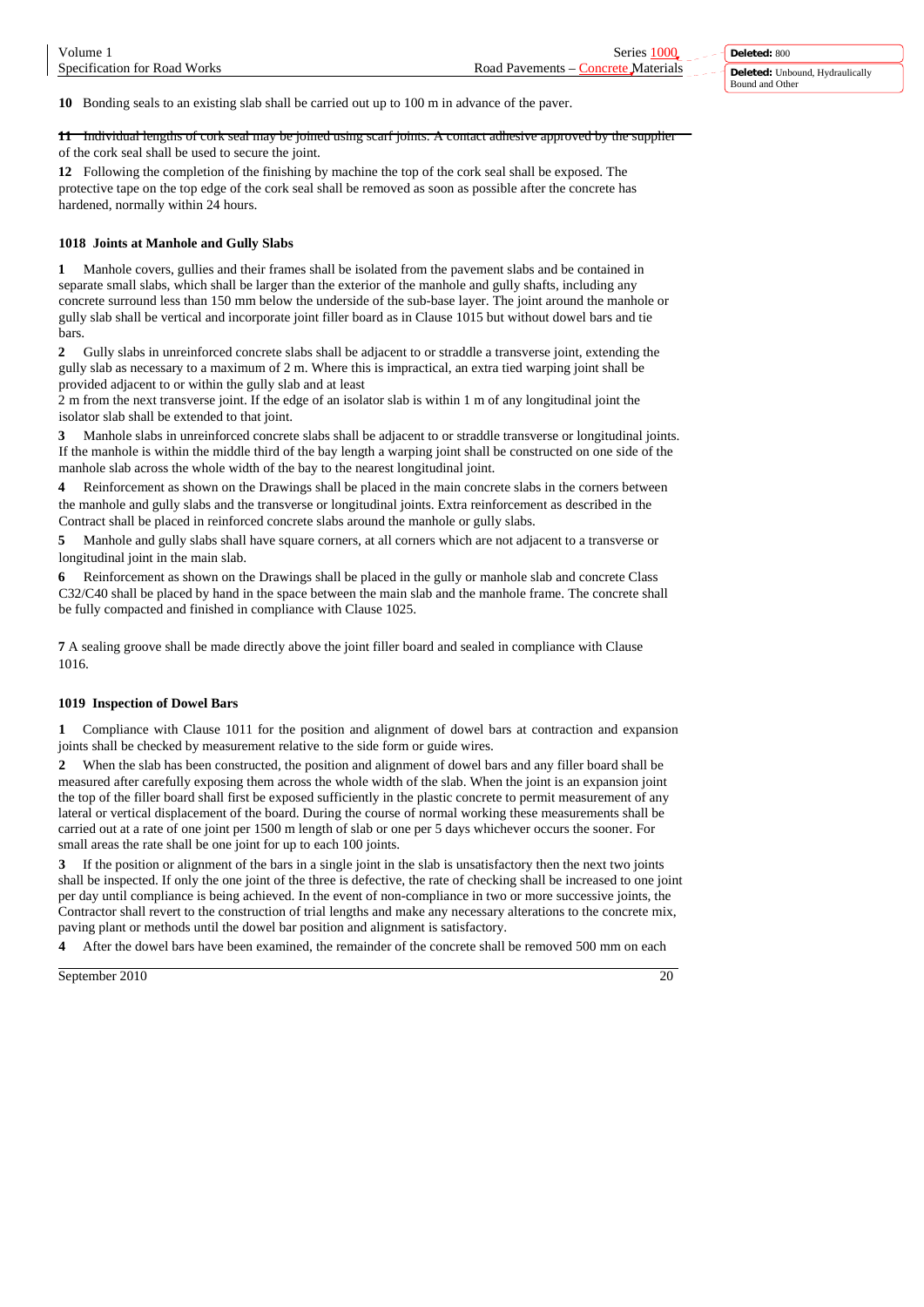**Deleted:** 800 **Deleted:** Unbound, Hydraulically Bound and Other

side of the line of the joint, and reinstated to the requirements of the Specification. Alternatively if the dowels are examined in the penultimate joint of a day's work that joint shall be made a construction joint for the next day's work and the remainder of the concrete in the last slab may be discarded.

# **1020 Side Forms, Rails and Guide Wires**

# **Side Forms and Rails**

**1** All side forms and rails shall be made of steel and be sufficiently robust and rigid to support the weight and pressure caused by the paving equipment. Side forms for use with wheeled paving machines shall incorporate metal rails firmly fixed at a constant height below the top of the forms.

**2** The forms shall be secured by using not less than three pins for each 3 m length having one pin fixed at each side of every joint. Forms shall be tightly joined together by a locked joint, free from play or movement in any direction. Forms shall be cleaned and oiled immediately before each use. The rails or running surface shall be kept clean in front of the wheels of any paving machines. The forms shall be straight within a tolerance of 3 mm in 3 m.

**3** The forms shall be bedded on low moisture content cement mortar or concrete class C6/8 and set to the pavement surface level as shown on the Drawings within a tolerance of  $\pm$  3 mm. The bedding shall not extend under the slab. There shall be no vertical step between the ends of adjacent forms greater than 3 mm. The horizontal alignment for forms shall be to the required alignment of the pavement edge as shown on the Drawings within a tolerance of  $\pm$  10 mm. The Contractor shall ensure that the forms are set to the correct profile immediately prior to concreting. The mortar or concrete bedding shall be broken out after use.

**4** Side forms shall not be removed earlier than 6 hours after the completion of the construction of the slab. Care shall be taken to prevent damage to the concrete and any projecting tie bars during the removal of the forms. If the removal of forms results in any damage to the concrete the period of 6 hours shall be increased to that which is necessary to avoid further damage and the Contractor shall make good the damaged areas.

# **Guide Wires**

**5** A guide wire shall be provided along each side of the slab to be constructed by slip form paving plant. Each guide wire shall be at a constant height above and parallel to the required edges of the slab as shown on the Drawings, within a vertical tolerance of  $\pm 3$  mm. Additionally one of the wires shall be at a constant horizontal distance from the required edge of the pavement as shown in the Drawings within a lateral tolerance of  $\pm$  10 mm.

**6** The guide wires shall be supported from stakes not more than 8 m apart by connectors capable of fine horizontal and vertical adjustment. The guide wire shall be tensioned on the stakes so that a 500 gramme weight shall produce a deflection of not more than 20 mm when suspended at the mid-point between any pair of stakes. The ends of the guide wires shall be anchored to fixing points which shall be not closer to the edge of the slab than the row of stakes and in no circumstances shall a guide wire be anchored to a stake.

**7** The stakes shall be positioned and the connectors maintained at their correct height and alignment from 1200 hours on the day before concreting takes place until 36 hours after the concrete has been finished. The guide wire shall be erected and tensioned on the connectors at any section for at least two hours before concreting that section.

**1021 Not Used**

**1022 Not Used**

# **1023 Transport and Delivery**

**1** The number of delivery vehicles provided shall be sufficient to ensure a constant supply of concrete to enable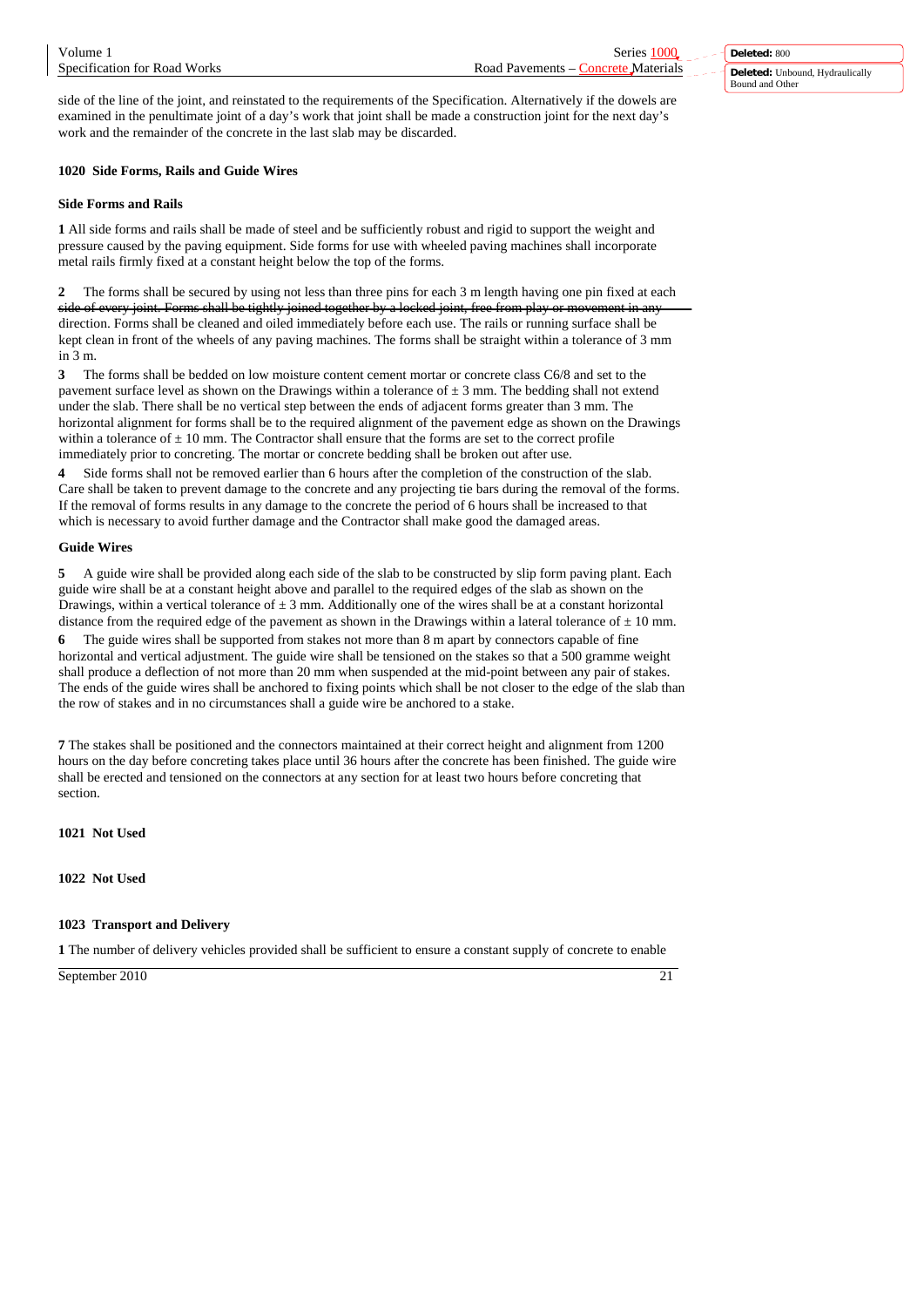Specification for Road Works Road Pavements – Concrete Materials

the paving plant to proceed continuously.

### **1024 Construction by Machine**

**1** The concrete slab shall be constructed in a continuous process by either slip-form or by fixed form paving plant in accordance with this Clause or by small paving machines or hand guided methods as in Clause 1025.

**2** The slab may be constructed in either one or two layers. In two layer construction the thickness of the top layer shall be not less than 50 mm or twice the maximum size of the coarse aggregate, whichever is the greater, and shall be at least 15 mm thicker than the depth of the groove former, if used.

### **Construction by Fixed Form Paving Machines**

**3** A fixed form paving train shall consist of separate, powered machines which spread, compact and finish the concrete in a continuous operation.

**4** Concrete shall be discharged without segregation into a hopper spreader which is equipped with the means of controlling its rate of deposition on to the sub-base or on to the lower layer. The concrete shall be spread in each layer without segregation and to a uniform uncompacted density over the whole area of the slab. The deposited concrete shall be struck off to the necessary level by the underside of the hopper as it is traversed across the spreading machine. The machine shall be capable of being rapidly adjusted for changes in average and differential surcharge necessitated by changes in slab thickness or crossfall. When the slab is constructed in two layers, the spreading of the concrete in the top layer shall follow the completion of the bottom layer within the times given in Table 10/7.

**5** Prior to being compacted, the surface level of each loose spread layer shall be adjusted to the correct surcharge by means of rotating strike-off blades or a screw device.

**6** The concrete shall be compacted by vibration or by a combination of vibration and mechanical tamping so as to comply with Clause 1003 throughout the full depth of the slab. Poker vibrators shall be used in each layer adjacent to the side forms and the edge of a previously constructed slab.

**7** The initial regulation and finish to the surface of the slab shall be effected by means of a beam oscillating transversely or obliquely to the longitudinal axis of the pavement. This beam shall be readily adjustable for both height and tilt.

**8** Joint grooves shall be constructed in compliance with Clause 1013. When grooves are wet-formed, the concrete shall be re-compacted around the former by a hand held vibrating plate compactor drawn along or on each side of the joint, prior to the final regulation of the surface by a longitudinal oscillating float.

**9** The regulation and finishing of the surface of the slab shall be carried out by a machine which incorporates twin oblique oscillating finishing beams which shall be readily adjustable for both height and tilt. The beams shall weigh not less than 170 kg/m, be of rectangular section and span the full width of the slab. The leading beam shall be vibrated. The beams shall be supported on a carriage, the level of which shall be controlled by the average level of not less than four points evenly spaced over at least 3.5 m of the supporting rail, beam, or slab, on each side of the slab that is being constructed. Except for CRCB slabs, the final regulation of the surface of the slab shall be provided by a longitudinal oscillating float, travelling across the slab. After the final regulation and before the macrotexture is applied, any excess concrete on top of the joint groove former, where present, shall be removed. Additionally the longitudinal oscillating float shall complete the traverse of the slab in both directions within the length of the float and shall have a total longitudinal stroke of 200 mm to 300 mm.

**10** The longitudinal oscillating float shall have a minimum length of 3 m and a minimum constant width of 250 mm with a maximum weight of 10 kg/m. The edges of the float shall be curved or chamfered.

**11** A minimum length of 500 mm of longitudinal oscillating float shall be within the length of the machine tracks or wheels.

**12** When a concrete slab is constructed in more than one width, flanged wheels on the paving machines shall not be run directly on the surface of any completed part of the slab. The second or subsequent slabs shall be constructed either by supporting machines with flanged wheels on flat-bottom section rails weighing not less than

September 2010 22 15 kg/m laid on the surface of the completed slab, or by replacing the flanged wheels on that side of the machines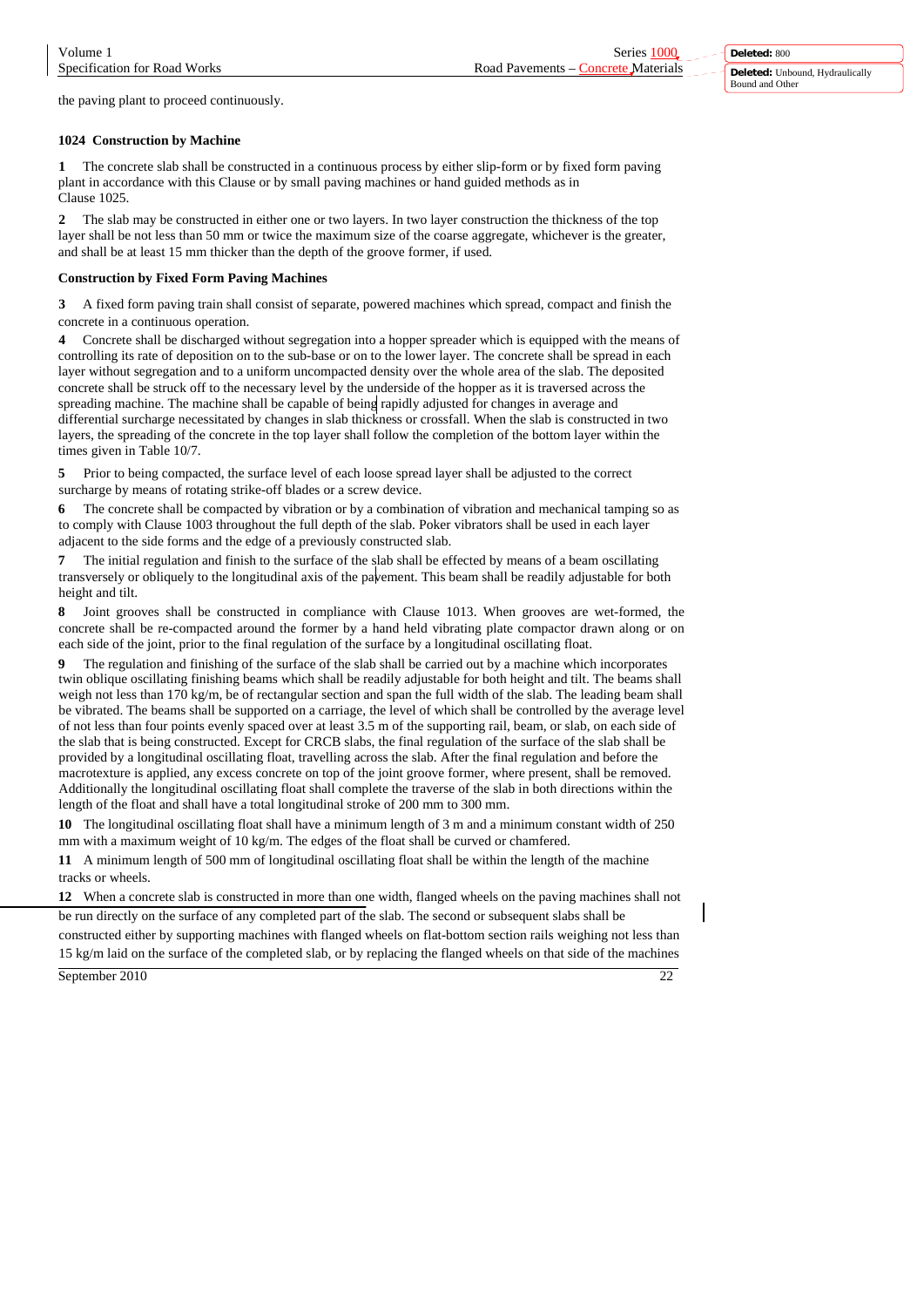by smooth flangeless wheels. Before flangeless wheels or rails are used, the surface regularity of the slab over which they are to pass shall comply with Clause 702 and its surface shall be thoroughly cleaned and brushed to remove all extraneous matter. Flangeless wheels or rails shall be positioned sufficiently far from the edge of the slab to avoid damage to that edge.

# **Construction by Slip-form Paving Machine**

**13** A slip-form paving train shall consist of powered machines which spread, compact and finish the concrete in a continuous operation.

**14** The slip-form paving machine shall compact the concrete by internal vibration and shape it between sliding side forms or over fixed side forms by means of either a conforming plate or by vibrating and oscillating finishing beams.

**15** The concrete shall be deposited without segregation in front of the slip-form paver across its whole width and to a height which at all times is in excess of the required surcharge. The deposited concrete shall be struck off to the necessary average and differential surcharge by means of a strike-off plate or a screw auger device extending across the whole width of the slab. The equipment for striking off the concrete shall be capable of being rapidly adjusted for changes of the average and differential surcharge necessitated by changes in slab thickness or crossfall.

**16** The level of the conforming plate and finishing beams shall be controlled automatically from the guide wires by sensors attached at the four corners of the slip form paving machine. The alignment of the paver shall be controlled automatically from the guide wire by at least one sensor attached to the paver. The alignment and level of ancillary machines for finishing, texturing and curing of the concrete shall be automatically controlled relative to the guide wire or to the surface and edge of the slab.

**17** Slipform paving machines shall have vibration of variable output, with a maximum energy output of not less than 2.5 kW per metre width of slab per 300 mm depth of slab for a laying speed of up to 1.5 m per minute or pro rata for higher speeds. The machines shall be of sufficient mass to provide adequate reaction on the traction units to maintain forward movements during the placing of concrete in all situations.

**18** Except for CRCB slabs, the final regulation of the surface slab shall be provided by a longitudinal oscillating float travelling across the slab. The longitudinal float shall comply with the requirements of sub-Clauses 9, 10 and 11 of this Clause. Additionally, the longitudinal float shall either be a separate machine closely following a slipform paver or alternatively it shall be attached to a slipform paver in such a manner that it functions effectively and does not adversely affect the performance of the paver or the surface of the slab.

**19** Joint grooves shall be constructed in compliance with Clause 1013. Where grooves are wet-formed the concrete shall be compacted around the former by a separate vibrating plate compactor with twin plates. The groove former shall be compacted to the correct level by a vibrating pan which may be included with the transverse joint finishing beam. Final finishing shall be carried out in accordance with sub-Clause 18 of this Clause. Any excess concrete on top of the groove former shall be removed before the surface is macrotextured.

**20** Where a concrete slab is constructed in more than one width or where the edge needs to be matched for one level to another section of surface slab, and the surface levels at the edges are not achieved, the slab shall be supported by separate side forms placed before or after the paver to ensure that edge levels meet the required tolerances.

# **General**

21 While the concrete is still plastic its surface shall be brushed to comply with the macrotexture requirements specified in Clause 1026. The surface and edges of surface slabs and CRC bases shall be cured in compliance with Clause 1027. Wet lean concrete bases and subbases shall be cured in compliance with Clause 1030.

**22** The spreading, compacting and finishing of the concrete shall be carried out as rapidly as possible and the paving operation shall be so arranged as to ensure that the time between the mixing of the first batch of concrete in any transverse section of the slab and the application of the sprayed curing membrane to the surface of that section shall not exceed those given in Table 10/7.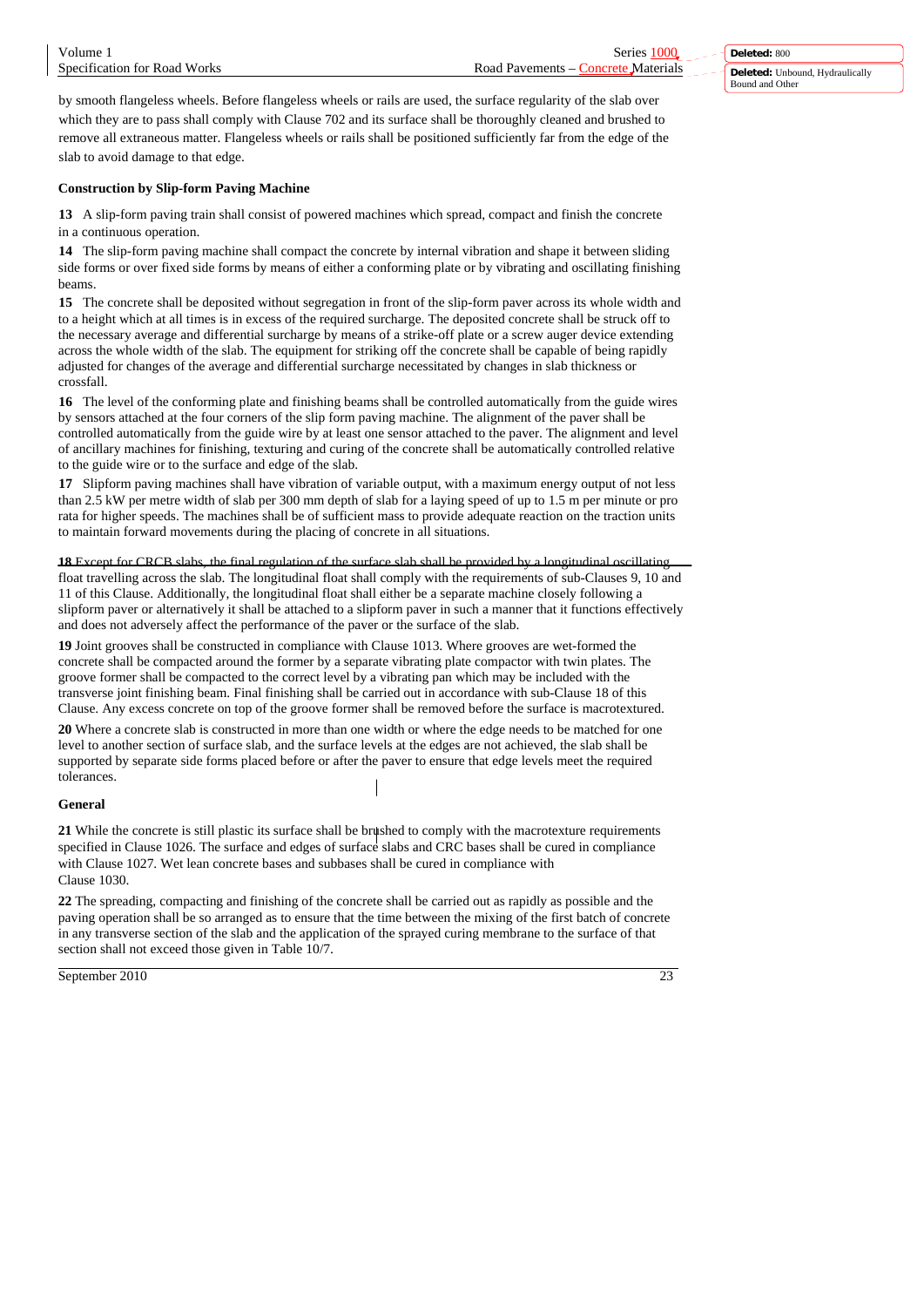| Volume                       | ¦eries                         | <b>Deleted: 800</b>                  |
|------------------------------|--------------------------------|--------------------------------------|
| Specification for Road Works | Road<br>Materials<br>Pavements | Unbound. Hydraulically<br>Deleted: 1 |
|                              |                                | Bound and Other                      |

**23** Each bay in jointed concrete surface slabs shall be consecutively numbered near the verge, next to a transverse joint while the concrete is plastic. In continuously reinforced concrete pavement the slab shall be marked with the chainage at intervals not greater than 50 m apart.

## **1025 Construction by Small Paving Machines or Hand Guided Methods**

**1** As an alternative to fixed form or slip-form paving trains, the concrete slab may be constructed using parts of trains, small paving machines, truss type finishing

beams or hand guided methods. Hand tamping beams may only be used for short lengths or infill bays or tapers. Reinforcement, dowel bars and tie bars shall be supported in position in accordance with Clauses 1008, 1011 and 1012 respectively, except where two layer construction is used and reinforcement is placed on the bottom layer.

# **TABLE 10/7: Maximum Working Times**

| <b>Temperature of</b><br>concrete at<br>discharge<br>from the delivery<br>vehicle                  | <b>Reinforced concrete</b><br>slabs<br>constructed in two<br>layers,<br>without retarding admixtures |                        | All other concrete<br>slabs                           |                                               |  |
|----------------------------------------------------------------------------------------------------|------------------------------------------------------------------------------------------------------|------------------------|-------------------------------------------------------|-----------------------------------------------|--|
|                                                                                                    | <b>Mixing first layer</b><br>to<br>finishing concrete                                                | <b>Between layers</b>  | <b>Mixing first layer</b><br>to<br>finishing concrete | <b>Between layers in</b><br>two<br>laver work |  |
| Not more than<br>$25^{\circ}$ C<br>Exceeding $25^{\circ}$ C<br>but<br>not exceeding $30^{\circ}$ C | 3 hours<br>2 hours                                                                                   | half hour<br>half hour | 3 hours<br>2 hours                                    | 1.5 hours<br>1 hour                           |  |
| Exceeding $30^{\circ}$ C                                                                           | Unacceptable for<br>Paving                                                                           |                        | Unacceptable for<br>paving                            |                                               |  |

**2** The concrete shall be spread uniformly without segregation or varying degrees of pre-compaction, by conveyor, chute, blade or auger. The concrete shall be struck off by a screed or auger so that the average and differential surcharge is sufficient for the surface of the slab to be at the correct levels after compaction of the concrete.

**3** The concrete shall be compacted by vibrating finishing beams across the slab and with vibrating pokers adjacent to the side forms or the edge of a previously constructed slab. In addition, internal poker vibration shall be used for slabs thicker than 200 mm and may be used for lesser thicknesses. When used, the pokers shall be at points not more than 500 mm apart over the whole area of the slab, or drawn continuously across the slab in front of the finishing beams.

**4** The finishing beams shall be metal with a contact face at least 50 mm wide. They shall be rigid or supported by a frame or truss without sag across the width of slab being paved. The beams shall be supported on rails or forms or an adjacent slab and shall be moved forward at a steady speed of 0.5 m to 2 m per minute whilst vibrating, to compact the concrete and to produce a smooth surface finished to the correct crossfalls, crowns and levels relative to the top of the forms or adjacent slab.

**5** Joint grooves shall be constructed in compliance with Clause 1013. Any irregularities at wet-formed joint grooves shall be rectified by means of a vibrating float at least 1.0 m wide drawn along the line of the joint. The whole area of the slab shall be regulated by two passes of a scraping straight edge not less than 1.8 m wide or by a further application of a twin vibrating finishing beam. Any excess concrete on top of the groove former shall be removed before the surface is macrotextured.

**6** The surface shall be brush-textured as described in Clause 1026.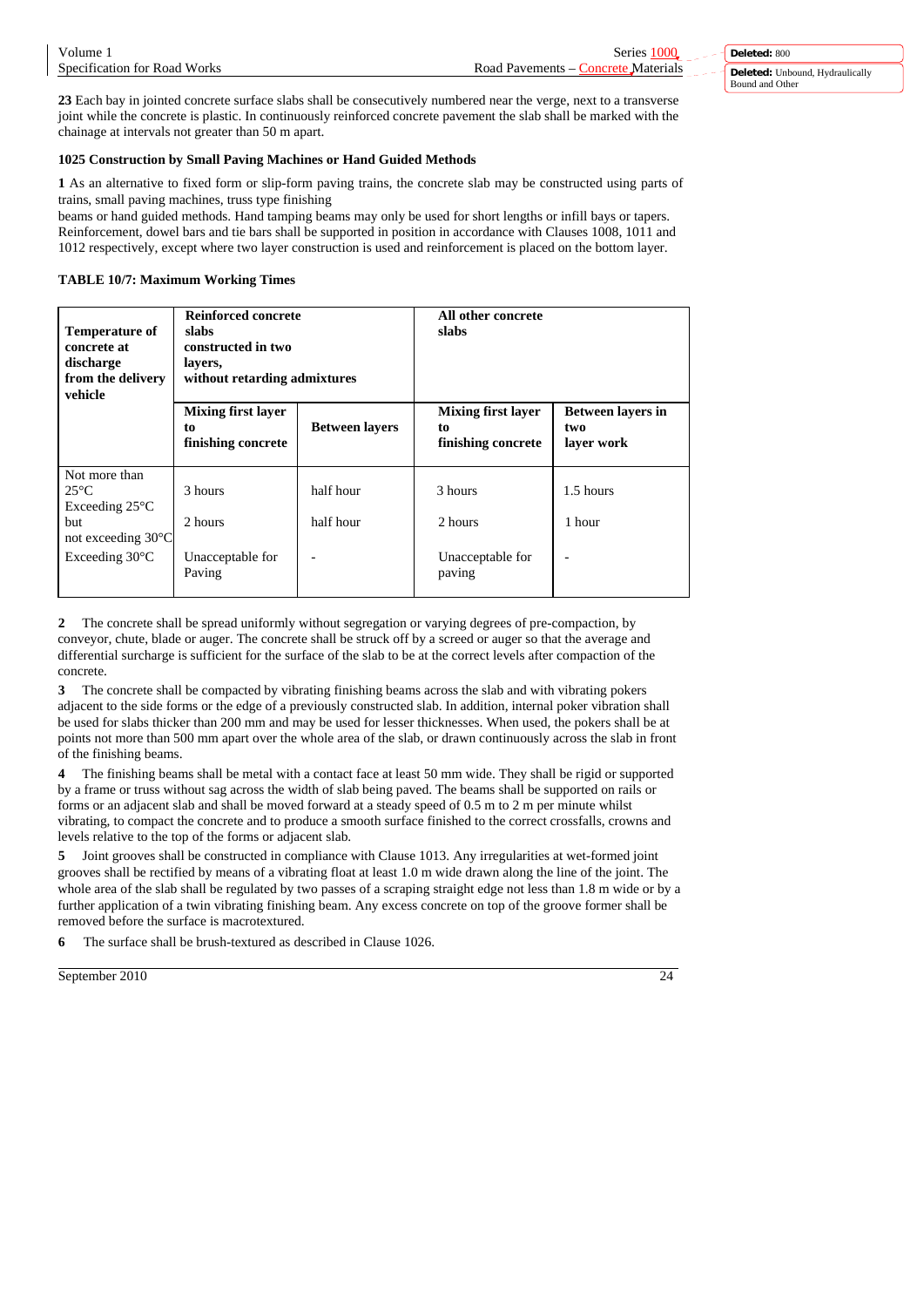**Deleted:** 800 **Deleted:** Unbound, Hydraulically Bound and Other

**7** The surface shall be cured in compliance with Clause 1027, within the time to completion given in Table 10/7.

# **1026 Finished Surface Requirements**

## **Macrotexture of Running Surfaces**

**1** The finished surface of the pavement shall comply with the requirements of Clause 702. Where a pavement area does not comply with the Specification in any respect the full extent of the surface which does not comply shall be rectified in accordance with Clause 702.

**2** After the final regulation of the surface of the slab and before the application of the curing membrane, the surface of concrete slabs to be used as running surfaces shall be brush-macrotextured in a direction at right angles to the longitudinal axis of the carriageway. The macrotexture shall be applied evenly across the slab in one direction by a brush not less than 450 mm wide. The macrotexture shall be uniform both along and across the slab.

**3** The macrotexture depth shall be determined by the volumetric patch technique as described in BS EN 13036-1. Tests shall be taken within 100 m of commencement of paving and thereafter at least once for each day's paving at the times after construction as given below and in the following manner: 10 individual measurements of the macrotexture depth shall be taken at least 2 m apart anywhere along a diagonal line across a lane width between points 50 m apart along the pavement. No measurement shall be taken within 300 mm of the longitudinal edges of a concrete slab constructed in one pass.

**4** Macrotexture depths shall be as required in Table 10/8.

**5** Where the required macrotexture depth is found to be deficient the Contractor shall make good the texture across the full lane width over lengths necessary to comply with the requirements of

Table 10/9, by retexturing the hardened concrete surface as described in Clause 1029. Failure to achieve a satisfactory minimum macrotexture depth by random grooving shall result in the removal of the full thickness of the slab to the extent required to permit reconstruction of the slab in accordance with the Specification. If the macrotexture depth is excessive the surface shall be planed or ground or otherwise treated over lengths necessary to comply with the requirements of Table 10/8. The treatment shall not affect the requirements of Clause 702 in respect of surface levels or surface regularity.

### **TABLE 10/8: Macrotexture Depths**

| Time of Test                                                                                                                              | <b>Required Macrotexture</b><br>Depth (mm) |                    |                      |
|-------------------------------------------------------------------------------------------------------------------------------------------|--------------------------------------------|--------------------|----------------------|
|                                                                                                                                           |                                            | Specified<br>value | <b>Toleran</b><br>ce |
| (i) Between 24<br>hours<br>and 7 days after<br>the<br>construction of<br>the<br>slab or until the<br>slab is<br>first used by<br>vehicles | An average<br>of<br>10<br>measurement<br>S | 1.00               | $+0.25$              |
| (ii) Not later<br>than 6<br>weeks before                                                                                                  | An average<br>of<br>10                     | 1.00               | $+0.25$              |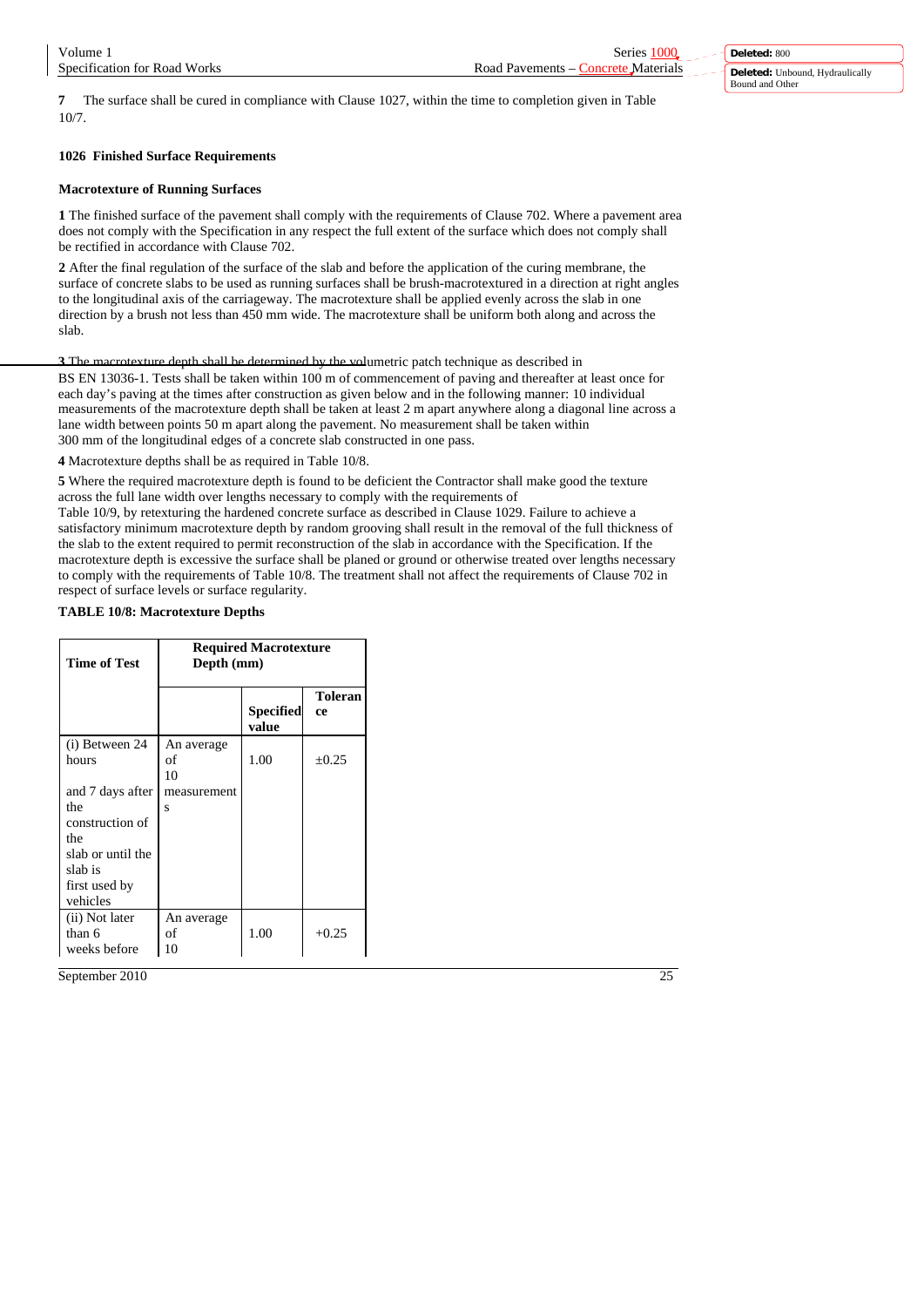**Deleted:** 800 **Deleted:** Unbound, Hydraulically Bound and Other

| the road                          | measurement |         |
|-----------------------------------|-------------|---------|
| is opened to<br>public<br>traffic | S           | $-0.35$ |

# **Texture of Concrete Bases**

**6** The surface of wet-laid concrete bases shall be roughened before the application of any curing compound by brushing with a wire brush or stiff broom.

# **1027 Curing**

**1** Immediately after the surface treatment described in Clause 1026, the surface and exposed edges of surface slabs shall be cured for a minimum period of 7 days, by the application of an approved resin based aluminised curing compound, or polythene sheeting or an approved sprayed plastic film which hardens into a peelable plastic sheet and which shall be removed before road marking and opening to traffic. Where the concrete is to receive a thin surfacing overlay, the surface and exposed edges shall be cured for a minimum of 7 days by the application of a curing agent which is compatible with the bond coat specified on the British Board of Agrément HAPAS Roads and Bridges Certificate for the thin surfacing.

**2** Resin based aluminised curing compound shall contain sufficient flake aluminium in finely divided dispersion to produce a complete coverage of the sprayed surface with a metallic finish. The compound shall become stable and impervious to evaporation of water from the concrete surface within 60 minutes of application and shall have an efficiency index of 90% when tested as described in BS 7542.

**3** The curing compound shall not react chemically with the concrete to be cured and shall not crack, peel or disintegrate within three weeks after application.

**4** Prior to application, the contents of any containers shall be thoroughly agitated. The curing compound shall be mechanically applied using a fine spray on to the surface at a rate of at least 0.22 1/m². For the sides of slipformed slabs or when the side forms are removed within 24 hours and for small areas where mechanical application cannot be used, the compound shall be sprayed by hand lance at a rate of at least  $0.27 \frac{1}{m^2}$ . The rate of spread shall be checked during construction of each trial length and for each 1000 m² of treated slab.

**5** The mechanical sprayer shall incorporate an efficient mechanical device for continuous agitation and mixing of the compound in its container during spraying.

**6** Continuously reinforced concrete bases shall be cured in accordance with this Clause. Immediately prior to laying the bituminous surfacing or upper base, a cationic bituminous tack coat shall be applied in accordance with Clause 920 at a rate between 0.35 l/m² to 0.55 l/m².

**7** To achieve high early strength for early use by vehicles, insulation blankets as described in Clause 1045 shall be used for accelerated curing.

# **1028 Trial Length (Note 1)**

# **General**

**1** Except in rapid construction projects and unless otherwise described in Appendix 7/1, at least three months prior to the construction of the trial length of surface slabs or CRCB the Contractor shall submit a detailed description of the proposed constituent materials, concrete proportions, plant, equipment and construction methods. No trials of new constituent materials, plant, equipment or construction methods; nor any development of them shall be permitted either during the construction of the trial length or in any subsequent paving work, unless they form part of further satisfactory trials.

**2** Unless otherwise described in Appendix 7/1, the Contractor shall demonstrate the constituent materials, concrete proportions, plant, equipment and methods of construction that are proposed for concrete paving, by first constructing a trial length of slab, at least 150 m but not more than 300 m long for mechanised construction, and at least 30 m long for hand guided methods. The concrete proportions decided by trial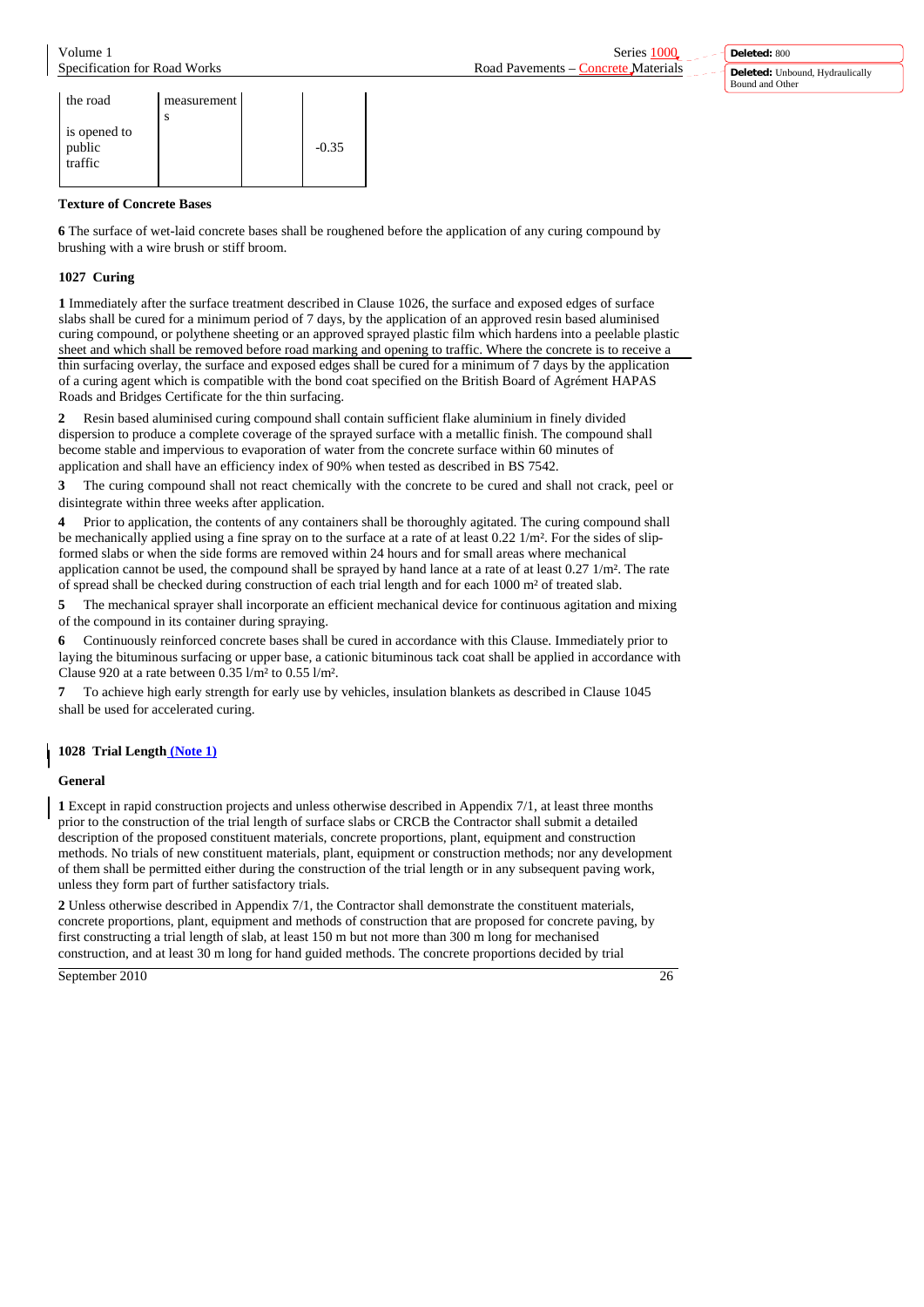|  | changes.                                                                                                                                                                                                                                                                                                                                                                                                                                                                                                                                                                                                                                                                                                                   |                                                                                                                                                                                                                                                                                                                                                                                                                                                                                                                                                                                                                                                                                    |                       |
|--|----------------------------------------------------------------------------------------------------------------------------------------------------------------------------------------------------------------------------------------------------------------------------------------------------------------------------------------------------------------------------------------------------------------------------------------------------------------------------------------------------------------------------------------------------------------------------------------------------------------------------------------------------------------------------------------------------------------------------|------------------------------------------------------------------------------------------------------------------------------------------------------------------------------------------------------------------------------------------------------------------------------------------------------------------------------------------------------------------------------------------------------------------------------------------------------------------------------------------------------------------------------------------------------------------------------------------------------------------------------------------------------------------------------------|-----------------------|
|  |                                                                                                                                                                                                                                                                                                                                                                                                                                                                                                                                                                                                                                                                                                                            |                                                                                                                                                                                                                                                                                                                                                                                                                                                                                                                                                                                                                                                                                    |                       |
|  | 4<br>At least two transverse joints and one longitudinal joint of each type that are proposed for unreinforced<br>concrete slabs and jointed reinforced concrete slabs in the main construction in the Permanent Works shall be<br>constructed and assessed in the trial length. If in the trial length expansion joints are not demonstrated, the first 2<br>expansion joints and at least the first 150 m of longitudinal construction joint for mechanised paving, or 30 m for<br>hand guided method of construction laid in the main construction in the Permanent Works, shall be considered the<br>trial length for these joints. One construction joint shall be demonstrated in each trial length of CRCP or CRCB. |                                                                                                                                                                                                                                                                                                                                                                                                                                                                                                                                                                                                                                                                                    |                       |
|  | <b>Assessment</b>                                                                                                                                                                                                                                                                                                                                                                                                                                                                                                                                                                                                                                                                                                          |                                                                                                                                                                                                                                                                                                                                                                                                                                                                                                                                                                                                                                                                                    |                       |
|  |                                                                                                                                                                                                                                                                                                                                                                                                                                                                                                                                                                                                                                                                                                                            | 5 The trial length shall comply for strength and density with the Specification in all respects, with the following<br>additions and exceptions:                                                                                                                                                                                                                                                                                                                                                                                                                                                                                                                                   |                       |
|  |                                                                                                                                                                                                                                                                                                                                                                                                                                                                                                                                                                                                                                                                                                                            | <b>Surface Levels and Irregularity</b>                                                                                                                                                                                                                                                                                                                                                                                                                                                                                                                                                                                                                                             | Deleted: Column Break |
|  | (i)                                                                                                                                                                                                                                                                                                                                                                                                                                                                                                                                                                                                                                                                                                                        | In checking for compliance with Table 7/1 the levels shall be taken at intervals of not more than 2.5 m<br>along any line or lines parallel to the longitudinal centre line of the trial length.                                                                                                                                                                                                                                                                                                                                                                                                                                                                                   |                       |
|  | (ii)                                                                                                                                                                                                                                                                                                                                                                                                                                                                                                                                                                                                                                                                                                                       | The maximum number of permitted irregularities of pavement surfaces shall comply with the<br>requirements of Table 7/2 for 300 m lengths. Shorter trial lengths shall be assessed pro-rata based on<br>values for a 300 m length.                                                                                                                                                                                                                                                                                                                                                                                                                                                  |                       |
|  | <b>Joints</b>                                                                                                                                                                                                                                                                                                                                                                                                                                                                                                                                                                                                                                                                                                              |                                                                                                                                                                                                                                                                                                                                                                                                                                                                                                                                                                                                                                                                                    |                       |
|  | (iii)                                                                                                                                                                                                                                                                                                                                                                                                                                                                                                                                                                                                                                                                                                                      | At least 3 cores of minimum diameter<br>100 mm shall be taken from the slab at joints to check the lateral and vertical location of joint grooves<br>and bottom crack inducers.                                                                                                                                                                                                                                                                                                                                                                                                                                                                                                    |                       |
|  | (iv)                                                                                                                                                                                                                                                                                                                                                                                                                                                                                                                                                                                                                                                                                                                       | Alignment of dowel bars shall be inspected as described in Clause 1019 in any two consecutive<br>transverse joints. If the position or alignment of the dowel bars at one of these joints does not comply<br>with Clause 1011 but if that joint remains the only one that does not comply after the next 3<br>consecutive joints of the same type have been inspected then the method of placing dowels shall be<br>deemed to be satisfactory. In order to check sufficient joints for dowel bar alignment without extending<br>the trial length unduly, the Contractor may construct joints at more frequent joint intervals than the<br>normal spacing required in Appendix 7/1. |                       |
|  | (v)                                                                                                                                                                                                                                                                                                                                                                                                                                                                                                                                                                                                                                                                                                                        | If there are deficiencies in the first expansion joint that is constructed as a trial the next expansion joint<br>shall be a trial joint. Should this also be deficient further trial expansion joints shall be made as part of<br>a trial length. Deficient expansion joints shall not form part of the Permanent Works.                                                                                                                                                                                                                                                                                                                                                          |                       |
|  |                                                                                                                                                                                                                                                                                                                                                                                                                                                                                                                                                                                                                                                                                                                            | <b>Position of Reinforcement and Tie Bars</b>                                                                                                                                                                                                                                                                                                                                                                                                                                                                                                                                                                                                                                      |                       |
|  | (vi)                                                                                                                                                                                                                                                                                                                                                                                                                                                                                                                                                                                                                                                                                                                       | Compliance with Clause 1008 for the position of steel reinforcement and<br>Clause 1012 for the position and alignment of tie bars shall be checked by drilling additional cores<br>from the slab unless they can be determined from cores taken for density assessment.                                                                                                                                                                                                                                                                                                                                                                                                            |                       |
|  |                                                                                                                                                                                                                                                                                                                                                                                                                                                                                                                                                                                                                                                                                                                            | <b>Completion of Trial</b>                                                                                                                                                                                                                                                                                                                                                                                                                                                                                                                                                                                                                                                         |                       |
|  |                                                                                                                                                                                                                                                                                                                                                                                                                                                                                                                                                                                                                                                                                                                            | 6 The Contractor shall not proceed with normal working unless the trial length complies with the<br>Specification and any earlier defective trial lengths                                                                                                                                                                                                                                                                                                                                                                                                                                                                                                                          |                       |
|  |                                                                                                                                                                                                                                                                                                                                                                                                                                                                                                                                                                                                                                                                                                                            | Amendment - May 2006                                                                                                                                                                                                                                                                                                                                                                                                                                                                                                                                                                                                                                                               |                       |
|  | Volume 1                                                                                                                                                                                                                                                                                                                                                                                                                                                                                                                                                                                                                                                                                                                   | 23<br>Series 1000                                                                                                                                                                                                                                                                                                                                                                                                                                                                                                                                                                                                                                                                  |                       |

September 2010 27

Volume 1 Series 1000 Specification for Road Works Road Pavements – Concrete Materials

 $\overline{\phantom{a}}$ 

concrete mixes may be adjusted during the trial but shall not be changed once the trial length has been satisfactorily completed unless the Contractor lays a further trial area to assess the suitability of the proposed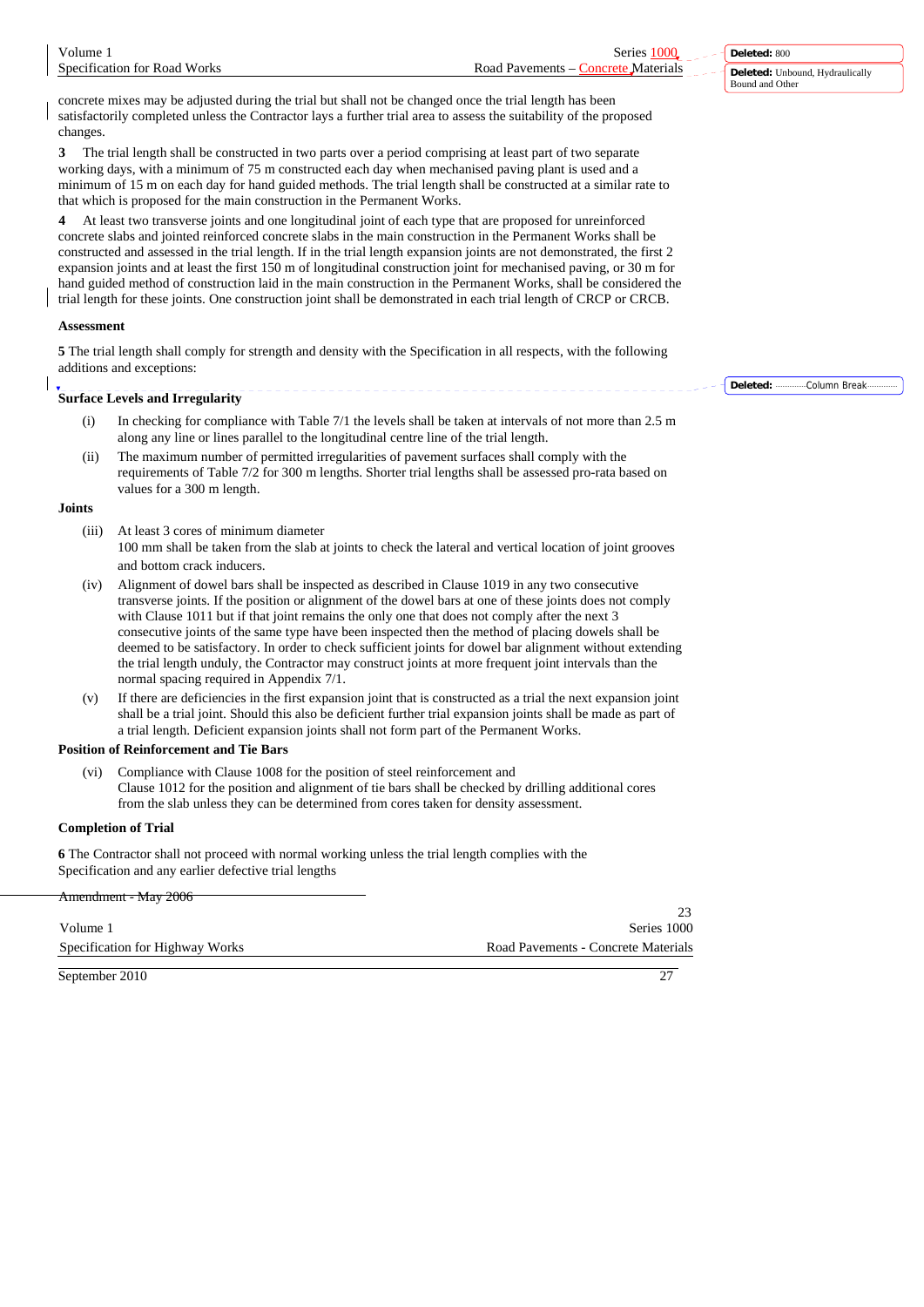have been removed, unless they can be remedied to comply with the Specification.

**7** After satisfactory completion of the trial length, the constituent materials, concrete proportions, plant, equipment and construction methods shall not thereafter be changed, except for normal adjustments and maintenance of plant, unless the Contractor lays a further trial length as described in this Clause to demonstrate that the changes will not adversely affect the Permanent Works or agrees the changes with the Overseeing Organisation.

# **Rejection and Further Trials**

**8** Trial lengths which do not comply with the Specification, with the exception of areas within the pavement surface which can be remedied in accordance with Clause 1029, shall be removed and the Contractor shall construct a further trial length.

Note 1 – Trial length may be modified depending on the extent of the project. This will be indicated in Appendix

7/1.

# **1029 Texturing of Hardened Concrete**

**1** Worn, rain damaged or inadequately textured surface slabs shall be macrotextured by sawing grooves in the hardened concrete surface at right angles to the longitudinal axis of the pavement with machines using diamond or other abrasive cutting discs.

**2** Grooves shall be irregularly spaced and shall be not less than 2 mm and not more than 5 mm wide. The sequence of distances between groove centres in mm shall be: 40, 45, 35, 45, 35, 50, 30, 55, 35, 30, 50, 30, 45, 50, 30, 55, 50, 40, 35, 45, 50, 40, 55, 30, 40, 55, 35,

55. A tolerance of  $\pm 3$  mm shall be allowed on each of the spacings. The minimum width of grooving head shall be 500 mm and a head not providing a complete sequence of spacings shall use the number of spacings appropriate to its width commencing at the start of the sequence.

**3** Groove depths shall be measured using a tyre tread depth gauge and measurements shall be taken as follows:

- (i) At 10 locations at least 2 m apart along a diagonal line across a lane width between points 50 m apart longitudinally. No measurement shall be taken within 300 mm of the longitudinal edge of a slab. (ii) At each of the 10 locations the depth of 10 adjacent grooves shall be measured.
- (iii) Where a grooved area is less than 50 m in length the locations where measurements are taken shall be as (i) but the number shall be proportional to the requirements for 50 m.
- (iv) The average of each set of 10 measurements shall be not less than 3 mm, nor greater than 7 mm.

**4** Slurry from the sawing process shall be prevented from flowing into joints, drains or into lanes being used by traffic, and all resultant debris from the grooving shall be removed.

# **1030 Wet Lean Concrete**

# **Grades and Constituents**

**1** The strength for wet lean concrete shall be as described in Clause 1001 with the following constituents:

- (i) cements as described in sub-Clause 1001.3 and water/cement ratio as described in sub-Clause  $1001.4$
- (ii) aggregate shall be in accordance with sub-Clause 1001.6.

# **Consistence (Workability)**

**2** Consistence shall comply with Clause 1005.

# **Placing**

**3** Wet lean concrete shall be spread uniformly, without segregation and without varying degrees of precompaction. The concrete shall be struck off to a level so that the surcharge is sufficient to ensure that after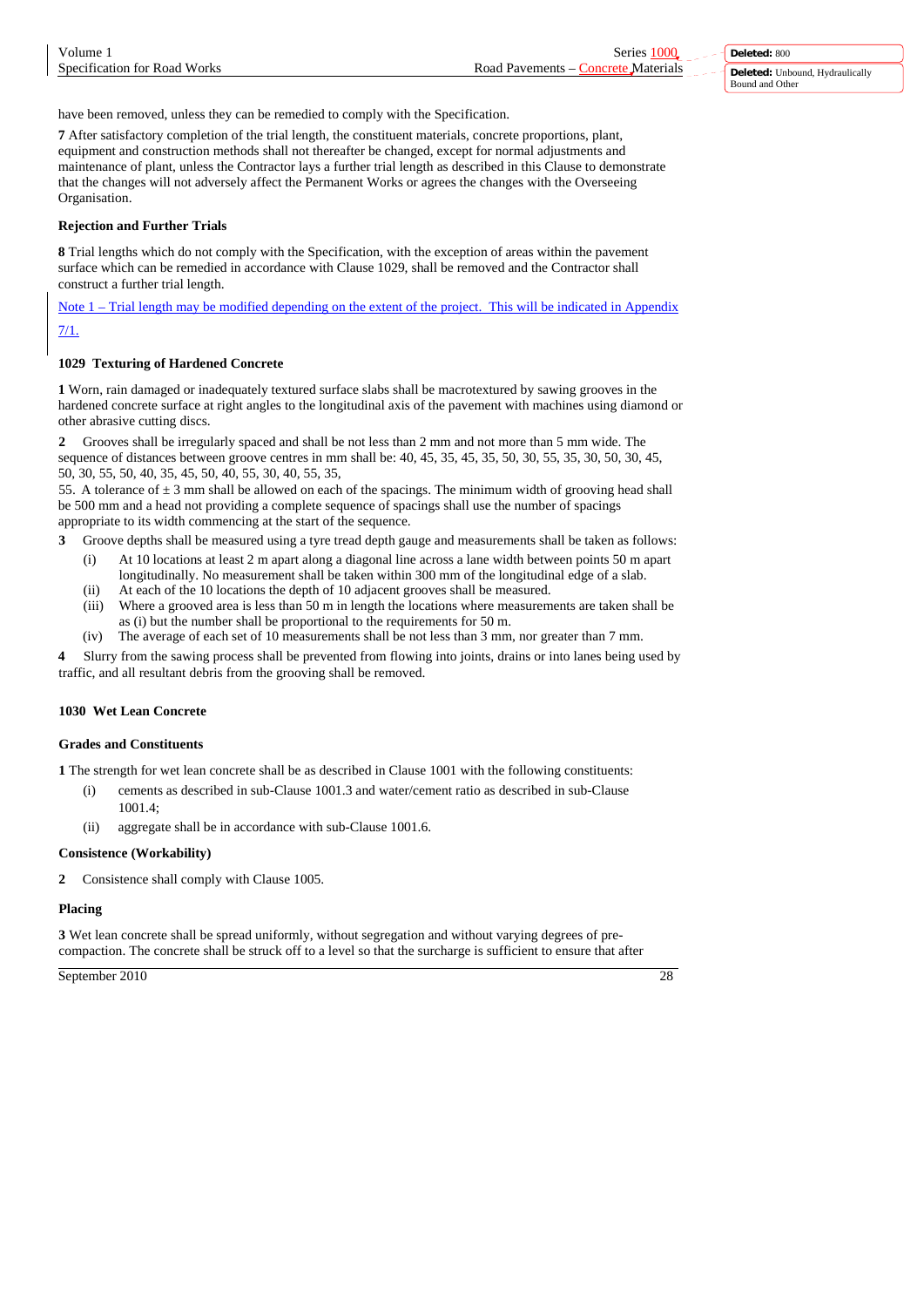compaction the surface is at the required level.

# **Compaction**

**4** The spread wet lean concrete shall be compacted using internal or external vibration, or a combination of both to meet the required density. Compaction and finishing to level shall be completed within the times given in Table 10/9.

## **Joints**

**5** At transverse and longitudinal construction joints between two separately constructed slabs, the previously laid slab end or edge shall present a vertical face before construction of subsequent slabs.

**6** Longitudinal joints in wet lean concrete shall be staggered by at least 300 mm from the position of longitudinal joints in any superimposed concrete slab, and by 1m for transverse joints.

# **Curing**

**7** (11/05) Curing of wet lean concrete shall comply with clause 4.2.6 of BS 1925-2 or BS EN 12390-2 as appropriate.

# **Sampling for Testing**

**8** Sampling shall be as specified in Clause 1003.

### **Density**

**9** The density shall be determined as required in Clause 1003.

### **Strength**

**10** The strength shall be determined as in Clause 1004.

### **Trial Concrete Mixes**

**11** Trial concrete mixes shall conform with BS 8500-2 for designed concretes for strength class C12/15 and above or CC14 and above, unless recent data relating entirely to the proposed concrete, satisfies the requirements of the Specification.

#### **Trial Length**

**12** At least 10 days before the start of the main wet lean concrete works a trial length of at least 400 m² for mechanised construction and 30 m for hand-guided methods shall be constructed. The trial length shall be laid to assess the suitability of the proposed material, plant, equipment and construction methods to meet the requirements of the Specification. The main construction in the Permanent Works shall not start unless the trial length complies with the Specification. If any trial length does not conform to the Specification another trial length shall be constructed. Trial lengths not complying shall be removed unless they can be rectified to comply with the Specification.

**13** After satisfactory completion of the trial, the material, plant, equipment and construction methods shall not be changed unless the Contractor lays a further trial length to assess the suitability of the proposed changes or agrees the changes with the Overseeing Organisation.

# **Surface Finish**

**14** The surface of the wet lean concrete after compaction and finishing and before overlaying shall be free from ridges, loose material, pot holes, ruts or other defects. The surface macrotexture shall comply with sub-Clause 1026.6.

# **1031 Measurement of Macrotexture Depth - Volumetric Patch Technique**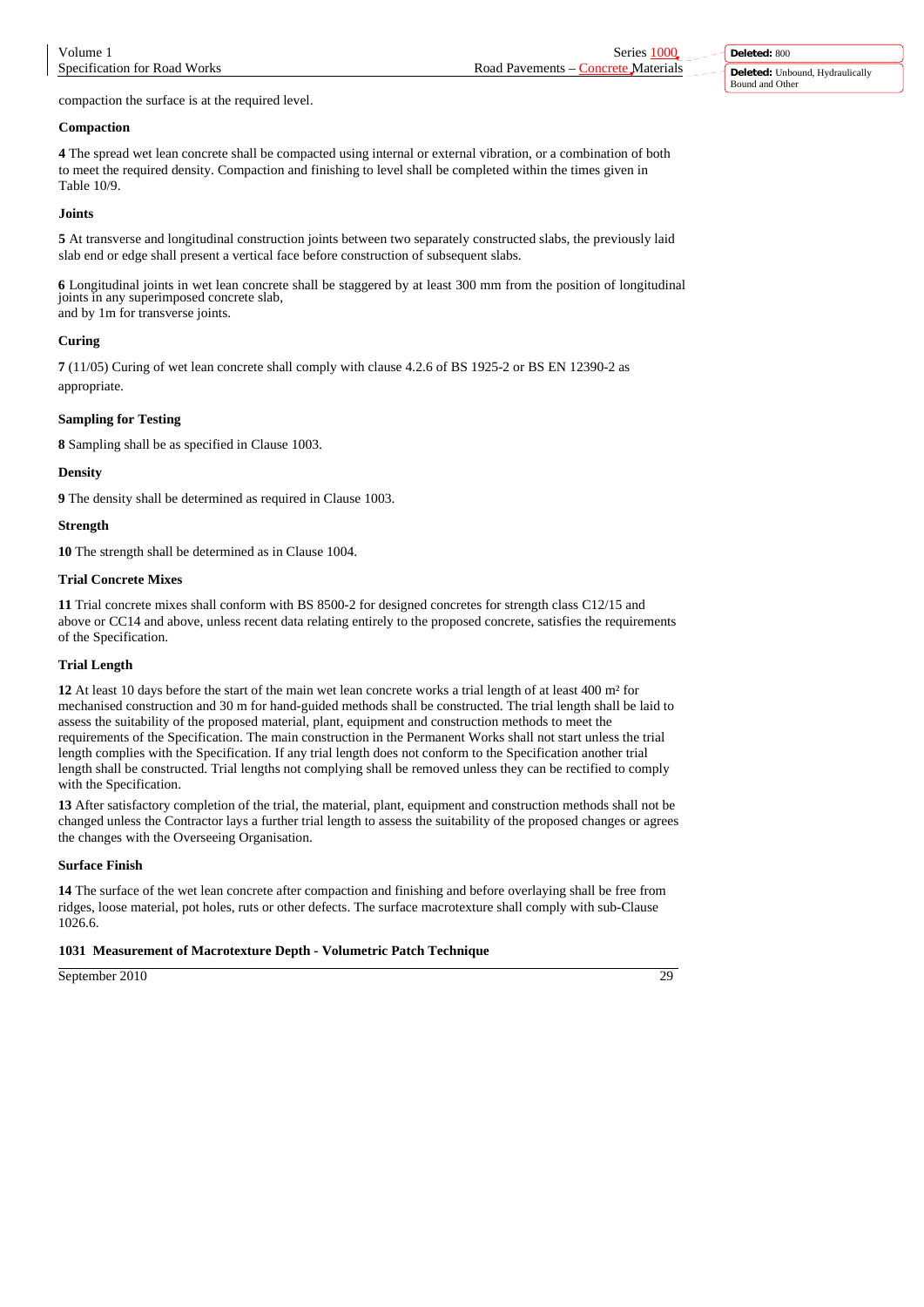**1** The macrotexture depth of the road surface will be determined using the method descibed and the equipment specified in BS EN 13036-1.

# **1032 Thin Bonded Repairs**

#### **Materials**

**1** Cement mortar shall be used for depths less than

20 mm and fine concrete for greater depths. Resin mortar may only be used for small patch repairs less than 1 metre long and less than 30 mm in depth and where insufficient time for adequate curing of a cementitious cement mortar exists.

**2** The cements, aggregates, admixtures and water shall comply with Clause 1001. The fine aggregate for mortars or fine concrete shall be within the limits of 0/4 (CP), 0/4 (MP), 0/2 (MP) or 0/2 (F/P) of BS EN 12620. Coarse aggregate for fine concrete shall be (4/10) single sized aggregate complying with BS EN 12620. All aggregates shall have the same thermal properties as the aggregate in the original concrete, and match other properties as closely as possible. Filler and aggregate for resin mortars shall be prepacked in the correct proportions and mixed with the resin all in accordance with the manufacturer's instructions.

**3** The proportions of cement, admixtures, additives to water and aggregates shall be sufficient to provide high early strength mortar or fine concrete or concrete complying with Clauses 1001, 1003 and 1004. For cement mortar the fine aggregate to cement ratio shall not be greater than 3. For resin mortar the sand or fine aggregate content shall be in accordance with the manufacturer's requirements in the range between 7 and

11 to 1 of resin. High early strength concrete shall be able to achieve 25 N/mm² in less than 48 hours.

#### **Procedure**

**4** Mark out the area to be rectified parallel and perpendicular to the axis of the road. Cut a groove around the perimeter at least 10 mm deep without over-cutting into the adjacent slab. Carefully cut out the concrete to the required depth, with a vertical face without undercutting the adjacent slab.

**5** If a joint is included in the area to be rectified, fix a groove former or corkseal along the line of the joint by chasing out a groove. For joints on the perimeter fix the groove former or corkseal by adhesive to the adjacent slab.

**6** For cementitious repairs, wet the area of the patch. Keep it wet until the repair material is ready to be placed. Remove excess water, prime the surfaces with cement grout or bonding agent, spread the repair material immediately before the primed surface is dry, with sufficient surcharge. Thoroughly compact it by vibration ensuring full compaction at the edges and corners.

**7** Retexture the surface to match the surrounding concrete and cure in accordance with Clause 1027.

**8** For resin mortar repairs, ensure the area is dry before application of the primer. Place the repair material within the time allowed by the manufacturer for the primer, and compact it well into the edges to the patch. Apply a brush texture to match the original.

# **1033 Full Depth Repairs and Reinstatements**

### **General**

**1** Full depth repairs shall be repairs which will require full depth reinstatement of the concrete slab in accordance with this Clause to the extent instructed by the Overseeing Organisation, which repairs may also require reinstatement of sub-base. Full width repairs shall be repairs over the full width of a bay or bays. Part width repairs shall be repairs over part of the width of a bay or bays. A bay shall be that portion of the concrete pavement bounded by adjacent longitudinal and transverse joints.

**2** The area of concrete to be removed shall be marked out perpendicular to and parallel to the axis of the road.

For continuously reinforced concrete slabs (CRCP or CRCB) the edge of the repair shall be not less than 0.5 m from the nearest crack and not less than 3 m from a transverse construction joint at ground beam anchorages. Where this and the provisions of sub-Clause 3 of this Clause would otherwise require a longitudinal

September 2010 30

Bound and Other

**Deleted:** Unbound, Hydraulically

**Deleted:** 800

**Deleted:** sand (ie **Deleted:** )

**Deleted:** sand (ie **Deleted:** ) **Deleted:** For thin bonded repairs using high early strength concrete less than 30 mm depth, air entrainment is not required.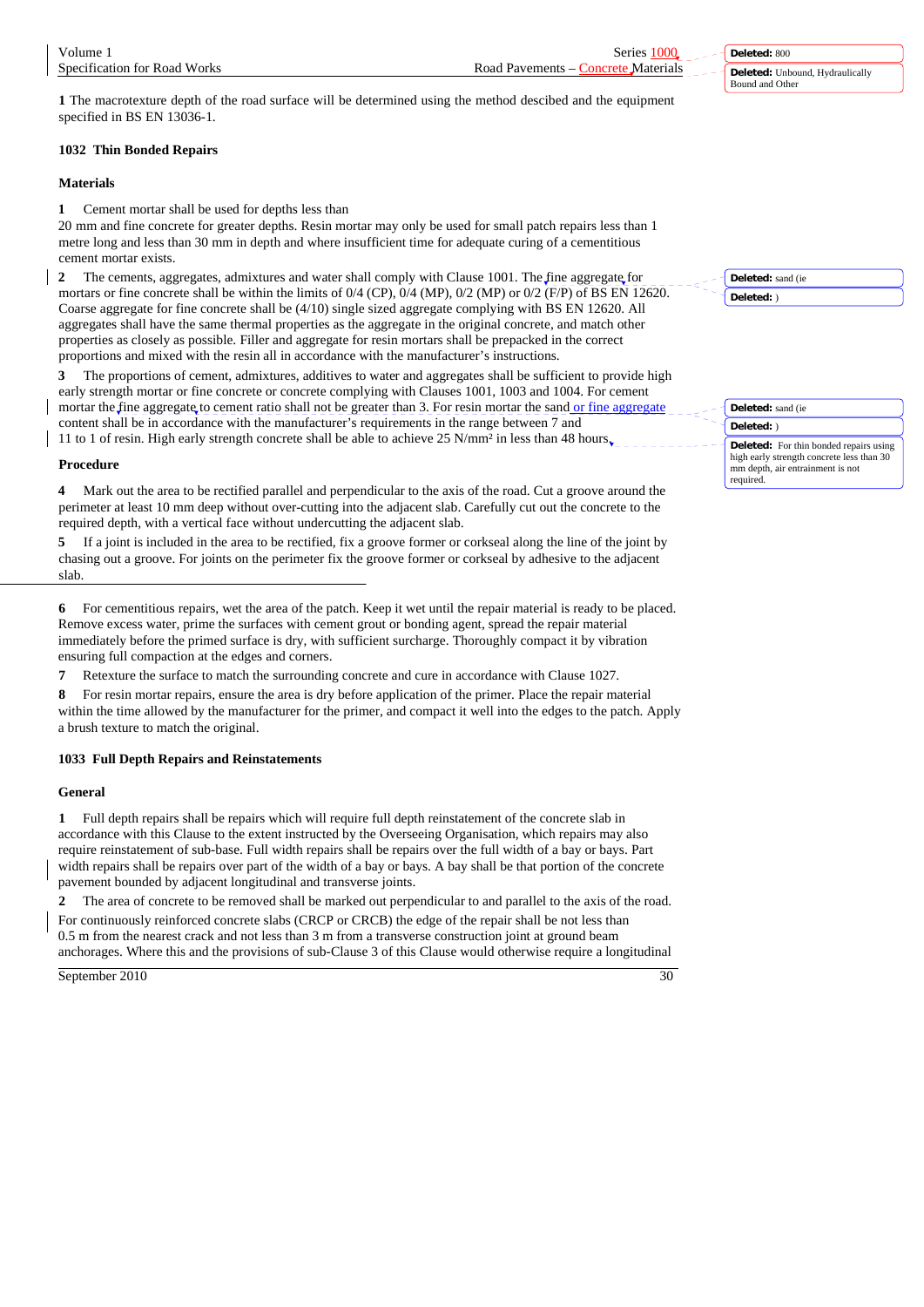repair joint within 1 m of the existing longitudinal joint or edge, the repair shall be extended to align with that longitudinal joint or edge.

# **Part Width Repairs**

**3** Providing all the following criteria are met, part width repairs may be carried out in accordance with sub-Clause 4 of this Clause:

- (i) the transverse width of the repair shall not exceed 45% of the width of the slab under repair; and
- (ii) the longitudinal joint which would be formed by the repair shall not occur within the wheeltrack; and

(iii) the minimum transverse width of the repair shall not be less than 1.0 m.

If these criteria and those in sub-Clause 2 of this Clause cannot be met, a full-width repair shall be made in accordance with this Clause.

# **Full Width Repairs**

**4** For full width repairs the following criteria shall apply unless otherwise specified in Appendix 7/2:

- (i) Repair lengths which do not replace an existing transverse joint shall be constructed with two transverse contraction joints and the longitudinal joint shall have tie bars in repair lengths which are greater than 1 metre.
- (ii) Repair lengths which replace a single existing transverse joint shall be constructed with two transverse joints: one expansion and one contraction. The new expansion joint shall be formed at the end which will have the shortest longitudinal distance between this joint and the joint in the adjacent lane(s). The longitudinal joint(s) between the existing joint(s) and the new expansion joint shall be constructed without tie bars and shall have 5 mm thick compressible foam within the joint for the full depth of the concrete slab. The longitudinal joint between the new contraction joint and the joint in the adjacent bay(s) shall be constructed with tie bars where the exposed length so permits.
- (iii) Repair lengths which replace more than one existing transverse joint shall be constructed with transverse joints to match expansion and contraction joints in the adjacent bay(s). Where the repair length does not replace an existing expansion joint, one end joint shall be formed as an expansion joint. Except for the end joints all transverse joints shall be formed to coincide with the existing transverse joints. Where one end joint is an expansion joint, the longitudinal joint(s) between the existing joint(s) and the new expansion joint shall be constructed without tie bars and shall have 5 mm thick compressible foam within the joint for the full depth of the concrete slab. All other longitudinal joints shall be constructed with tie bars.

# **Repair Work**

**5** A groove of 40 mm nominal depth but less than the depth of any reinforcement shall be sawn around the perimeter. For jointed slabs, the saw-cut shall be full depth to provide the face for a new joint. There shall be no over-cutting into the adjacent slab. Additional cuts within the repair area may be made to ease removal of the redundant portion of the slab. At internal corners full depth holes across the corners at the limits of the saw cuts shall be drilled prior to breaking out.

The line of cut shall not vary by more than  $\pm 25$  mm throughout its length from the set out line. All sawn edges shall be perpendicular or parallel to the sides and surfaces of the slab.

When sawing operations have been completed, and before any other operations are commenced, the surface of the carriageway shall be thoroughly cleaned of the slurry produced by sawing and of any other detritus.

**6** The concrete shall be carefully broken out without undercutting the slab or damaging adjoining slabs. If reinforcement has to be removed sufficient shall be left for a lap length, except where a dowelled joint is being made. Reinforcement shall not be bent and subsequently straightened. Slurry from sawing, slab breaking, repair materials and other debris shall be prevented from entering joints and grooves in adjacent areas.

**7** When a new joint is required holes shall be drilled of the appropriate size and depth for dowels or tie bars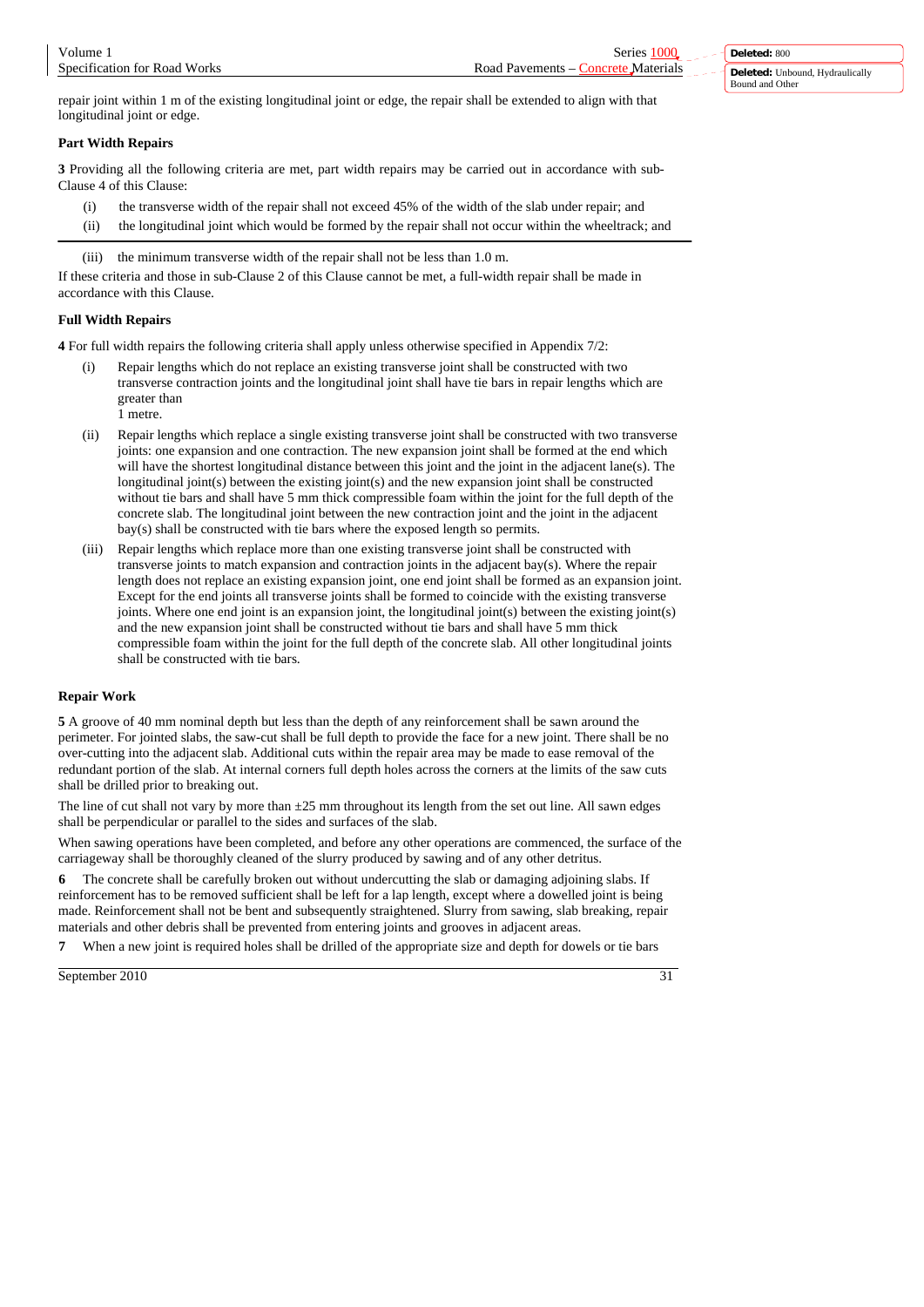according to the type of joint. These holes shall be thoroughly cleaned of debris and dust. This shall include but not be limited to the use of oil-free compressed air at a pressure of not less than  $0.5$  N/mm<sup>2</sup>. Dowels and tie bars shall comply with the requirements of Clauses 1011 and 1012 respectively. Epoxy mortar shall be to the manufacturer's recommendation for this specific application.

The holes shall be filled with epoxy mortar, the mortar being injected to the rear of the hole to avoid air entrapment. The dowel bars shall be inserted into the holes before the initial set of the mortar. If cartridges of epoxy mortar are used they shall be inserted into each hole, the dowel bar inserted through the cartridges and rotated for 1 minute to ensure that the epoxy mortar is well mixed. After insertion the dowels and tie bars shall be within the specified tolerances for alignment.

Where repairs straddle a movement joint with an adjacent slab, tie bars shall be omitted and the joint between the slabs debonded to ensure that movement patterns are not restricted.

Where Appendix 7/1 or the drawings so require, full bay replacement shall be made and this may require an expansion joint or a contraction joint to be provided at the ends of the replaced bay.

**8** Expansion joint filler shall be fixed to one of the transverse joints. In the other transverse joint, contraction joint groove forming strips or cork seal shall be fixed to the edges of the adjacent concrete.

If the repair is adjacent to another slab, bond between the two slabs shall be prevented by providing full depth 5 mm thick compressible foam strips to Clause 1014 along the longitudinal joint between them.

**9** The sub-base layer and any separation membrane shall be reinstated as necessary to comply with Series 800 and Clause 1007 respectively.

Defective sub-base material shall be removed and the sub-base reinstated to the correct level with the material described in Appendix 7/2. Reinstatement of the sub-base shall be completed before new dowel and tie bars are fixed at the joints.

**10** New reinforcement shall be lapped and welded or tied. The length of tied laps shall be 35 bar diameters or 450 mm whichever is the greater for longitudinal bars and 300 mm for transverse bars. Welded laps shall be 150 mm minimum length unless a butt-weld process has been permitted in Appendix 7/1.

**11** The reinstated concrete shall be placed, spread, compacted and finished as specified in Clause 1025. Particular care shall be taken to ensure full compaction at the edges. The concrete shall be normal or high early strength pavement concrete, complying with Clauses 1001 to 1005 and shall achieve the required characteristic strength prior to opening to traffic.

### **Crack Repairs**

**12** Stitched crack repairs shall be either

Type 1 - Staple Tie Bar Repair Type 2 - Diagonal Tie Bar Repair

as described in Appendix 7/2 and compliant with sub-Clauses 13 and 14 of this Clause.

The extent of crack repairs shall be determined by inspection after the surface has been cleaned.

**13** For Type 1 crack repairs, slots 25 - 30 mm wide by 470 mm long at 600 mm centres and at right angles to the line of the crack shall be chased out to a depth such that, when bedded, the tie bars lie between 1/3 and 1/2 of the depth of the slab below the surface.

Holes of 25 mm - 30 mm diameter by 50 mm deep shall be drilled at each end of the slot and the slots cleaned out using oil free compressed air.

When in a dry state the slots shall be primed and the staple tie bars placed into beds of epoxy mortar and covered to a minimum depth of 30 mm with the same material.

The sides of the slots shall be cleaned of loose material and the slots filled with thoroughly compacted epoxy or cementitious mortar as described in Appendix 7/2.

After curing a groove shall be sawn along the line of the crack and sealed in accordance with Clause 1016.

**14** For Type 2 crack repairs drilling points shall be marked out at a distance from the crack equivalent to the depth of the slab, at 600 mm intervals along the crack with alternate points on opposite sides of the crack.

Holes of 16 mm minimum diameter shall be drilled at right angles to the crack and at approximately  $26^{\circ}$  to the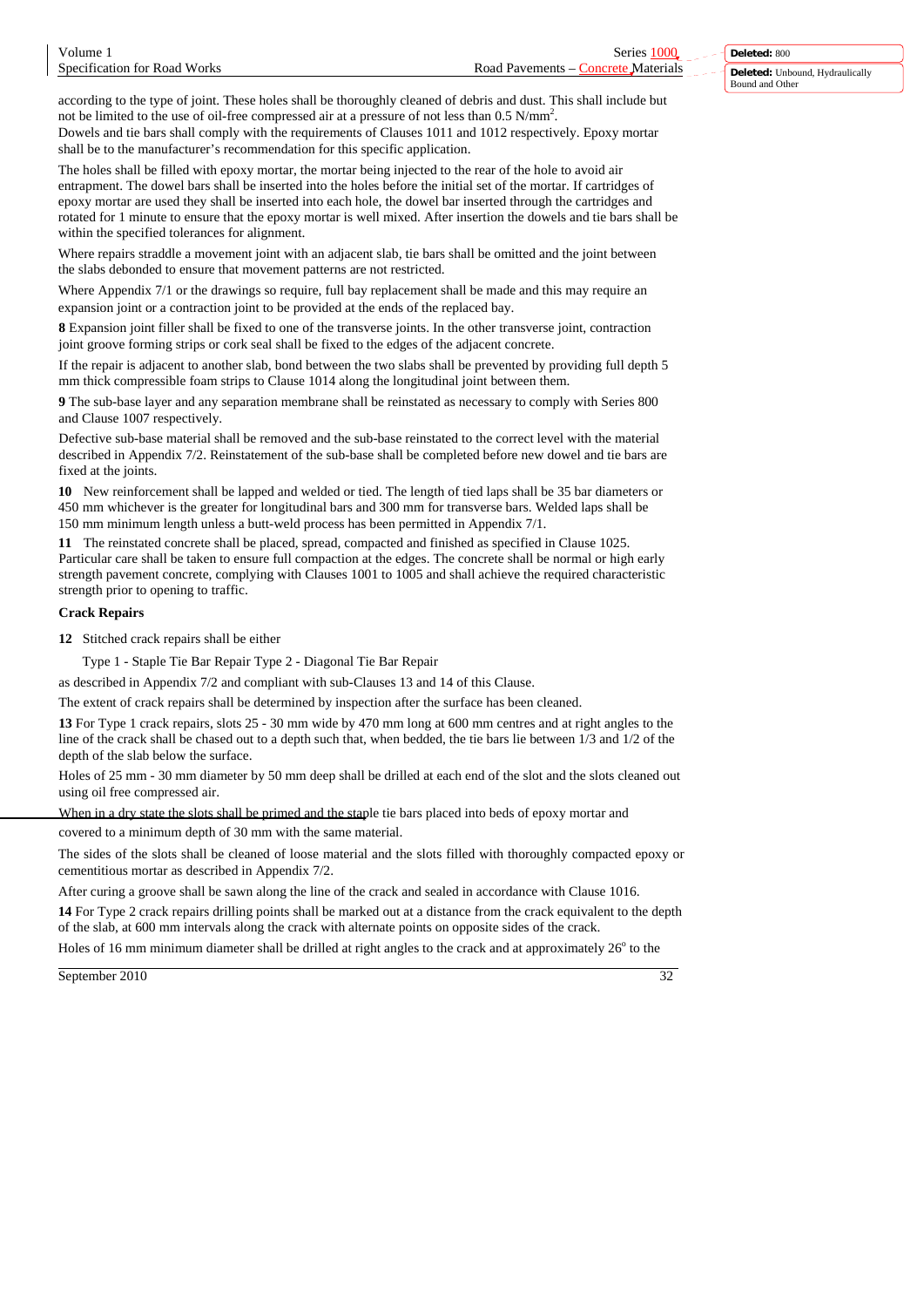surface of the slab to a depth which allows 50 mm cover at the bottom of the slab. These holes shall be thoroughly cleaned of debris and dust.

12 mm diameter Grade 460 deformed steel tie bars shall be notched at a point which will ultimately be 50 mm below the slab surface when the bars are fully inserted into the hole.

Each hole shall be filled with epoxy mortar and its quantity adjusted to ensure that when the tie bar is fully inserted the level of the mortar is up to a point which is 25 mm below the notch on the tie bar. Such adjustment of the epoxy mortar and the final insertion of the tie bar shall be done rapidly to ensure its completion before the initial set of the mortar. After the epoxy mortar has set, the length of tie bar above the notch shall be broken off. Once all these bars have been broken off, the tops of all these holes shall be filled with epoxy mortar.

If cartridges of epoxy mortar are used the bars shall be inserted through the cartridges and rotated for 1 minute to ensure that the adhesive is well mixed.

# **Joint Grooves and Seals**

**15** Longitudinal joint grooves shall be recut where directed in Appendix 7/2 using the following procedure.

The longitudinal joint shall be saw cut to a nominal width of 10 mm to encompass the existing joint and to sufficient depth to remove the existing sealant approximately 25 mm deep. Where existing sealant or traces thereof cannot be removed within the 10 mm saw cuts the groove shall be widened to enable all existing sealant to be removed.

The groove sides shall be vertical, and the horizontal alignment of the groove shall be straight and parallel to the edge of the slab.

The concrete and sealant shall be removed between the saw cuts without damaging the sides of the groove.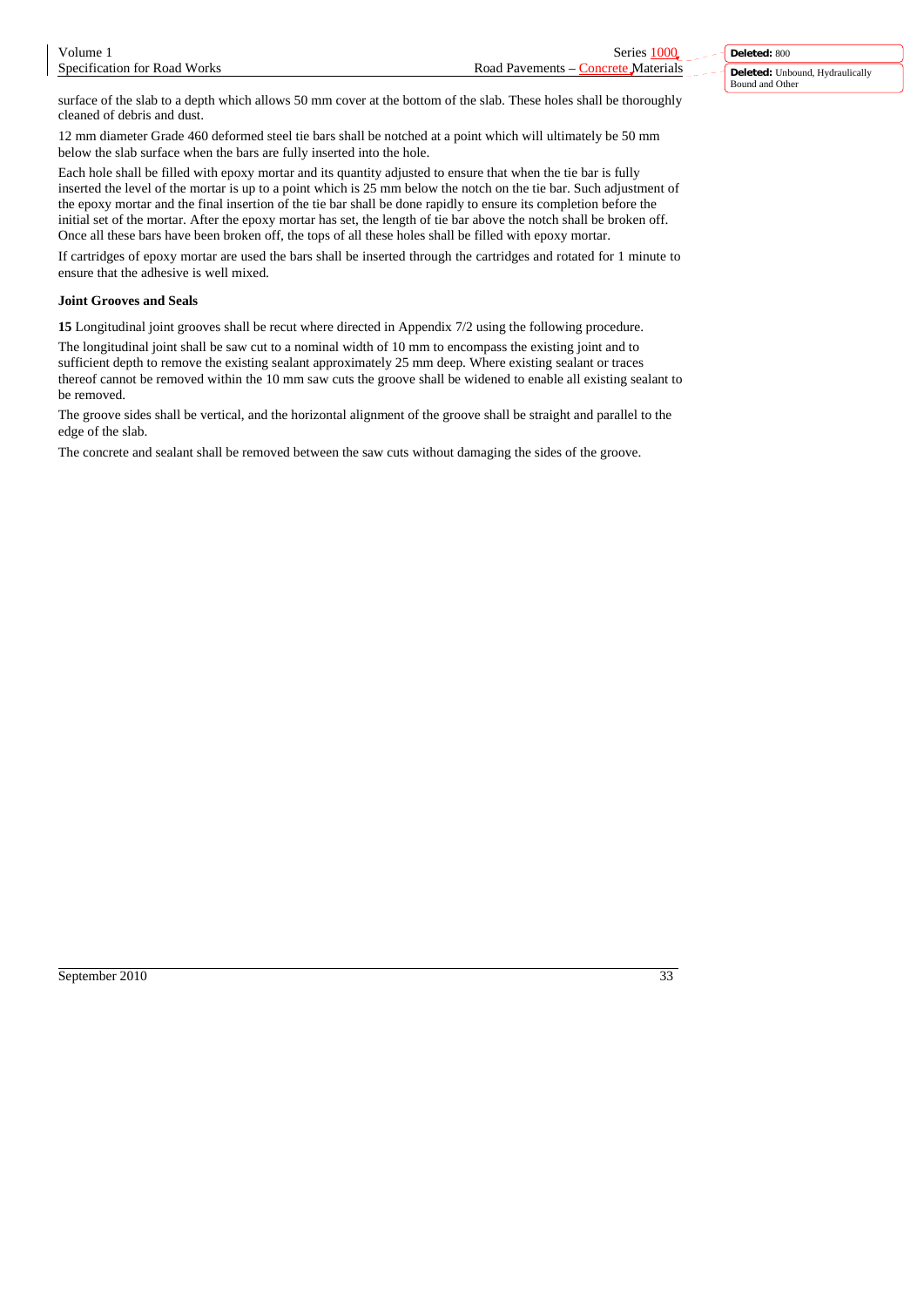The base of the groove shall be formed to a uniform profile suitable for the application of debonding tape or caulking material.

Any residual traces of sealant or detritus shall be removed from the groove and the groove prepared for sealing in accordance with Clause 1016.

**16** Transverse joint grooves shall be recut where directed in Appendix 7/2 using the following procedure.

The transverse joint shall be saw cut to form a groove to satisfy the dimension of applied joint seals as specified in Table 10/6 allowing for debonding tape or any necessary caulking material of at least 5 mm uncompacted depth and to encompass the existing joint.

The groove sides shall be vertical, and the horizontal alignment of the groove shall be straight and parallel to the line of the joint.

The concrete and sealant shall be removed between the saw cuts without damaging the sides of the groove.

The base of the groove shall be formed in accordance with Clause 1017.

Any residual traces of sealant or detritus shall be removed from the groove and the groove prepared for sealing in accordance with Clause 1016.

**17** Unless cork sealants complying with Clause 1017 have been used, the joints shall be sealed in accordance with Clause 1016.

### **1034 Summary of Rates for Sampling and Testing Concrete for Pavement Layers**

**1** Unless otherwise stated in Appendix 1/5, Table 10/9 summarises the minimum rates of sampling and testing of specimens to the Specification.

**2** Samples for testing shall be taken at the point of placing or from the relevant pavement layer.

**R** t (the greater number shall be a shall be a shall be a shall be a shall be a shall be a shall be a shall be a shall be a shall be a shall be a shall be a shall be a shall be a shall be a shall be a shall be a shall be

# **TABLE 10/9: Rates for Sampling and Testing Concrete for Pavement Layers**

| <b>Clause</b> | <b>Test</b>                      | Rate (the greater number shall be<br>used)       |                                                                                                        |                                                                                |
|---------------|----------------------------------|--------------------------------------------------|--------------------------------------------------------------------------------------------------------|--------------------------------------------------------------------------------|
| 1002          | Air content                      | a) Not Used                                      | Not Used                                                                                               | Deleted: Main slab                                                             |
|               |                                  | b) Not Used                                      | Not Used                                                                                               | <b>Deleted:</b> $1 \text{ per } 300 \text{ m}^2 \text{ or } 6 \text{ per day}$ |
|               |                                  |                                                  | A minimum of 3 cores at a rate of 1 core                                                               | Deleted: Slabs less than 300 m <sup>2</sup>                                    |
| 1003          | Density                          | a) Main slab and trial length                    | per<br>$1000 \; \mathrm{m}^2$                                                                          | <b>Deleted:</b> 1 per 20 m length or 3 per day                                 |
| 1004          | Strength                         | a) Main slab                                     | 3 cores for areas up to 3000 m <sup>2</sup> and 1<br>additional<br>core per further $1000 \text{ m}^2$ |                                                                                |
|               |                                  | b) Trial length                                  | At least 6 cores, half to be tested 7 days<br>and half<br>at 28 days                                   |                                                                                |
| 1005          | Consistence                      | a) Main Slab - Initial 50 $m3$<br>- Subsequently | 3 samples<br>1 per 150 $m3$ or 1 per production day                                                    |                                                                                |
|               | Hot or cold                      | b) Slabs less than $150 \text{ m}^3$             | 3 samples in the first 50 $m3$ then 1 more<br>One sample per 1000 m joint or at least                  |                                                                                |
| 1016          | applied<br>joint sealants        | Penetration test                                 | one<br>per day                                                                                         |                                                                                |
| 1019          | Inspection of<br>dowel alignment | a) Main slab                                     | 1 joint per 1500 m length or 1 joint per 5<br>days<br>whichever is the sooner                          |                                                                                |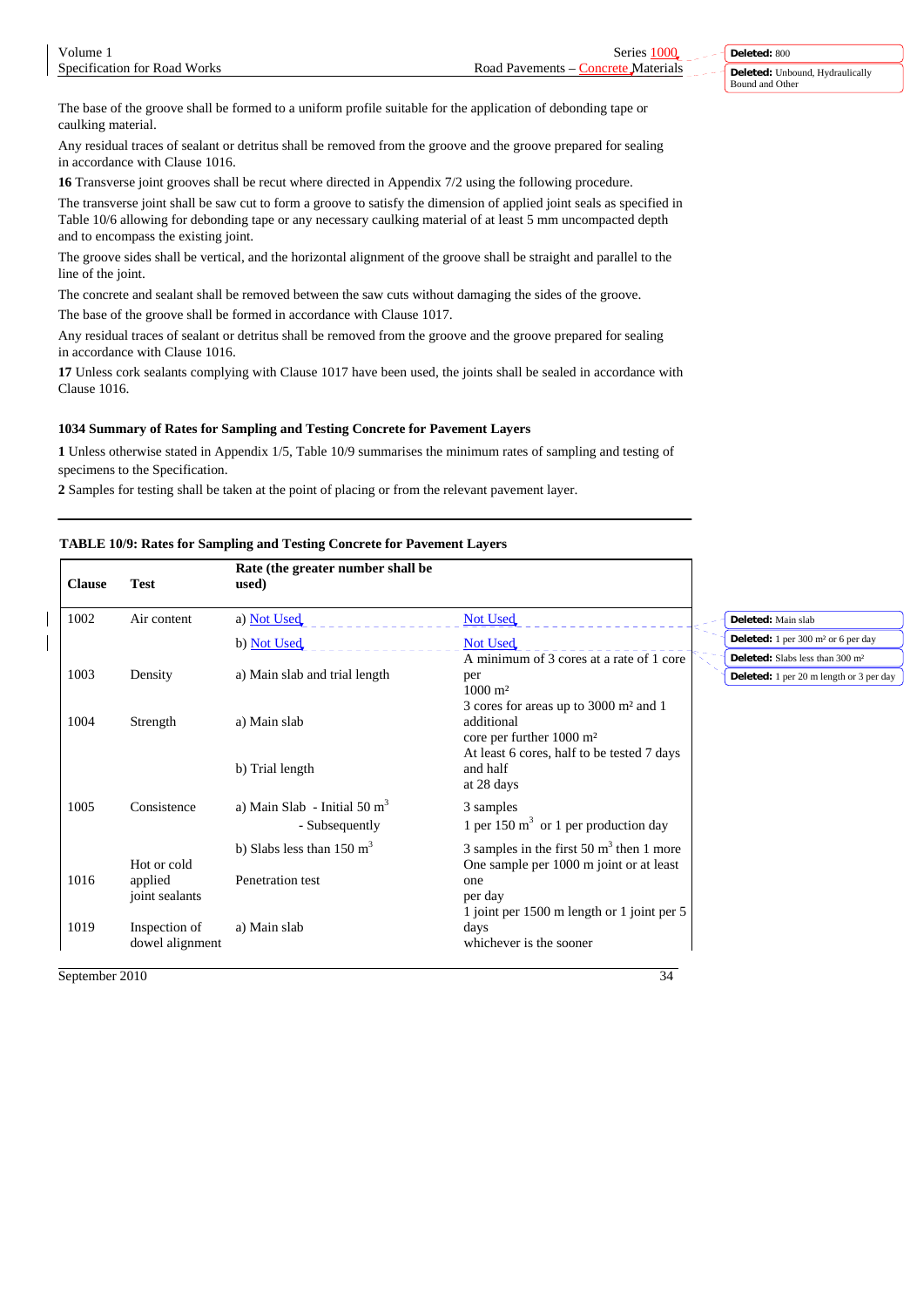| Volume 1 |                              |                                     | Series 1000                                                                                                               | Deleted: 800                                       |
|----------|------------------------------|-------------------------------------|---------------------------------------------------------------------------------------------------------------------------|----------------------------------------------------|
|          | Specification for Road Works |                                     | Road Pavements – Concrete Materials                                                                                       | Deleted: Unbound, Hydraulically<br>Bound and Other |
|          |                              | b) Slabs less than 1500 m in length | At a rate of one joint for up to each 100<br>joints                                                                       |                                                    |
|          |                              | c) Trial lengths                    | 2 consecutive joints If one defective,<br>inspect next<br>3 consecutive joints                                            |                                                    |
| 1026     | Macrotexture<br>depth        | Each lane width                     | One within 100 m of commencement of<br>paving<br>and thereafter at least one set of 10<br>measurements<br>per day's work. |                                                    |
|          | Wet lean                     |                                     |                                                                                                                           |                                                    |
| 1030     | concrete                     | As in Clause 1003 and 1004          | A minimum of 3 cores at a rate of 1 core                                                                                  |                                                    |
|          | In situ density              |                                     | per<br>$1000 \text{ m}^2$<br>3 cores for areas up to 3000 $m2$ and 1                                                      |                                                    |
|          | Strength                     | a) Main slab                        | additional<br>core per further $1000 \text{ m}^2$<br>At least 6 cores, half to be tested at 7                             |                                                    |
|          |                              | b) Trial length                     | days and<br>half at 28 days                                                                                               |                                                    |

# **1035 to 1042 Not Used**

#### **1043 Foamed Concrete**

**1** Foamed concrete used in reinstatements shall comply with the requirements of the UK "Specification for the Reinstatement of Openings in Highways" issued by the **UK** Highway Authorities and Utilities Committee (HAUC).

**2** Foamed concrete used for backfilling excavations, including trench reinstatement, under road pavements shall have the following compressive strengths:

(i) A minimum cube compressive strength of 4 N/mm² at an age of 7 days.

(ii) A maximum cube compressive strength of 10 N/mm<sup>2</sup> at an age of 7 days.

The compressive strength shall be determined by testing foamed concrete cubes which have been made in accordance with BS EN 12390-1 except that the foamed concrete shall be placed in the mould without any tamping or vibration other than gently rocking the mould on a firm base. The test cubes shall be cured in accordance with BS EN 12390-2 and tested for compressive strength in accordance with BS EN 12390-3.

**3** All aggregate used in foamed concrete shall pass a 6.3 mm sieve and shall comply with the MP and FP grading limits given in BS EN 12620. Larger size aggregate may be used provided it can be shown to be practicable.

**4** After placing, foamed concrete shall not be tamped, or otherwise compacted.

**5** Reinstatement of the sub-base and base over the foamed concrete shall not be carried out until the foamed concrete has attained sufficient strength to allow compaction of the sub-base and base material.

#### **1044 Pavements with an Exposed Aggregate Concrete Surface**

**General**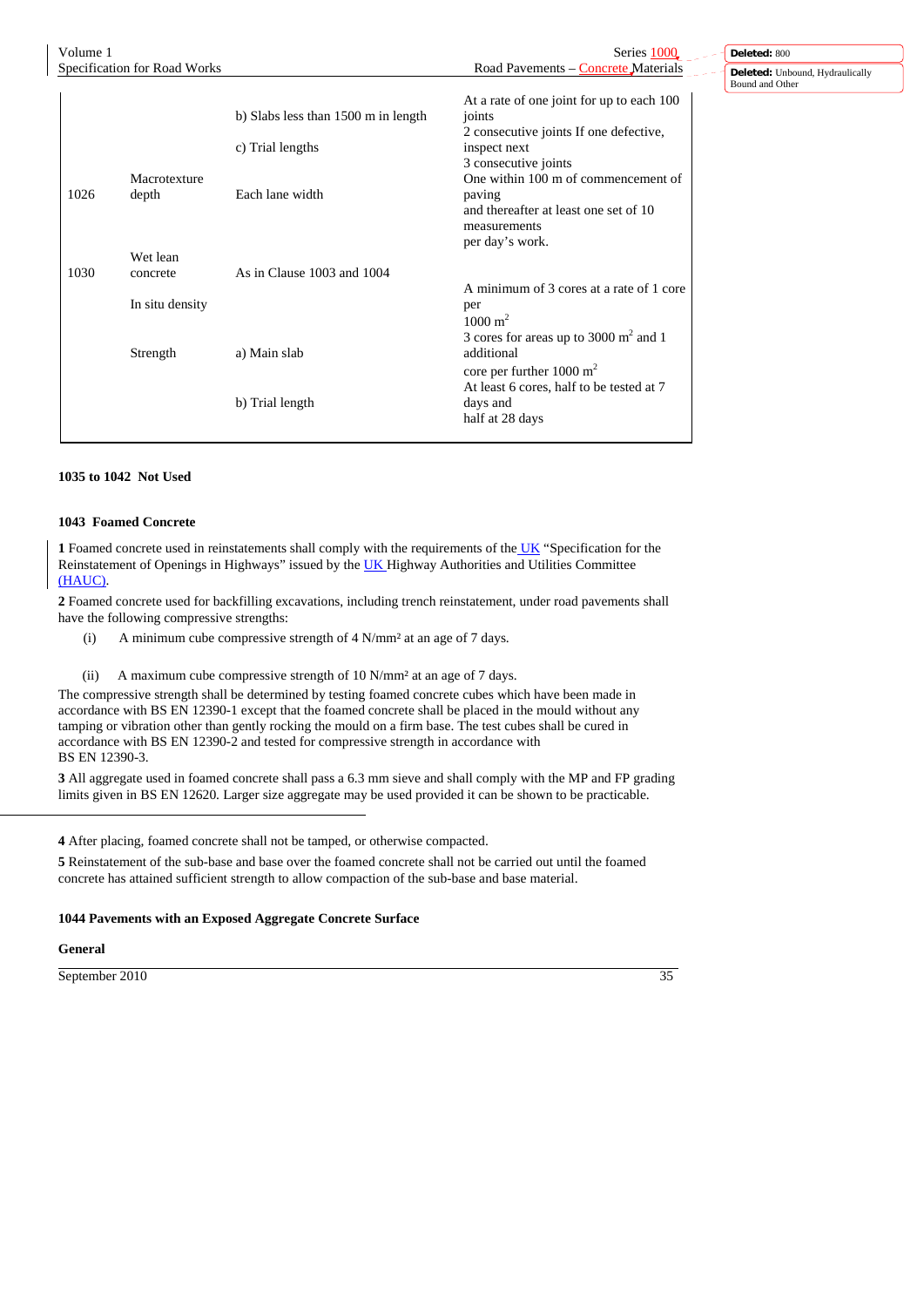**1** Pavements with an exposed aggregate concrete surface shall comply with all the requirements of this Series except where otherwise specified in this Clause.

**2** The Contractor shall complete Appendix 10/1 and submit this with his tender documents. If after acceptance the Contractor wishes to change the proposals contained in Appendix 10/1 this change shall only be with the consent of the Overseeing Organisation.

**3** The concrete slab shall be laid in either a single layer or in two layers as stated in Appendix 10/1. If laid in two layers the surface layer shall be laid monolithically with the lower layer.

**4** The Contractor shall carry out trials, as specified in sub-Clauses 31 to 39 of this Clause, to demonstrate that the materials, concrete proportions and methods for exposing the aggregate will meet the requirements of this Clause.

# **Quality of Concrete in the Slab**

**5** The surface layer concrete shall comply with the following requirements:-

- The surface layer shall be not less than
- 40 mm thick. The coarse aggregate shall comply with the size requirements of Appendix 7/1.
- (ii) For 6.3/10 mm coarse aggregate or 4/8 mm coarse aggregate as required in Appendix 7/1, the amount of aggregate retained on the 10 mm sieve and 8 mm sieve respectively shall not exceed 3% by mass. The aggregate passing the 6.3 mm sieve and
	- 4 mm sieve respectively shall not exceed 10% by mass.
- (iii) The fine aggregate grading shall comply with the  $0/2$  (FP) or  $0/1$  (FP) grading in BS EN 12620 except that not less than 99% of the mass of the material shall pass the 2 mm sieve.
- (iv) The coarse aggregate shall comprise at least 60% by mass of the oven dry constituents of the concrete.
- (v) The polished stone value (PSV) and the aggregate abrasion value (AAV) of the coarse aggregate determined in accordance with BS EN 1097-8 shall be as specified in Appendix 7/1. The Category of flakiness index of the aggregate is  $FI<sub>15</sub>$ .
- (vi) Hardness and durability of the coarse aggregate shall be as described in sub-Clause 901.2.
- (vii) The type of cement used in the concrete shall be limited to Class 42.5N/42.5R Portland cement CEM I complying with BS EN 197-1. The minimum cement content of the concrete shall be 375kg/m³ and the maximum free water/ cement ratio shall be 0.40.
- (viii) The air content, density and strength requirements shall be as required in Clauses 1002, 1003 and 1004 respectively.

# **General Construction Requirements**

**6** The concrete paving equipment shall comply with Appendix 10/1 as completed by the Contractor and submitted at Tender stage for approval by the Overseeing Organisation before the work commences. The general construction requirements shall be in accordance with the requirements of this Series except where otherwise stated in this Clause:

- The concrete carriageway paving operation shall be undertaken as not less than a single lane width of construction using either slip-form paving machines or fixed form paving machines.
- (ii) The concrete surface layer shall be fed, spread, compacted, regulated and finished using equipment with elements to obtain the required uniform distribution and bonded embedment of the selected aggregate in the finished road surface.
- (iii) The spread concrete shall be compacted in such a manner that base layer concrete is not drawn into the surfacing and selected aggregate is uniformly present in the finished road surface.
- (iv) The surface layer shall be compacted and shaped to line and level by a combination of either internal vibration and fixed conforming plate or vibrating conforming plate.
- (v) The final regulation of the surface layer shall be provided by a transverse finishing screed in advance of a longitudinal oscillating float in accordance with

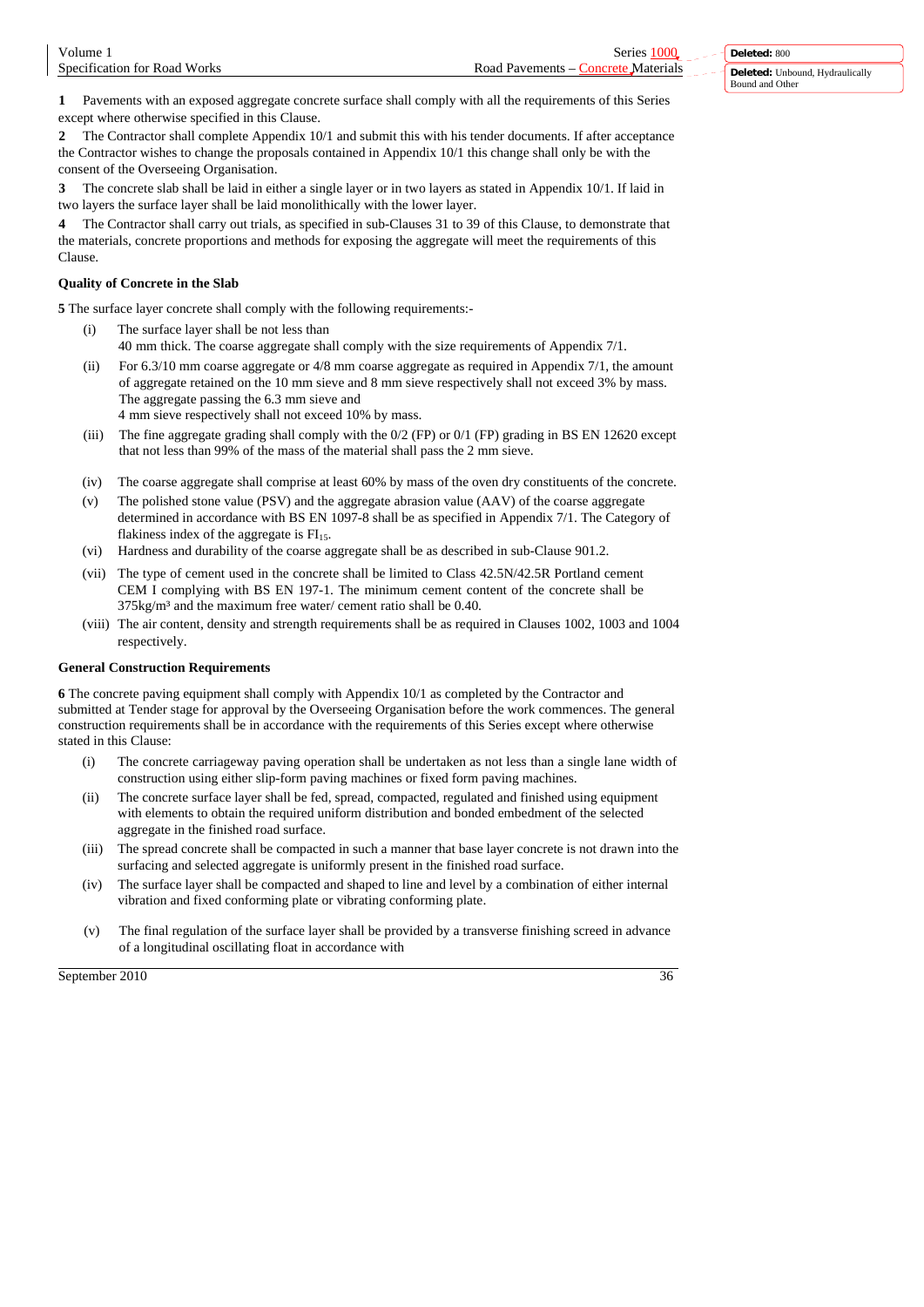Clause 1024, travelling across the slab before the application of a retarder complying with BS EN 934-2.

# **Finished Surface Requirements**

**7** The finished surface of the pavement shall comply with the requirements of Clause 702. Where a pavement area does not comply with the Specification for regularity, surface tolerance, thickness, material properties or compaction or contains surface depressions, the full extent of the surface which does not comply with the Specification shall be rectified by cutting out the full depth of the slab. It shall be replaced with a new slab complying with the procedures set out in Clause 1033 to the extent required to obtain compliance with the Specification.

# **Production of an Exposed Aggregate Surface**

**8** In order to obtain a suitable exposed aggregate surface the main requirement shall be the removal of the surface mortar from the top of the slab to produce an exposed aggregate finish. This objective may be achieved by the application of a suitable cement set retarder which is sprayed on the surface of the fresh concrete immediately after it has been levelled and finished. Retarded mortar shall be removed by wet or dry brushing as stated in Appendix 10/1, generally no sooner than when the surface concrete has reached a maturity of 16 hours at 20°C or after a suitable interval determined by trial, to achieve the requirements of sub-Clause 27 of this Clause.

# **Retarder**

**9** The composition and viscosity of the retarder shall be such that it can be spread at an adequate and uniform rate over the surface of the concrete slab in order to ensure adequate aggregate exposure during the subsequent brushing operation.

**10** The retarder shall contain a pigment in sufficient quantity to give an even uniform colour after it has been sprayed on to the slab surface. The pigment shall be fully degraded by exposure to ultra-violet light without leaving any residue that is detrimental to the surface of the concrete.

**11** The chemical composition of the retarder and of the curing compound shall be such that they do not react adversely following the application of the curing compound to the exposed aggregate surface.

**12** The Contractor shall use the retarder which he has nominated in Appendix 10/1. This shall be of a type and composition to satisfy the requirements of this Clause.

# **Application of the Retarder**

**13** The retarder shall be spread evenly on to the surface of the wet concrete slab as soon as practicable after the surface layer has been levelled and finished, by a spray bar over the full width of the slab in one pass. To achieve this uniformity of spread, the spraying system shall consist of a spray bar, provided with nozzles, mounted on a machine spanning the slab. Temporary works materials and equipment shall be chosen in order to permit inspection to ensure adequate coverage of retarder immediately after spraying and before protection of the surface.

**14** Before commencing work, the level of the spray bar, the rate of delivery of the retarder from the nozzles of the spray bar, and the forward speed of the spraying machine shall be adjusted to achieve the required rate of spread. Means shall be provided and steps shall be taken to avoid excess retarder flowing on the surface of the slab.

**15** Back-up spraying equipment shall be available on the Site at all times for use in case of a breakdown of the spraying machine.

# **Protection of the Surface after the Application of the Retarder**

**16** The finished surface of the pavement concrete after application of retarder shall be protected against precipitation, moisture loss, contamination and dispersal of the retarder by air movements as stated in Appendix 10/1. This protection shall be applied immediately after the application of the retarder.

**17** Where waterproof sheeting is used it shall be laid onto the surface of the concrete immediately after the retarder has been sprayed. It shall be retained in position until immediately prior to exposing of the aggregate.

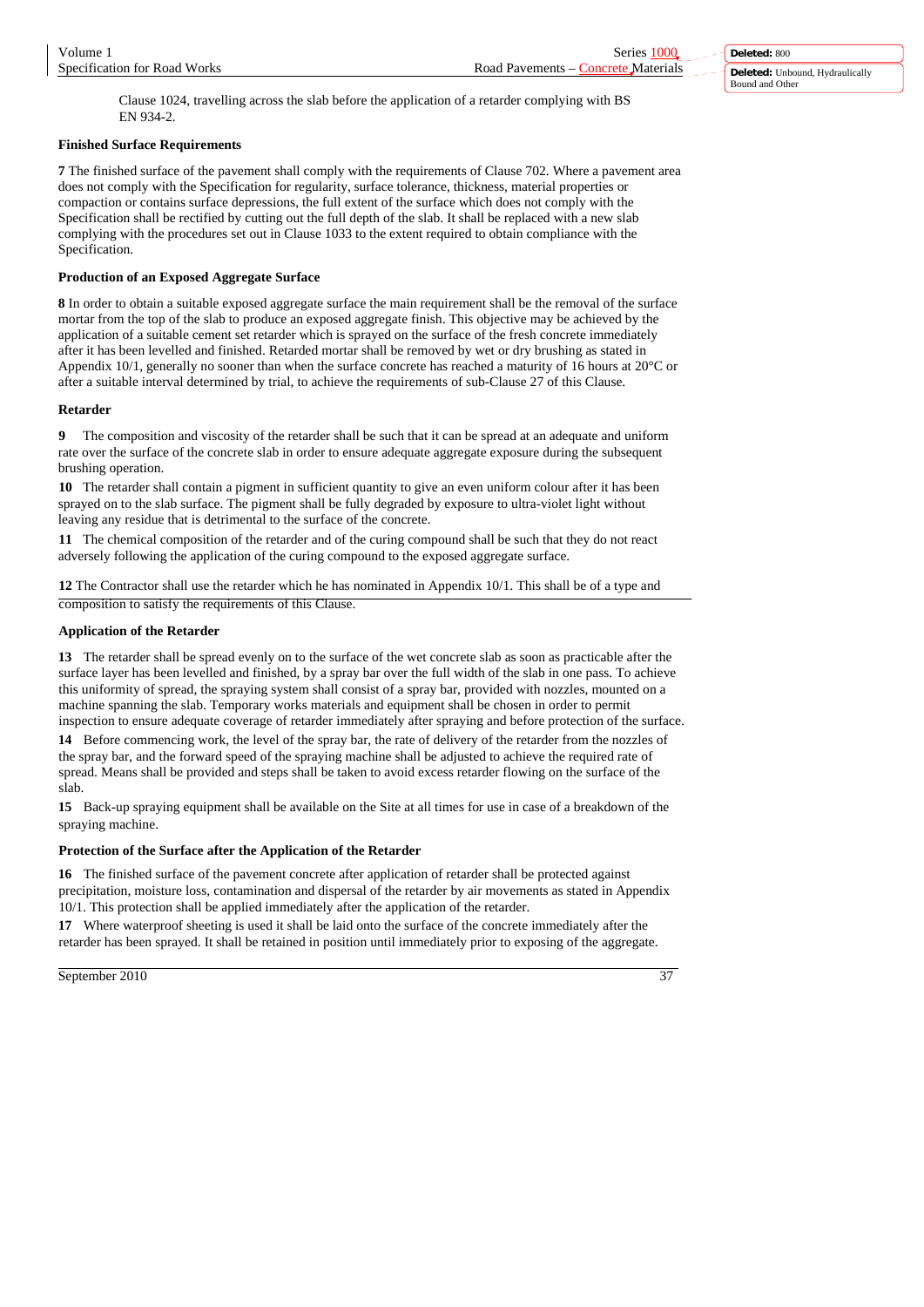**18** The protection system shall not adversely affect either the finish, the line or the level of the concrete surface or the even distribution of the retarder in any way. Where sheeting is used, any air bubbling or blistering shall be prevented.

# **Exposing the Aggregate Surface**

**19** Brushing equipment shall be used to expose the concrete surface aggregate. Where the brushing equipment runs on the slab the concrete shall have gained sufficient strength to avoid any damage to the concrete.

**20** Removal of the protection system shall take place as brushing proceeds. If waterproof sheeting is used as a protection system it shall be maintained in position until immediately in advance of the brushing operation.

**21** The Contractor shall complete the process of exposing the aggregate before the retarder becomes ineffective. Failure to do so shall entail the remedial measures specified in sub-Clauses 29 and 30 of this **Clause** 

# **Brushing System**

**22** Sufficient brushing capability shall always be maintained on Site to complete the exposure of the aggregate before the retarder becomes ineffective. An adequate back-up brushing facility shall be available on the Site at all times for use in case of a breakdown of the brushing equipment.

**23** The brushing equipment nominated by the Contractor in Appendix 10/1 shall be used to produce an even macrotexture on the surface of the slab.

Brushing shall be carried out in the longitudinal direction of the concrete slab.

**24** The brushing equipment shall be capable of maintaining an adequate brush rotational speed which in conjunction with the forward working speed is sufficient to remove the surface mortar. Adequate dust suppression and collection measures shall be in operation at all times.

**25** When complying with the requirements of

sub-Clause 19 of this Clause, the wheels of any brushing equipment which may run on the slab shall be fitted with tyres with a shallow tread pattern and a low inflation pressure and be sufficiently wide to avoid damage to the concrete.

# **Protection of the Surface Layer After Exposure of**

### **the Aggregate**

**26** Within one hour of completing exposure of the aggregate the surface shall be dampened with water. A curing compound shall be applied to the entire exposed aggregate surface of the slab in accordance with Clause 1027. In wet weather the curing compound shall be applied as soon as practicable after the rain stops. The surface may, alternatively, be covered by hessian provided it is maintained in a wet condition at all times during the curing period of the concrete.

# **Surface Macrotexture Depth and Remedial Measures**

**27** The texture depth of the surface of the concrete shall be measured using a volumetric patch technique described in BS EN 13036-1. The average macrotexture depth of each 1000 m section of

carriageway lane, or each carriageway lane where less than 1000 m, shall comply with the requirements of Appendix 7/1. Any individual result shall be neither greater than the maximum, nor be less than the minimum value of macrotexture depth stated in Appendix 7/1.

**28** During brushing, initial interim spot check measurements of the surface macrotexture depth shall be made as soon as it is considered that the required texture depth has been reached. This shall continue until the specified macrotexture depth has been achieved.

**29** In the event that it is not possible to achieve the specified minimum macrotexture depth by further exposure, the Contractor shall treat the surface in accordance with Clause 1029 to achieve the specified macrotexture depth. This treatment shall not be applied until the concrete has reached an age of 28 days and shall not affect the requirements of sub-Clauses 702.2 to 702.4 and 702.5 to 702.9.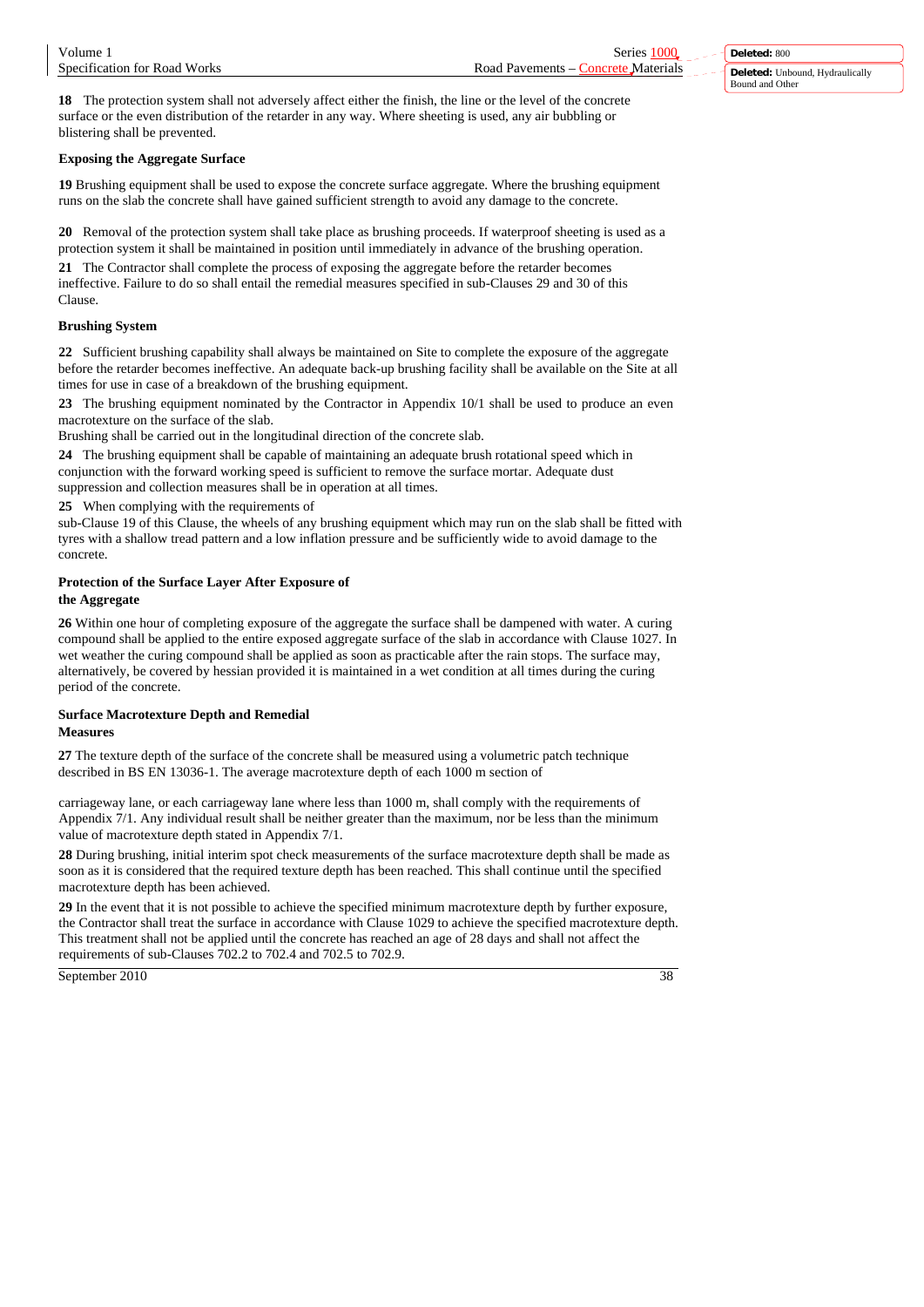**30** Failure to achieve a satisfactory minimum macrotexture depth by mechanical means shall result in removal of the full thickness of the slab to the extent required to permit reconstruction of the slab in accordance with the Specification. Where the maximum macrotexture depth is exceeded suitable remedial measures shall be employed.

# **Preliminary Trials**

**31** The Contractor shall carry out preliminary trials to demonstrate to the Overseeing Organisation, not less than one month prior to the commencement of the trial length referred to in sub-Clauses 37 to 39 of this Clause, the materials, concrete proportions and methods for achieving the macrotexture depth requirements defined in Appendix 7/1.

**32** Preliminary trial panels shall be constructed off-line incorporating a top surface of exposed aggregate concrete similar to that specified for the permanent works. These panels shall be 20 m long and not less than 100 mm deep, and the maximum intended paving width. They shall be used to enable the Contractor to determine the required application rate of the retarder and the amount of brushing required to achieve the specified macrotexture depth.

**33** The trial panels may alternatively be constructed on-site, but in this case, they may only form part of the permanent Works if they meet all the requirements of the Specification, otherwise they shall be removed after they have served their purpose.

**34** The surface macrotexture depth shall be determined by volumetric patch technique at approximately 2 m spacings along a diagonal line across each trial panel, and shall follow the procedure described in BS EN 13036-1.

**35** The average value of each set of 10 individual measurements shall be taken as the resulting macrotexture depth which shall be assessed against the Specification.

**36** The materials including all the aggregates, plant and equipment used in the preliminary trials shall be equivalent to that which will be used in the Trial Length.

### **Trial Length**

**37** In addition to the requirements of

Clause 1028, the macrotexture depth shall be tested for compliance in accordance with sub-Clauses 38 and 39 of this Clause.

**38** Macrotexture depth shall be assessed by the volumetric patch technique for each 50 m length of the trial length and for each lane, and shall follow the procedure in BS EN 13036-1.

**39** During the construction of the Trial Length, spot checks shall be made as soon as it is considered that the required macrotexture depth has been reached. Should the texture depth be found to be inadequate, further exposure of the aggregate shall be undertaken until the specified macrotexture depth has been achieved. Where the macrotexture depth is not achieved, and the trial was intended to form part of the running surface of the permanent works, the remedial measures described in sub-Clauses 29 and 30 of this Clause shall apply.

# **1045 Weather Conditions for Laying of Cementitious Materials**

Not Used

**1046 to 1047 Not Used**

#### **1048 Use of Surfaces by Traffic and Construction Plant**

**1** Construction plant and traffic used on pavements under construction shall be suitable in relation to the material, condition and thickness of the courses it traverses so that damage is not caused to the subgrade or the pavement courses already constructed. The wheels or tracks of plant moving over the various pavement courses shall be kept free from deleterious materials.

**2** Concrete slabs may be used by traffic when the cube compressive strength is assessed to have reached 25

September 2010 39

**Deleted:** 800 **Deleted:** Unbound, Hydraulically Bound and Other

**Deleted:** Road pavement materials in a frozen condition shall not be incorporated in the Works but may be used, if acceptable, when thawed. **¶**

**¶** Road pavement materials shall not be laid on any surface which is frozen or covered with ice. **¶ ¶** The

**Deleted:** temperature of concrete in any pavement layer shall not be less than 5ºC at the point of delivery. These materials shall not be laid when the air temperature falls below 3ºC and laying shall not be resumed until the rising air temperature reach 3ºC unless all surfaces of the concrete slabs are protected by thermal insulation blankets laid immediately after placing and finishing the concrete. The insulation shall be placed before the temperature of the concrete surface has dropped below 2ºC and shall be retained for a minimum of 3 days or until the concrete is assessed to have reached 50% of the specified characteristic compressive strength provided the air temperature is **¶**

¶ above 0ºC and rising at that time. Thermal insulation blankets shall be closed cell polyethylene foam sheets, minimum 10 mm thick with a 'U' value of 4 watts/mC (or K value of 0.04 watts/m Kelvin) or suitable material with an equivalent or lower thermal conductivity. They shall be sufficiently robust and capable of being held in place against variations in wind and weather conditions for the necessary curing time.

**Formatted:** Indent: Left: 0 pt, Right: 2 pt, Line spacing: Multiple 1.1 li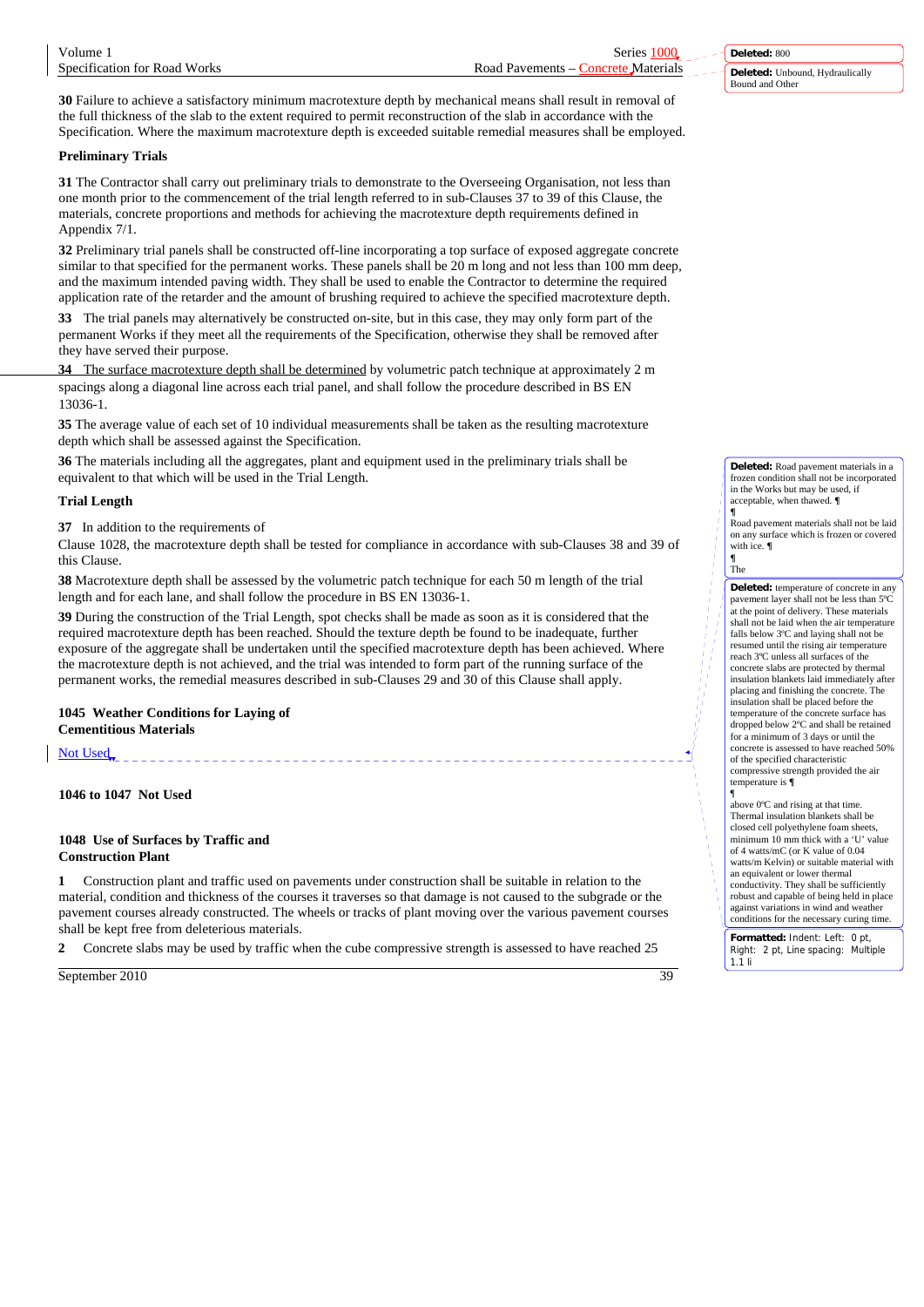| Volume 1                                                                                                                                                                                                                                                                                                                                                                                                                                                                         | Series 1000                         | Deleted: 800                                                                                                                                    |
|----------------------------------------------------------------------------------------------------------------------------------------------------------------------------------------------------------------------------------------------------------------------------------------------------------------------------------------------------------------------------------------------------------------------------------------------------------------------------------|-------------------------------------|-------------------------------------------------------------------------------------------------------------------------------------------------|
| Specification for Road Works                                                                                                                                                                                                                                                                                                                                                                                                                                                     | Road Pavements – Concrete Materials | <b>Deleted:</b> Unbound, Hydraulically<br>Bound and Other                                                                                       |
| N/mm <sup>2</sup> for pavement surface slabs, or 20 N/mm <sup>2</sup> for bases with asphalt surfacing. The method of assessing the<br>time when this strength is reached shall be as described in Clause 1004.<br>In the absence of test data establishing compliance<br>3                                                                                                                                                                                                      |                                     |                                                                                                                                                 |
| with sub-Clause 2 of this Clause, no vehicle with an axle loading greater than 2 tonnes shall run on concrete slabs<br>within a period of 14 days after placing the concrete. Vehicles with rubber tyres with an axle loading less than 2<br>tonnes, or wheels or tracks of concreting plant, shall not use any part of a newly constructed pavement within 7<br>days. The above periods before traffic may run on the pavement shall be increased if the 7 day cube strength is |                                     |                                                                                                                                                 |
| below that required in the Specification.                                                                                                                                                                                                                                                                                                                                                                                                                                        |                                     | <b>Deleted:</b> These periods shall be<br>extended by one day for each night on<br>which the temperature of the layer falls to<br>0°C or below. |

**Deleted: <sp>**